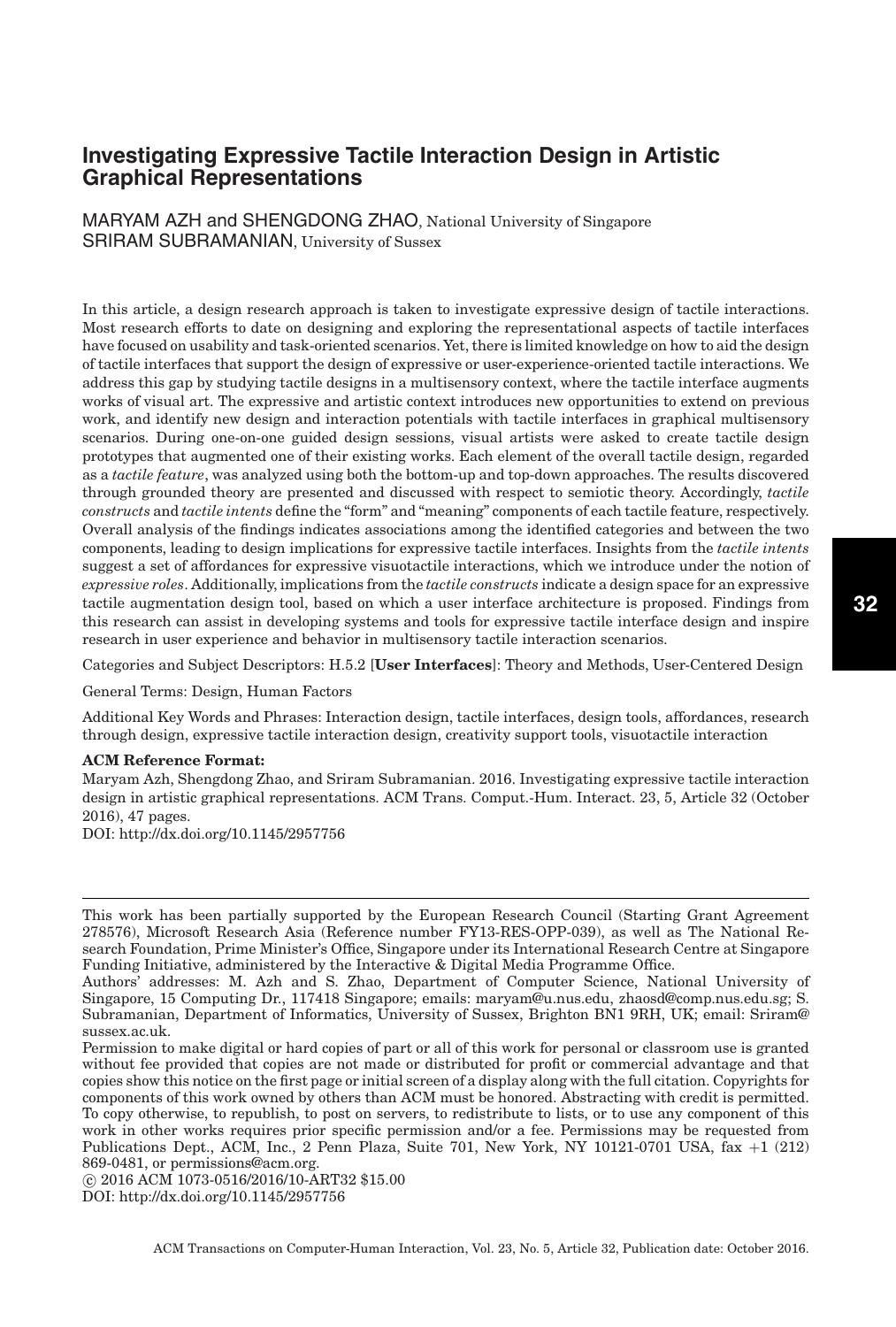# **1. INTRODUCTION**

As tactile technologies are becoming an integrated part of everyday devices, a growing research interest has been emerging in tactile interfaces. Research in this area has evolved from usability and human-factor issues toward subjects related to user experience and affective interactions. Especially, tactile cues integrated with graphical information at the user interface have raised interesting research questions concerning interactions under multisensory settings. Many of the previous studies have focused on investigating the role of tactile interactions on improving usability in graphical interfaces, especially in mobile interaction scenarios [\[Brewster and Brown 2004\]](#page-42-0) or enhancing user performance in virtual object interactions [\[Paneels and Roberts 2010\]](#page-45-0). With user-experience paradigm being adopted in tactile interaction research, engaging and affective interactions have been the subject of alternative approaches to tactile interaction research, beyond productivity and performance [\[Bailenson et al. 2007\]](#page-42-1). With this paradigm shift, subjective experiences with tactile interfaces have been the focus of recent research [\[Obrist et al. 2013\]](#page-44-0), with emerging interest in virtual interpersonal interactions [\[Akshita et al. 2015\]](#page-42-2), interactive arts [\[Bialoskorski 2009;](#page-42-3) [Gumtau 2005;](#page-43-0) [Schiphorst 2009\]](#page-45-1), or storytelling [\[Israr et al. 2014\]](#page-44-1).

Meanwhile, despite research attempts in developing interaction design guidelines [\[MacLean 2008;](#page-44-2) [Paneels and Roberts 2010\]](#page-45-0), there remains a need for a systematic investigation of the capabilities of tactile modality from a design perspective, especially with respect to expressivity and user experience. In particular, one that defines a design space and describes a set of affordances in an open-ended and creative context that inspires maximum expressive capacity under minimal technological constraints that may compromise the richness of communication [\[MacLean 2008\]](#page-44-2).

This work takes a design research perspective [\[Zimmerman 2007\]](#page-46-0) to investigate the various physical aspects of expressive tactile interfaces in addition to meaning-making potentials of the modality in an artistic visual multisensory scenario. Visual arts was arguably the ideal candidate to serve as the graphical space for ideation and expressive tactile designs due to the wide variety of styles, highly creative visual foundation, and home to expressivity [\[Sullivan 2010\]](#page-45-2). In one-on-one guided design sessions with visual artists, low-fidelity tactile design prototypes were developed using a methodology influenced by the staged creativity process [\[Lubart 2001\]](#page-44-3). Tactile design prototypes were then analyzed to extract single elements of a tactile interface, regarded as *tactile features*. Taking a grounded theory approach and inspired by semiotic theories, the tactile features were investigated on both their physical form as well as intended meanings, presented under *tactile constructs* and *tactile intents*, respectively.

The implications of this work on analyzing *tactile intents* include a spectrum of expressive meanings that can take the form of touch at different levels of abstraction. The intents further suggest the many ways in which tactile interfaces can extend aesthetic interactions with visual artworks. Thus, under the notion of *expressive roles*, a set of affordances is considered with respect to *interactional* and *cognitive* aspects of multisensory tactile interaction scenarios with visual artworks. The proposed set of expressive roles can be further extended in defining a systematic set of affordances for tactile interfaces in expressive multisensory scenarios, where user experience lays at the heart of the interaction. On the other hand, *tactile constructs* suggest a set of attributes that define the physical aspects of expressive tactile designs. Inspired by design requirements of creativity support tools [\[Shneiderman 2007\]](#page-45-3), the attributes extend the existing scopes of tactile design space and can motivate the design of tools for creating expressive or artistic tactile interactions. Accordingly, the proposed user interface architecture sets the layout for developing systems to support expressive tactile interaction design, especially in visual multisensory settings.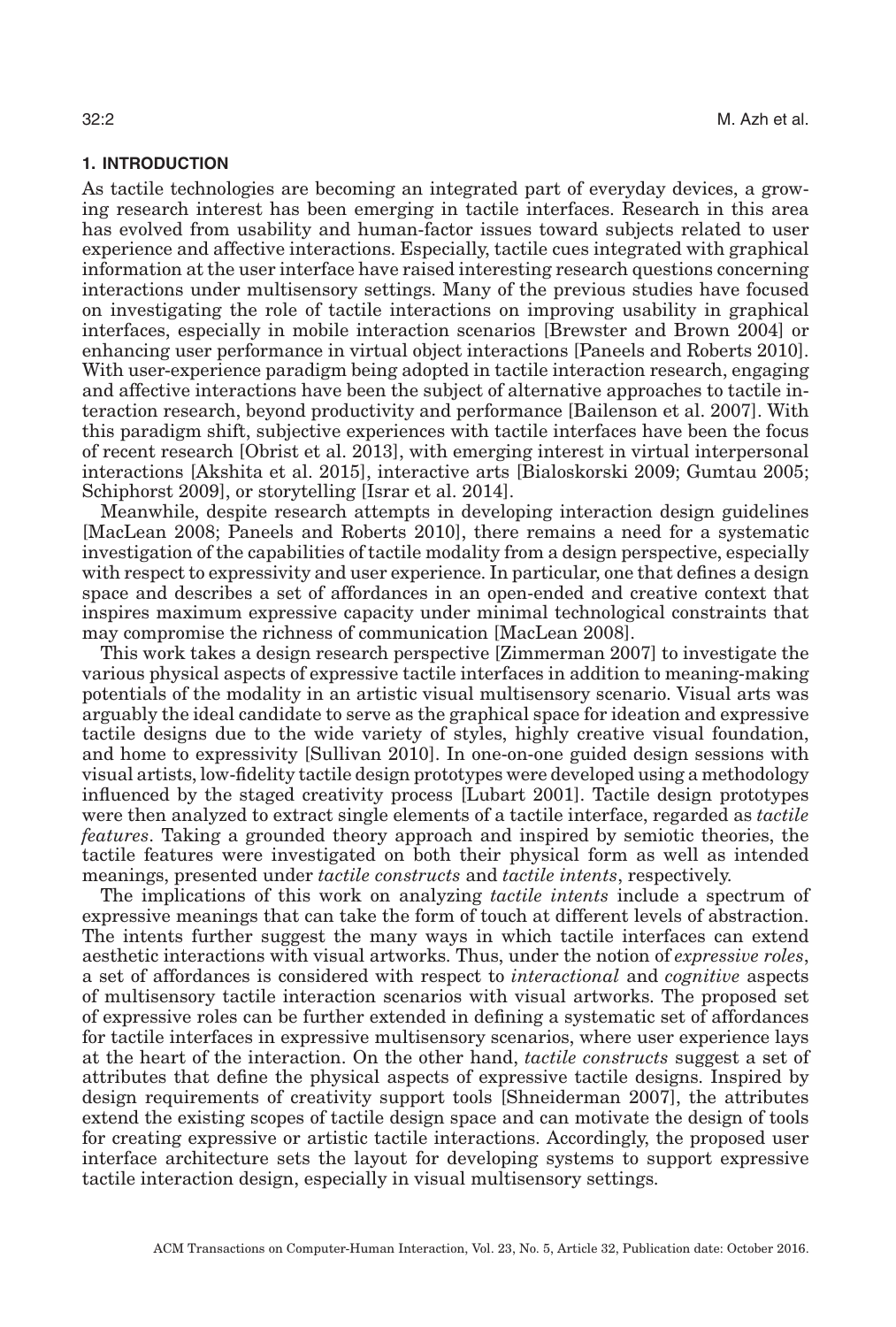The overall purpose of this work is therefore two-folded: to highlight the alternative ways in which tactile modality can be used as an expressive medium to convey a variety of meanings in an artistic multisensory environment, and to identify a collective set of characteristics that explain the variety of forms those meanings take. The aim of this research is not to offer comprehensive and generic implications for tactile interaction design but rather to introduce alternative areas where tactile interfaces can be utilized and possibly benefit existing interactions in expressive multisensory scenarios.

# **2. RELATED WORK**

The related body of work includes the existing areas where tactile interfaces are used as a meaning-making medium under different interaction scenarios. As such, the variety of meaning association with tactile features is discussed with respect to four main areas: general graphical user interface interactions, data visualization and virtual object interactions, remote interpersonal communication, and finally, representation and expression. The discussion of the implications to representative capabilities of the tactile modality involves both task-oriented and non-task-oriented scenarios, including interactions at the desktop or in mobile scenarios, in addition to interpersonal and expressive settings.

# **2.1. Graphical User Interface Interactions**

Tactile cueing is predominantly used in graphical user interface elements to provide feedback on user interactions, often aimed at improving usability through delivering more information on the tactile sensory channel, or as sensory substitution to the visual user interface [\[Brewster and Brown 2004\]](#page-42-0). Haptic cues in force feedback or tactile form often accompany user interface elements such as graphical icons and features [\[Enriquez and MacLean 2003\]](#page-43-1), common tasks such as text entry [\[Brewster and Brown](#page-42-0) [2004\]](#page-42-0), selection and menu navigation [\[Yatani and Truong 2009;](#page-46-1) [Luk et al. 2006\]](#page-44-4), or aided browsing [\[Rotard et al. 2008\]](#page-45-4). It has been argued that regardless of the application, haptic cueing of user interfaces follows three main objectives [\[MacLean 2008\]](#page-44-2): *functional feedback*, where haptic cues work as a notification channel to represent feedback on system status [\[Luk et al. 2006\]](#page-44-4); *interactional feedback*, where haptic feedback is an indicator of the affordances of the interface, such as verification of the accuracy or appropriateness of the interaction [\[Brunet et al. 2013\]](#page-43-2); and tactile feedback is commonly used in everyday mobile devices to represent *topological relationships* [\[Brewster](#page-42-0) [and Brown 2004\]](#page-42-0), indicative of different characteristics of the source of information, such as priority [\[Brown et al. 2005\]](#page-43-3), recency, urgency, and the like [\[Saket et al. 2013\]](#page-45-5). In such productivity-oriented scenarios, haptic feedback enhances routine interactions by increasing speed and precision as well as supports the reduction of fatigue caused by sensory overload [\[Brewster and Brown 2004;](#page-42-0) [Yatani and Truong 2009\]](#page-46-1).

# **2.2. Data and Virtual Object Interaction**

With specific attention to data representation rather than feedback on user interface interactions, haptic rendering of data visualizations emphasizes on user interactions with a variety of static or spatiotemporal forms of information in order to increase user accessibility and performance in haptic-only or multisensory interaction scenarios [\[Paneels and Roberts 2010\]](#page-45-0). Haptic data representation applies to a wide variety of graphical information ranging from letters [Lévesque et al. 2005], digits [T[oyssy](#page-46-2) [et al. 2008\]](#page-46-2), and graphical data visualizations, such as statistical charts [\[Wall and](#page-46-3) [Brewster 2006\]](#page-46-3) or structures, to relationships in hierarchical representations [\[Osawa](#page-45-6) [2006;](#page-45-6) [Jay et al. 2008\]](#page-44-6), 3D graphics [\[Lundin et al. 2005\]](#page-44-7) and maps [\[Jacob et al. 2010\]](#page-44-8), or navigational cues and directional instructions [\[Park et al. 2012;](#page-45-7) [Spelmezan et al.](#page-45-8) [2009\]](#page-45-8).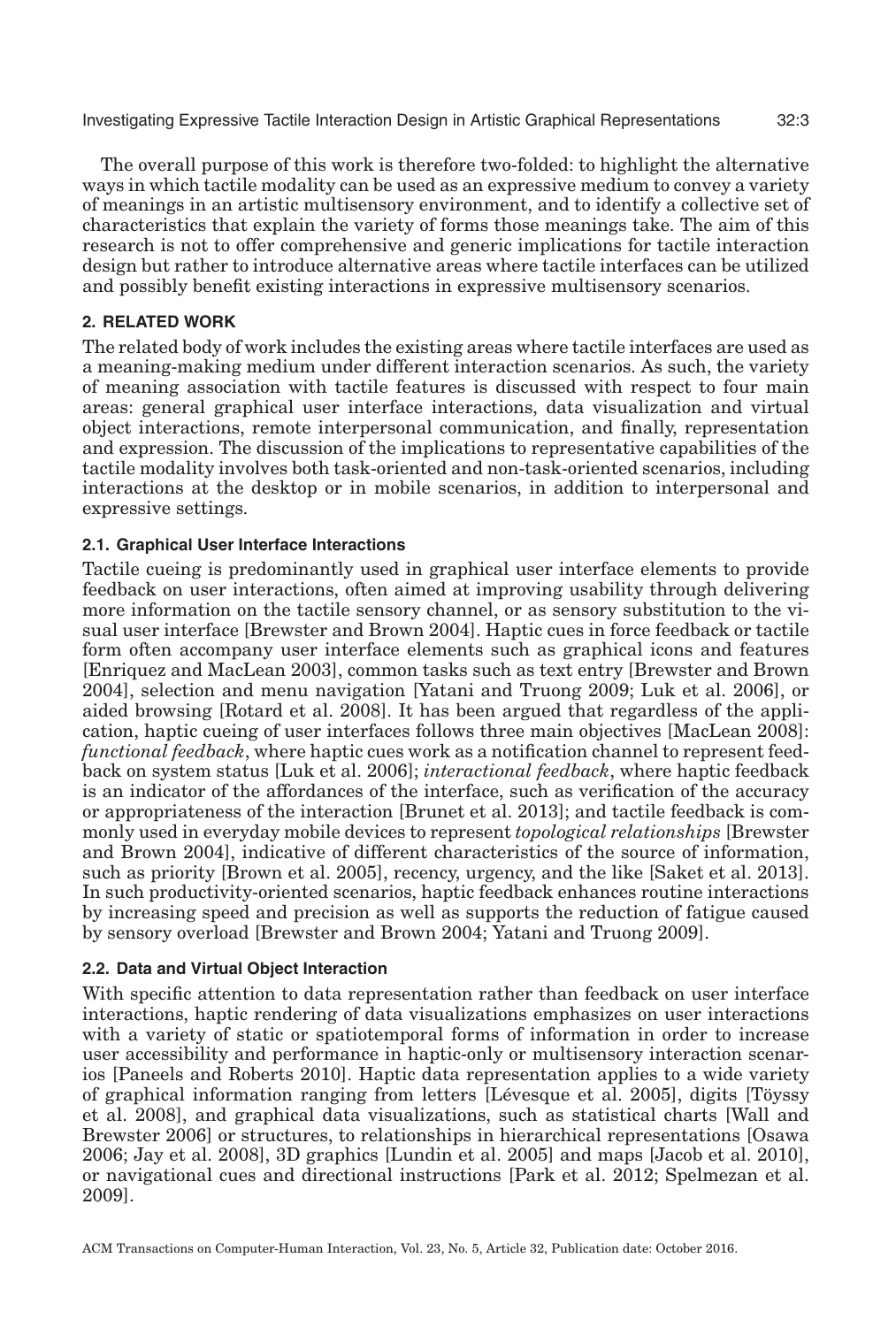Further, with more focus on object representation rather than illustration of data in the virtual world, haptic cues embedded in virtual reality applications facilitate exploration and manipulation of virtual objects in both performance- and user-experienceoriented applications. Tactile interfaces enhance a user's perceptual and cognitive capabilities for virtual object recognition and manipulation [\[Lederman and Klatzky 2009\]](#page-44-9). At the same time, in more experience-oriented scenarios, haptic interfaces improve user experience for comprehension and appreciation of virtual objects in cultural heritage [\[Styliani et al. 2009\]](#page-45-9), education [\[Basdogan et al. 2004\]](#page-42-4), or entertainment [\[Israr and](#page-44-10) [Poupyrev 2011;](#page-44-10) [Sodhi et al. 2013\]](#page-45-10) applications. Haptic cues designed for virtual interactions mostly involve representation of detailed realistic object properties including surface features, such as stickiness [\[Yamaoka et al. 2008\]](#page-46-4), roughness and smoothness [\[Klatzky et al. 2013\]](#page-44-11); thermal properties [\[Jones et al. 2008\]](#page-44-6); or attributes related to object structure, such as hardness [\[Lawrence et al. 2000\]](#page-44-12), stiffness [\[Basdogan et al.](#page-42-4) [2004\]](#page-42-4), form, and size [\[Samur et al. 2007;](#page-45-11) [Najdovski and Nahavandi 2008\]](#page-44-13). Recent attempts argue that tactile cues targeted at skin level are sufficient to simulate sensation of mass [\[Minamizawa et al. 2007\]](#page-44-14) in virtual object interactions.

Representations with tactile modality are not limited to user interface notifications and realistic virtual representations, but also include a wider range of representational or metaphoric designs applied in virtual social interactions and expressive meaningmaking.

# **2.3. Remote Interpersonal Interactions**

In the conventional physical form, interpersonal touch on different body parts has been used as a form of real-time non-verbal communication [\[Gallace et al. 2007\]](#page-43-4) to increase information bandwidth [\[Haans and Ijsselsteijn 2006\]](#page-43-5) or to improve user experience [\[Li et al. 2008\]](#page-44-15). Tactile cueing in virtual collaboration scenarios [\[Chan et al. 2008\]](#page-43-6) or remote conversations [\[Bailenson et al. 2007\]](#page-42-1) have shown to enhance task performance and improve user experience, borrowing a social metaphor from physical interpersonal touch [\[Haans and Ijsselsteijn 2006\]](#page-43-5). As well, tactile interactions help to facilitate remote affective interactions by communicating certain emotions [Smith and MacLean 2007; [Hoskins et al. 2010;](#page-43-7) [Salminen et al. 2008\]](#page-45-12) or delivering intimate gestures [\[Samani](#page-45-13) [2012;](#page-45-13) [Teh et al. 2008\]](#page-45-14). Even though in remote interpersonal communication scenarios, expression and interpretation form the essential components of a tactile interaction, some research attempts have focused specifically on expression with tactile modality beyond one-to-one interpersonal interactions.

#### **2.4. Representation and Expression**

A unique capability of tactile interfaces, which is also a trending area in humancomputer interaction (HCI) research, is supporting remote interpersonal interactions in one-to-many scenarios, such as in public spaces, or allowing for more complex representational meaning-making. This area proposes new opportunities for self-expression and representation in integration with other interaction modalities, including audio, text, graphics, or even tangibles. Areas such as interactive arts [\[Joy and Sherry 2003;](#page-44-16) [Schiphorst 2009;](#page-45-1) [Bialoskorski et al. 2009\]](#page-42-3) or musical performance [\[Gumtau 2005\]](#page-43-0) have attracted research on interaction design with tactile interfaces. Research shows that tactile metaphors effectively represent various musical expressions, such as pitch height, volume, instrumental timbre, and vibrato, with implications for improving engagement and enhancing aesthetic appreciation [\[Eitan and Rothschild 2010\]](#page-43-8).

Furthermore, by incorporating multiple tactile points [\[Israr and Poupyrev 2011\]](#page-44-10) or increasing controllability of the interface [\[Ochiai et al. 2014;](#page-45-15) [Sodhi et al. 2013\]](#page-45-10), a larger output space in turn offers more degrees of freedom for increased expressivity and complexity in meaning mappings with tactile interfaces. For instance, integration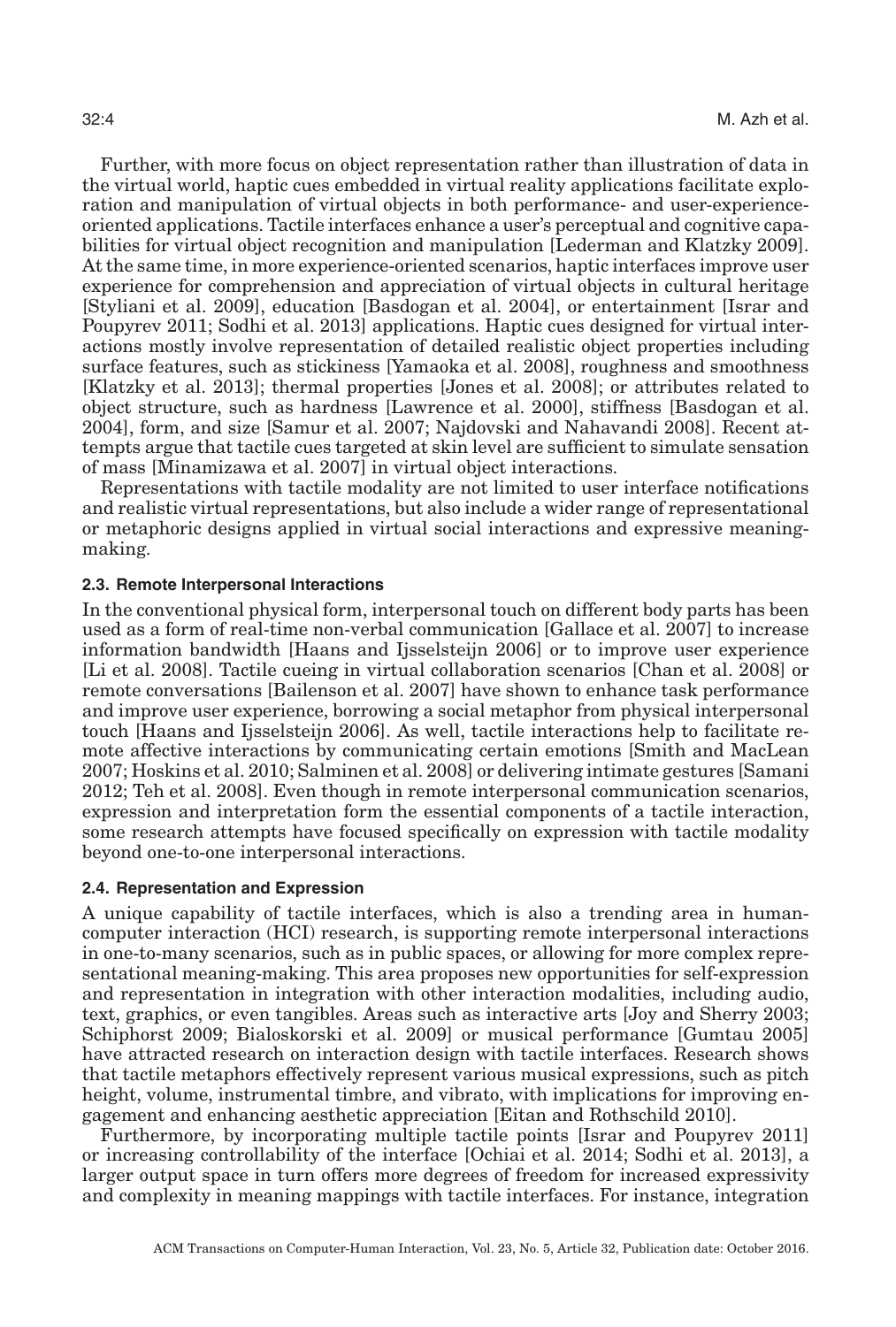<span id="page-4-0"></span>

| Domain                     | Application area                        | Representational meaning                                                                                                                                                                                  | Example                                                                                   |  |
|----------------------------|-----------------------------------------|-----------------------------------------------------------------------------------------------------------------------------------------------------------------------------------------------------------|-------------------------------------------------------------------------------------------|--|
| Interface interaction      |                                         | <b>Functional</b> cues<br>[Enriquez and MacLean 2003;<br>Luk et al. 2006; Brewster and<br>Brown 2004]                                                                                                     | Icons, features, tasks, browsing<br>information                                           |  |
|                            | General user<br>interface               | Interactional cues<br>[Rotard et al. 2008; Brunet et al.<br>2013; Yatani and Truong 2009]                                                                                                                 | Accuracy verification,<br>appropriateness of interaction                                  |  |
|                            |                                         | Topological relationships<br>[Brown et al. 2005; Saket et al.<br>2013; Brewster and Brown 2004]                                                                                                           | Priority, recency, urgency                                                                |  |
|                            |                                         | Text and digits<br>[Lévesque et al. 2005; Töyssy<br>et al. 2008]                                                                                                                                          | Alphabet, time, value                                                                     |  |
|                            | Data and virtual<br>object interaction  | Statistical data<br>[Lundin et al. 2005; Osawa 2006;<br>Jay et al. 2008; Wall and<br>Brewster 2006l                                                                                                       | Graphical trajectories, data<br>segments, edges, hierarchies,<br>relationships            |  |
|                            |                                         | 3D graphics<br>[Park et al. 2012; Spelmezan<br>et al. 2009; Jacob et al. 2010]                                                                                                                            | Edges, altitude, navigational<br>cues                                                     |  |
|                            |                                         | Object attributes<br>[Styliani et al. 2009; Samur et al.<br>2007; Najdovski and Nahavandi<br>2008; Lawrence et al. 2000;<br>Basdogan et al. 2004;<br>Minamizawa et al. 2007;<br>Lederman and Klatzky 2009 | Stickiness, roughness,<br>temperature, hardness,<br>stiffness, form, size, mass           |  |
| Interpersonal interactions | Remote<br>interpersonal<br>interactions | Social communication<br>[Gallace et al. 2007; Bailenson<br>et al. 2007; Chan et al. 2008;<br>Haans and Ijsselsteijn 2006]                                                                                 | Force, gender, affective<br>expressivity, emphasis,<br>turn-taking, mimicking<br>behavior |  |
|                            |                                         | Intimate cues<br>[Hoskins et al. 2010; Salminen]<br>et al. 2008; Samani et al. 2012;<br>Teh et al. 2008; Smith and<br>MacLean 2007]                                                                       | Emotions: positive and negative<br>affects Gestures: kiss, hug                            |  |
|                            | Representation and<br>expression        | Metaphors and game events<br>[Israr et al. 2014; Sodhi et al.<br>2013; Kim et al. 2009; Israr, and<br>Poupyrev 2011]                                                                                      | Precipitation, motion,<br>heartbeat, collision, motion                                    |  |
|                            |                                         | Musical expressions<br>[Gumtau 2005; Eitan and<br>Rothschild 2010l                                                                                                                                        | Pitch height, volume,<br>instrumental timbre and<br>vibrato                               |  |
|                            |                                         | Aesthetics<br>[Joy and Sherry 2003; Schiphorst]<br>2009; Hoshi 2012; Bialoskorski<br>et al. 2009]                                                                                                         | Abstract meanings in<br>interactive arts                                                  |  |
|                            |                                         | Textures, shapes, materials<br>[Gumtau 2005]                                                                                                                                                              | Organic materials, physical<br>textures                                                   |  |

Table I. Overview of the Areas of Representational Meaning-Making with Tactile Interfaces in the Literature

of spatiotemporal cues for motion representation [\[Israr and Poupyrev 2011\]](#page-44-10), mid-air tactile feedback for a variety of gaming events [\[Sodhi et al. 2013;](#page-45-10) [Kim et al. 2009\]](#page-44-17), real-time feedback on free-form gestures [\[Hoshi 2012\]](#page-43-9), or context-based metaphorical tactile cues to augment storytelling [\[Israr et al. 2014\]](#page-44-1).

Table [I](#page-4-0) demonstrates a summary of related work. It can be implied from the literature that tactile interface design follows two dominant trends: one concerning enhancement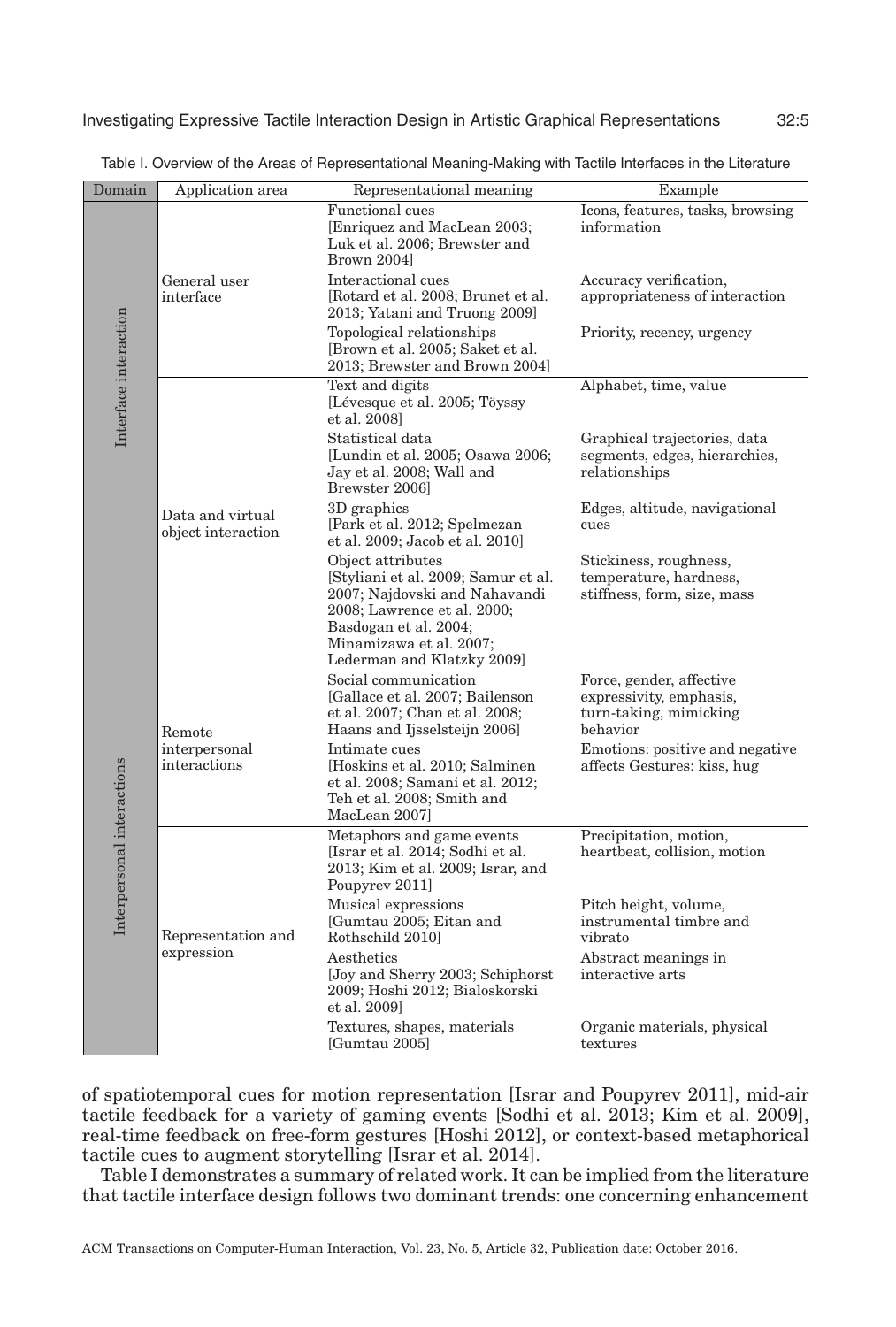of usability of interaction and performance improvement at the user interface, and the other regarding tactile interfaces as a sensory enrichment of virtual interactions between people. The latter perspective considers a more intermediary role for tactile modality as a representational or expressive communication medium, with an actively engaged human on at least one side of the interaction, compared with the goal-oriented view in the former interaction context.

Despite the efforts in utilizing tactile interfaces in different contexts, few attempts have been made in defining a comprehensive design space for representational or expressive capabilities of tactile modality. Research suggests a rough layout for the potential design space of haptic representations, where two key design challenges for designing haptic representations are proposed as using the correct metaphors for appropriate meaning association and exploring the right hardware parameters for haptic behavior design [Swindells et al. 2005]. Most guidelines suggest practical implications on the perceptual design space of specific tactile interface technologies [\[Lederman](#page-44-9) [and Klatzky 2009\]](#page-44-9) or indicate generic interaction design guidelines for the end-user [\[MacLean 2008;](#page-44-2) [Luk et al. 2006\]](#page-44-4). Thus, there is a need for a systematic definition of expressive design possibilities with tactile interfaces that ideally spans over both application trends, in particular, empirical methodologies for defining a design space and a set of meaning-making potentials for tactile interfaces. This research benefits from a design perspective to address this research opportunity from an open-ended and expressive angle.

# **3. USER STUDY**

We conducted a user study in the form of creative design sessions in order to investigate the underlying characteristics of expressive tactile designs within a visual context. During one-on-one design sessions, visual artists iteratively created low-fidelity prototypes of tactile designs to augment an existing artwork of their own. *Tactile features* were then derived from the augmented tactile designs as an independent unit of expression and analyzed for a systematic investigation of the attributes that together delineate an element of an expressive tactile interface.

#### **3.1. Methodology**

Four methodological factors guided our design of the study: the choice of visual arts as the creative context for expressive tactile designs; sketching as the approach for earlystage conceptual tactile designs; the creative process that guides the artists to ideate and develop the tactile designs; and finally, the choice of a suitable *tactile technology* based on the requirements set by the previous factors.

3.1.1. Visual Arts as the Context. One of our challenges was the choice of an appropriate graphical context not targeted at usability- or performance-oriented interaction scenarios, which also inspired a large variety of creative ideas suitable for representational meaning-making with tactile modality. After careful consideration, visual arts was chosen as the graphical context in our study. On the one hand, two-dimensional visual arts has been recognized as an expressive platform for design [\[Sullivan 2010\]](#page-45-2) and has inspired many works in HCI research [\[Ryokai et al. 2004\]](#page-45-16), while on the other, the skillset of visual artists as designers comply with the established definition of a designer, with both background in related education and extensive practical experience in creative design [\[Zimmerman et al. 2007\]](#page-46-0).

3.1.2. The Creativity Process. Ideating and generating designs for artifacts that represent indirect touch interactions for visual art objects was both an unfamiliar concept and a new way of thinking about visual art interaction. In order to prompt design thinking for generating tactile design artifacts, we considered how to best inspire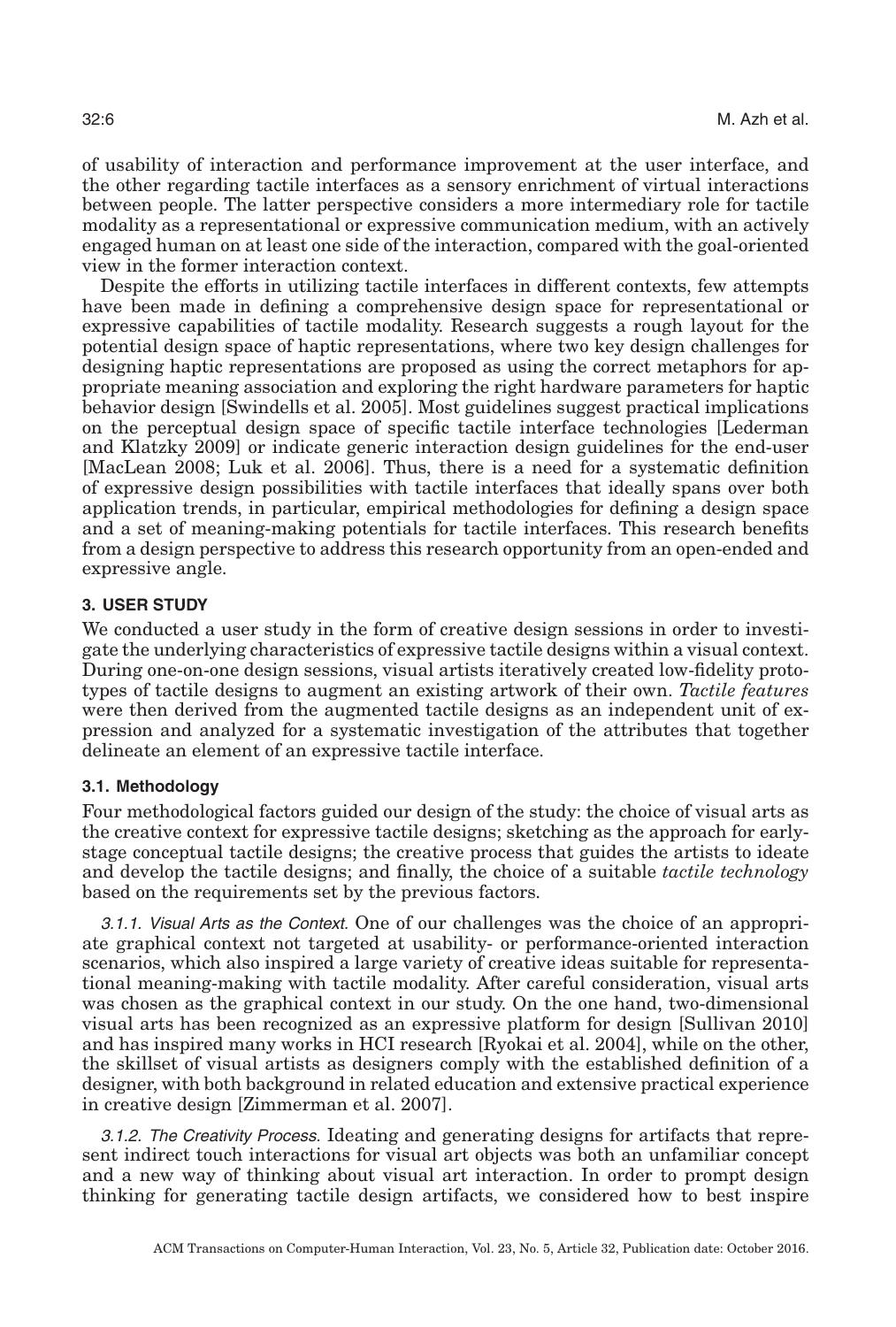<span id="page-6-0"></span>

| Phase    | Objective                                                                    | Expected outcome                          |
|----------|------------------------------------------------------------------------------|-------------------------------------------|
| Setting  | Guide the participant to select the<br>context                               | An instance of the first modality         |
| Staging  | Establish the context via elaboration                                        | Comprehension of the selected<br>instance |
| Evoking  | Evoke unlimited creative thinking for<br>design ideas                        | Unlimited free-form designs               |
| Enacting | Conceptually introduce the modality<br>constraint to refine the design ideas | Free-form designs of the new modality     |
| Exposure | Practically introduce the modality<br>constraint for the final design        | Conformed designs of the new<br>modality  |

Table II. The 5-Stage Guided Design Process

creativity and ideation in the design process. Motivated by the models of the creative process, we adopted a reverse-engineered approach to guide the augmented tactile designs. The expressive tactile designs could be inspired from a creativity process *as the sequence of thoughts and actions that leads to novel, adaptive productions* [\[Lubart](#page-44-3) [2001\]](#page-44-3). A variation of the stage-based model of creativity process was deployed as the guide for inspiring tactile designs, shaping natural transitions between several steps of creativity [\[Johansson 2005;](#page-44-18) Warr and O['Neill 2005\]](#page-46-5). The original stage-based model of creativity process involves four phases including *preparation*, *incubation*, *illumination,* and *verification*, which describes how an innovative product results from interrelated stages of creative thinking [Warr and O['Neill 2005\]](#page-46-5).

The stage-based process has been previously applied to guide exploratory design sessions [\[Johansson 2005\]](#page-44-18), where the three-step process suggests steps for guiding the participatory design process: situating an existing situation as the stage for ideation, evoking creativity for imaginary possible futures, and finally, confining ideas within a boundary of limiting constraints—*staging*, *evoking,* and *enacting,* respectively. The use of stage-based guided design demonstrated a practical application of the creativity process model for organized design sessions, leading to effective design outcomes.

The current proposed methodology particularly considers an active role for technology in constraining and verifying design ideas. Accordingly, tactile modality as the design constraint is introduced in the design process at two levels: First, tactile modality as a *conceptual constraint* limits the free-form ideas generated during *evoking*, and secondly, the ideas are further scoped down by introducing the technology as the *practical constraint* [\[Biskjaer et al. 2014\]](#page-42-5). Thus, the last two steps of the original model, *illumination* and *verification*, are restructured into three stages: *evoking*, where the designer is inspired to freely develop unlimited creative expressions without any constraints; *enacting*, where designs are shaped from the creative expressions under the designer's interpretation of a *conceptual constraint* (e.g., tactile modality); and finally *exposure*, where the final design is developed with further refinements after physically experiencing the tactile cues on an enabling technology. The process is summarized in Table [II.](#page-6-0)

3.1.3. Low-Fidelity Prototyping for Conceptual Tactile Designs. The next methodological challenge involved an appropriate technique for representing tactile designs, a new form of user interface which our target designers had limited background on. A low-fidelity prototyping technique would work as a natural way for designing novel and alternative user interface concepts [Gross and Do 1996]. It has been suggested that conceptual design techniques such as free-hand drawings are fundamental to ideation and design and allow the designer to express ideas without considering the complications of implementation [\[Landay and Myers 2001;](#page-44-19) [Buxton 2010\]](#page-43-10). Sketch-based prototyping techniques are fast, easy to refine, analyze, and interpret, and are an effective way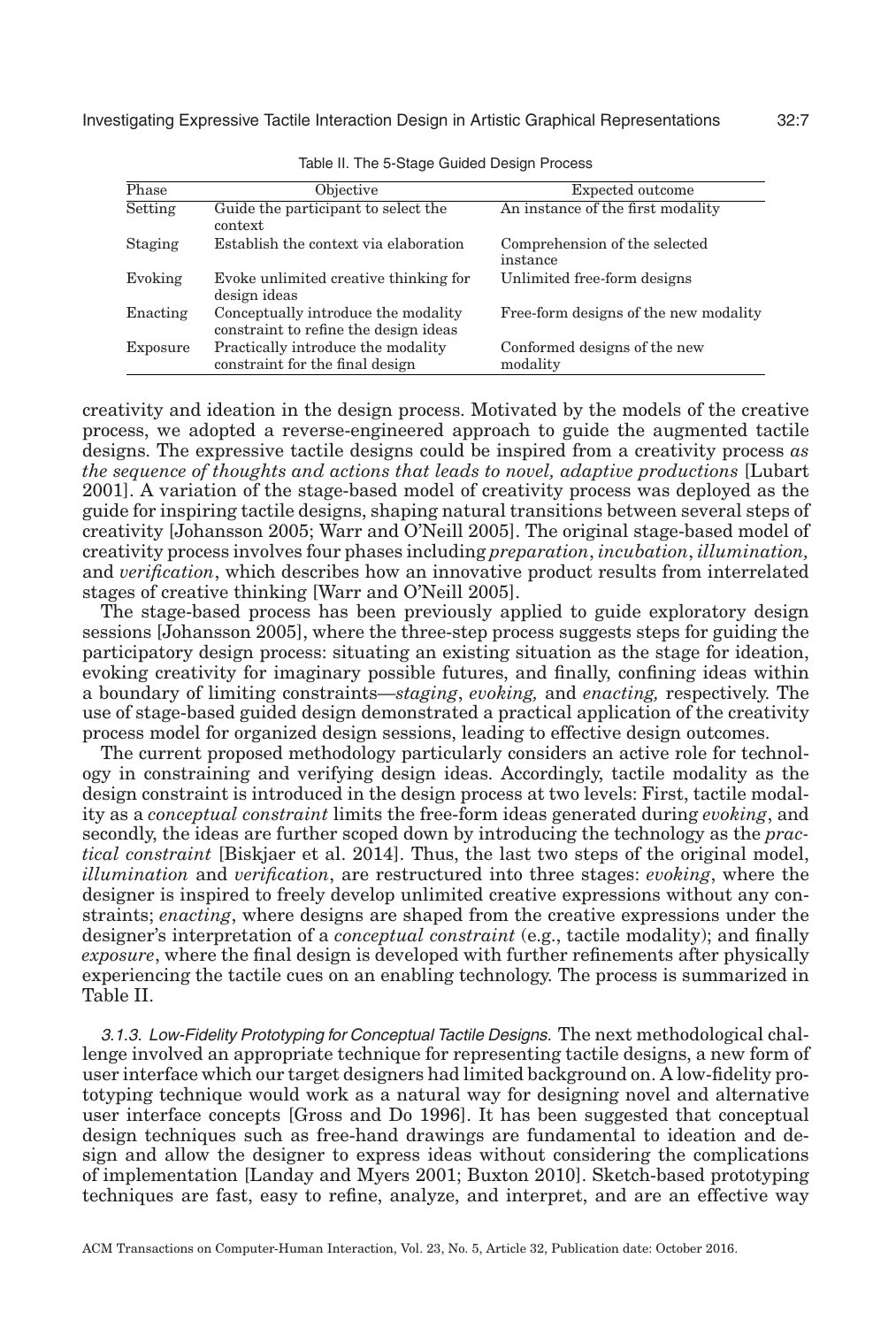<span id="page-7-0"></span>

Fig. 1. The ultrasound-operated tactile technology used in the study. (a) The device in a box, connected to a PC as used during *exposure*. (b) The different layers of the board, including the mounted actuators (top) and the main board with drivers and controllers (bottom).

of getting the *right design* through early stages of user interface design [\[Tohidi et al.](#page-46-6) [2006\]](#page-46-6).

Thus, a sketch-based technique in the current augmented design context allows the designer to easily refer to the base modality (visual art pieces) and reflect their designs of a new modality in an unobtrusive way. We used acrylic sheets overlaid on a printout of the artwork to support sketched tactile designs directly on top of a copy of the artwork with no intervention of technology in the creativity process. Of course, verbal elaborations and gestural explanations accompanied the design sketches to compensate for other aspects of the tactile designs as described further.

3.1.4. Tactile Device. The role of the device in the study was to familiarize the designer with a tactile interaction enabler and to help inspire creation of ideas for the guided design process during the *exposure* stage. An ideal scenario for tactile interaction with visual artworks first requires no direct touch on the artwork surface, and second, demands that the user can easily interact with the multisensory artifact with no physical barrier (e.g., a worn or held device) [\[Lee et al. 2011\]](#page-44-20). Existing technologies such as air-jet [\[Suzuki and Kobayashi 2005\]](#page-45-17) and ultrasonic tactile displays [\[Hoshi et al. 2010\]](#page-43-11) can enable such unobtrusive interactions.

The device deployed for this study creates tactile sensations using ultrasound waves [\[Carter et al. 2013\]](#page-43-12) and offers more degrees of freedom to control over the 3D space and tactile surface area compared to the air-jet display. As demonstrated in Figure [1,](#page-7-0) the form factor involves a surface of 285 ultrasound transducers that creates focal points of air-pressure above the perception threshold of the human hand. The principle behind this technology is driven by acoustic radiation pressure that is created as a result of controlling the spatial distribution of the sound pressure of the ultrasound waves. Phase delays induced in simultaneous emission of ultrasound at 40KHz by all transducers results in generation of a single focal point that can be sensed on the human skin. The radiation pressure at the focal point is proportional to the square of the number of transducers, root-mean-squared average sound pressure of ultrasound, and the reflection coefficient of the contact surface—in this case, human skin [\[Hoshi](#page-43-11) [et al. 2010\]](#page-43-11). In principle, at higher frequencies, the focal point becomes smaller and the energy of the acoustic pressure is partially lost. However, within a range of 40cm above the device surface, more than 90% of the energy is sustained at all times.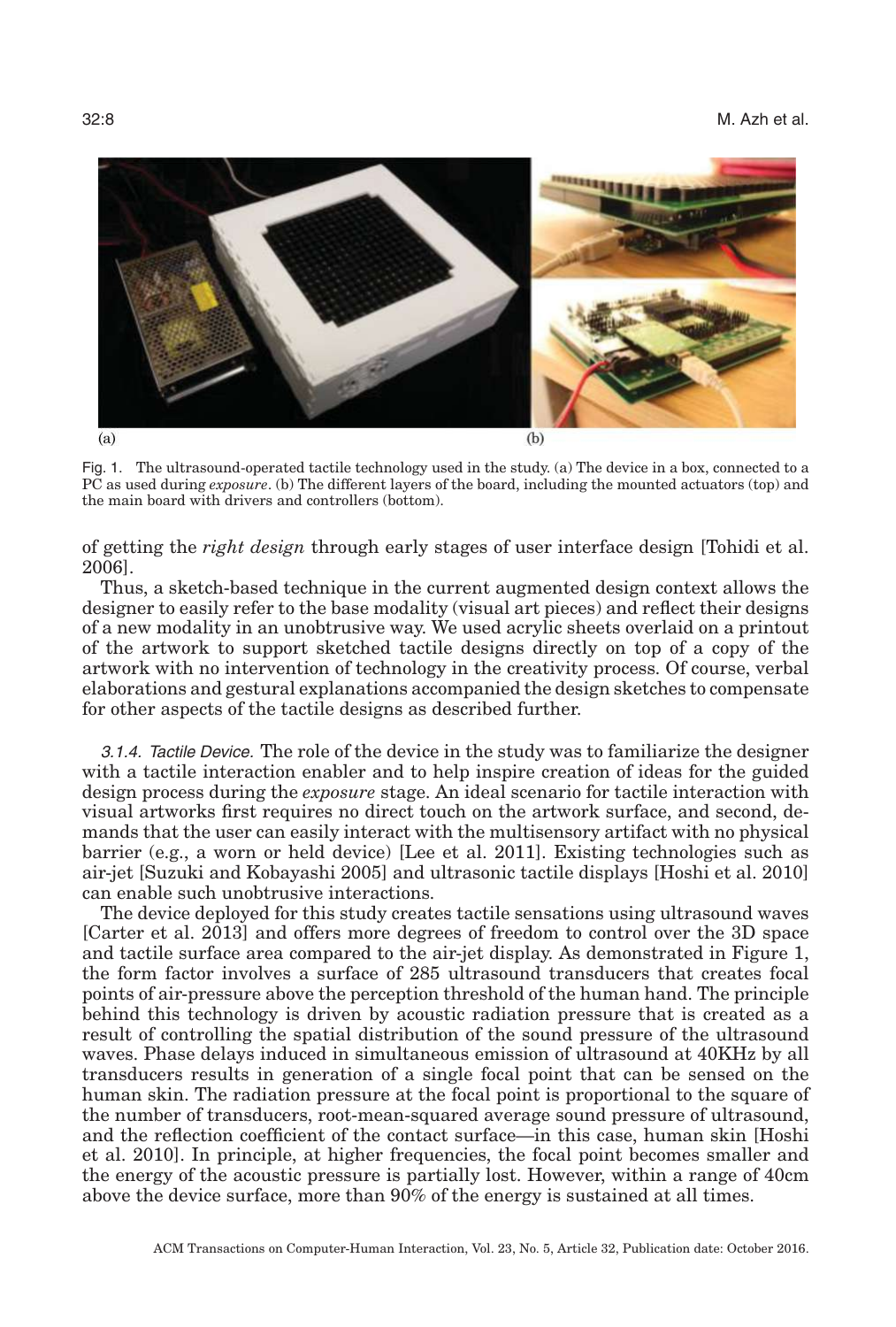<span id="page-8-0"></span>

| ID              | Education   | Preferred style (selected art form)        | Years active |
|-----------------|-------------|--------------------------------------------|--------------|
| $\overline{A1}$ | Degree      | Non-figurative Abstract (Painting)         | 25           |
| A2              | N/A         | Expressionism (Painting)                   | 30           |
| A3              | Certificate | Expressionism (Illustration)               | 5            |
| A4              | Degree      | Surrealism (Illustration)                  | 8            |
| A5              | Degree      | Figurative (Photography)                   | 6            |
| A6              | Degree      | Non-figurative Expressionism (Mixed media) | 10           |
| A7              | N/A         | Victorian figurative (Painting)            | 31           |
| A8              | Degree      | Natural subject matter (Print making)      | 5            |
| A9              | Degree      | Non-figurative (Painting)                  | 5            |
| $\rm A10$       | Degree      | Found still life (Photography)             | 40           |
| A11             | Degree      | Architectural (Illustration, Print making) | 6            |
| A12             | Degree      | Pop-art (Illustration, Print making)       | 10           |
| A13             | Certificate | Digital media (Illustration)               | 6            |
| A14             | Degree      | Figurative (print-making)                  | 12           |

Table III. Background Information of the Participants

The emission of ultrasound at 40KHz is modulated at 10 distinct frequencies in order to create distinguishable vibration sensations: 1, 2, 4, 8, 16, 32, 63, 125, 250, and 500Hz [\[Carter et al. 2013\]](#page-43-12). The system supports multiple points of pressure in the 3D space, with variable intensity values, and can produce contours of pressure along a given shape or filled areas. The sensations can be explained as weak air-pressure on the skin when modulated at lower frequencies or as a smoother flow of air toward the higher end [\[Obrist et al. 2013;](#page-44-0) [Wilson et al. 2014\]](#page-46-7).

#### **3.2. Participants**

A total of 14 (8 female) visual artists from various disciplines, ages ranging from 23 to over 60 years old (mean 35–45) participated in this study. Participants were recruited through artist communities, working studios, and art galleries via email. Participants had on average 14 years of active experience as professional visual artists  $(SD = 12)$ with a range of 5 to 40 years of experience. Participants were asked to bring along a portfolio of their two-dimensional artworks and were informed to expect creative thinking during the session. Most participants had an academic background (degree or certificate) in a fine arts discipline, with at least 5 years of professional experience.

In order to make a more generalizable conclusion on the visually augmented tactile expressions independent of art movement and style, the experiment was exposed to a large variety of two-dimensional visual arts. Therefore, artists practicing photography, painting, illustration, or mixed-media visual arts served as creative designers for augmented tactile expressions. Table [III](#page-8-0) shows artist profiles in more detail. The IDs are used throughout the article when referring to a quote, tactile design prototype, or a tactile feature associated with that artist.

#### **3.3. Setup**

The setup involved video and audio recorders for data-gathering purposes. Depending on the design stage, other materials were provided during the design sessions, such as a printout of the selected artwork and transparent acrylic sheets for conceptual designs. During the *exposure* step, the ultrasonic tactile device was provided for sensing a variety of tactile effects. A laptop (running Windows 7) was used to control the device, and earphones were provided for the pink noise. From all of the available tactile technologies, a challenge was to identify one that would suit the potential interaction scenario for which the tactile designs were intended.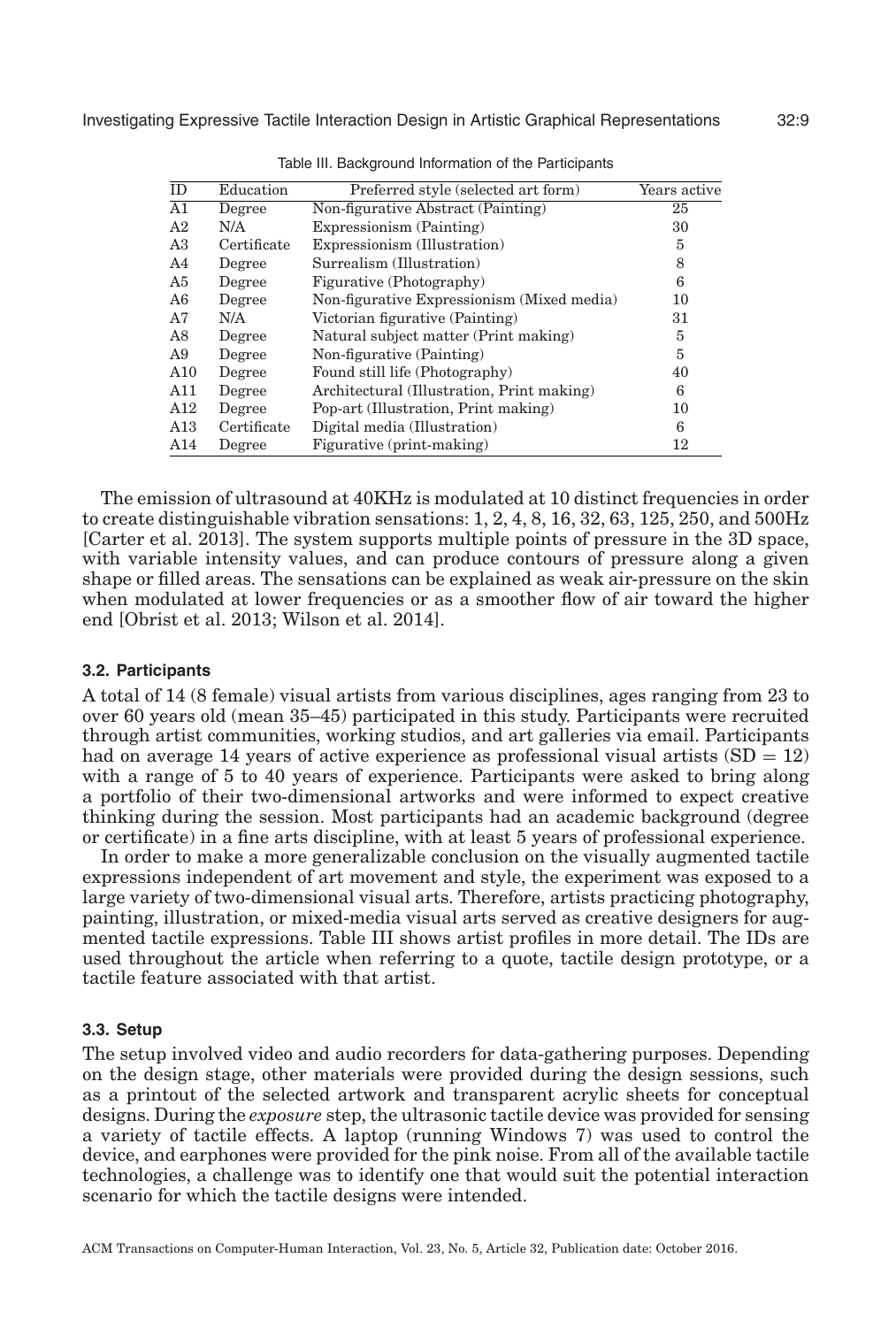<span id="page-9-0"></span>

Fig. 2. Experimental procedures using the *Augmented Multimodal Design Process*. (a) *Setting*: selecting an artwork as the visual context. (b) *Staging*: elaborations on the selected context. (c) *Evoking*: open-ended brainstorming on enhancing/changing the existing expressions. (d) *Enacting*: developing and conceptually designing ideas within the scope of a tactile creation. (e–f) *Exposure*: developing a hands-on experience of tactile sensations and modifying the previous designs for the final conceptual tactile design.

#### **3.4. Procedures**

Sessions were conducted separately with each participant. The sessions began with inquiring about the participant's academic and professional background, art creation process, use of technology, perceived impact of audience interaction, and feedback on the art creation process. The design session continued with the 5-stage *guided design process* (see Figure [2\)](#page-9-0) as described below.

*Setting:* The purpose of the first step was to pick one piece of artwork as the context for inspiring and augmenting the tactile designs [\[Herring et al. 2009\]](#page-43-13). Our pilot results showed that designer's choice of the graphical context from their own existing works gives a deeper understanding of the existing expressions and intentions of the graphical context, which encourages more expressive designs with tactile modality. Furthermore, guiding the designer to select the context reduces researcher interference with the results.

The designer was therefore first asked to briefly go through their portfolio, including a short description of each piece. They were then asked to identify common themes among their works and to try to categorize their portfolio according to some distinguishable characteristics. This helped the designer develop an abstract overview of his/her own portfolio. The designer was then prompted to identify some pieces that could be further extended in terms of adding an expression or changing some aspects of the piece. After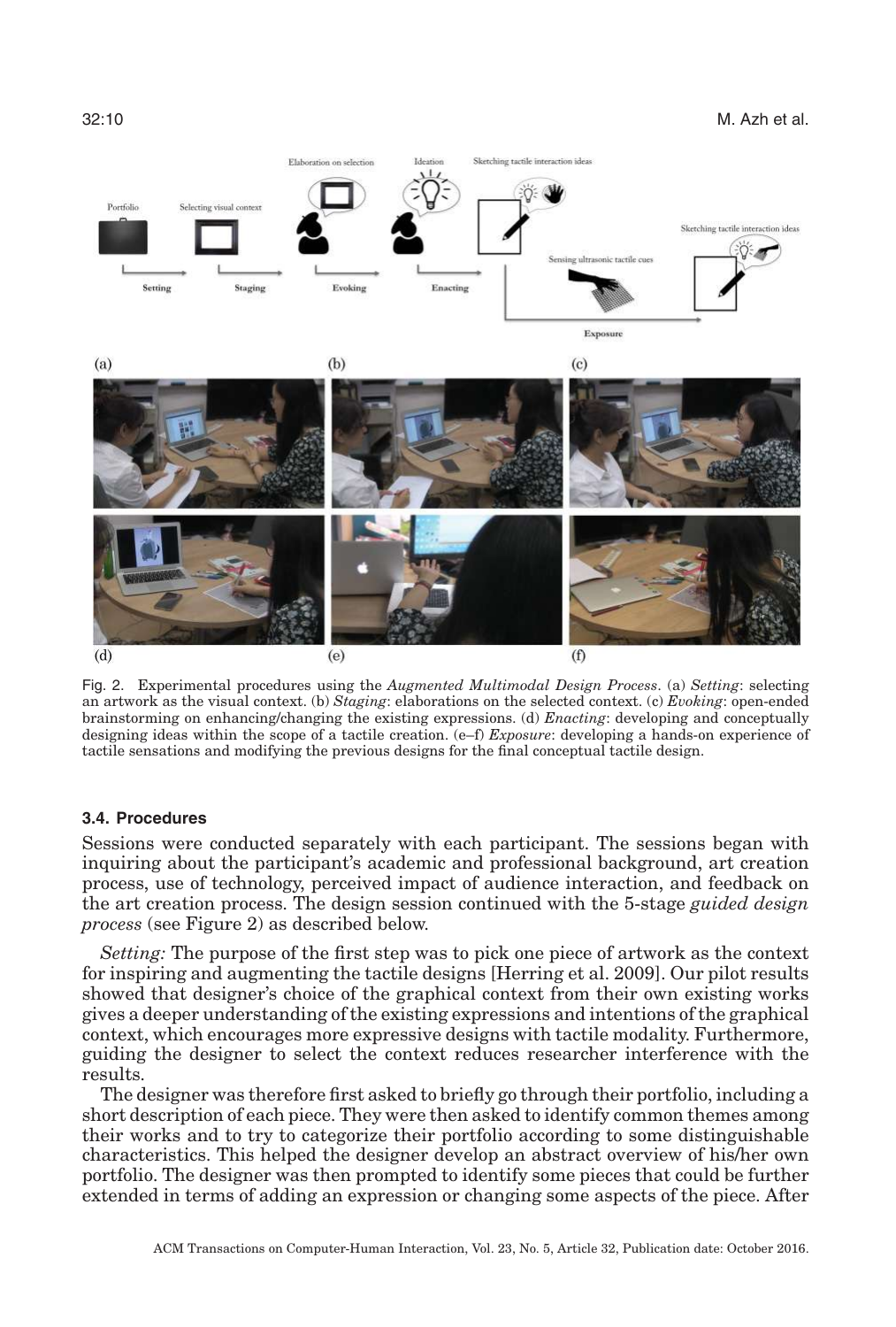developing ideas on a few pieces, they were asked to pick a final piece as the graphical context for the study.

*Staging:* After the context was set, the designer was asked to examine the context by elaborating on the selected artwork, verbally describing the piece in detail, including the motivation, history, overall expression, creation time, used materials, creative process, and meaning of the different elements. This step helped the designer with reconstructing memories of the art creation process, rethinking and discovering facts about the artwork as a method for inspiring creativity for the next stage [\[Zhang et al.](#page-46-8) [2012\]](#page-46-8).

*Evoking:* At this step, the designer was invited to explore design possibilities for the artwork with an open-ended, exploratory perspective, and unbounded freedom of expression. The following question template was used during this step to help saturate any design ideas that could complement the artwork:

Is there any quality you may like to express more or like the audience to appreciate in the piece that might otherwise be missed? Now let's imagine a world inside the artwork with infinite possibilities. What features would you like for or imagine the piece to possess? Imagine you'd be able to enhance or change something in this artwork, what would that be?

The ideas resulting from this brainstorming activity helped form the basis for tactile design ideas.

*Enacting:* During this step, tactile modality was introduced as the conceptual constraint into the design thinking process. The designer was asked to first think out loud of all the different meanings they would associate with the word "tactile"; then develop design ideas similar to the previous step, this time within a constrained scope for their imagination that only includes what is tactile (according to their own interpretation of the concept). Describing different scenarios where touch sensations could be felt from the piece, designers were asked to develop design ideas and visualize them on acrylic sheets overlaid on a copy of their artwork and to elaborate on their designs.

*Exposure:* This step involved introducing tactile technology as the *practical constraint* to the design process by having the designer experience a variety of tactile stimuli and then creating a final tactile design similar to the enacting step, augmenting the artwork. The final design could involve additional comments on the previously developed design sketch or emerge as an entirely new design on a separate sheet. The 10 tactile frequencies were presented to the participant in a random sequence under pink noise, and the designer was invited to think out loud about their tactile sensory experience. The next stimulus was played upon request, which allowed the designer the needed time to deliberately explore each cue. Following that, the configurable design space of the device, including amplitude, plurality of the sensation points, 3D interaction space above the device surface, and possibility of a scalable workspace were demonstrated to the participant.

The final conceptual design of a graphically augmented tactile artifact in the form of low-fidelity prototypes together with accompanying verbal and gestural elaborations on each artwork constituted a *tactile design* as the product of the guided design process.

#### **3.5. Analysis**

Analysis of the data, including the transcribed audio recordings and tactile designs, started with the first four participants. Both bottom-up and top-down approaches were taken for analyzing the design artifacts. In order to distinctly identify single units within each of the tactile design prototypes, a *tactile feature* was formally defined as one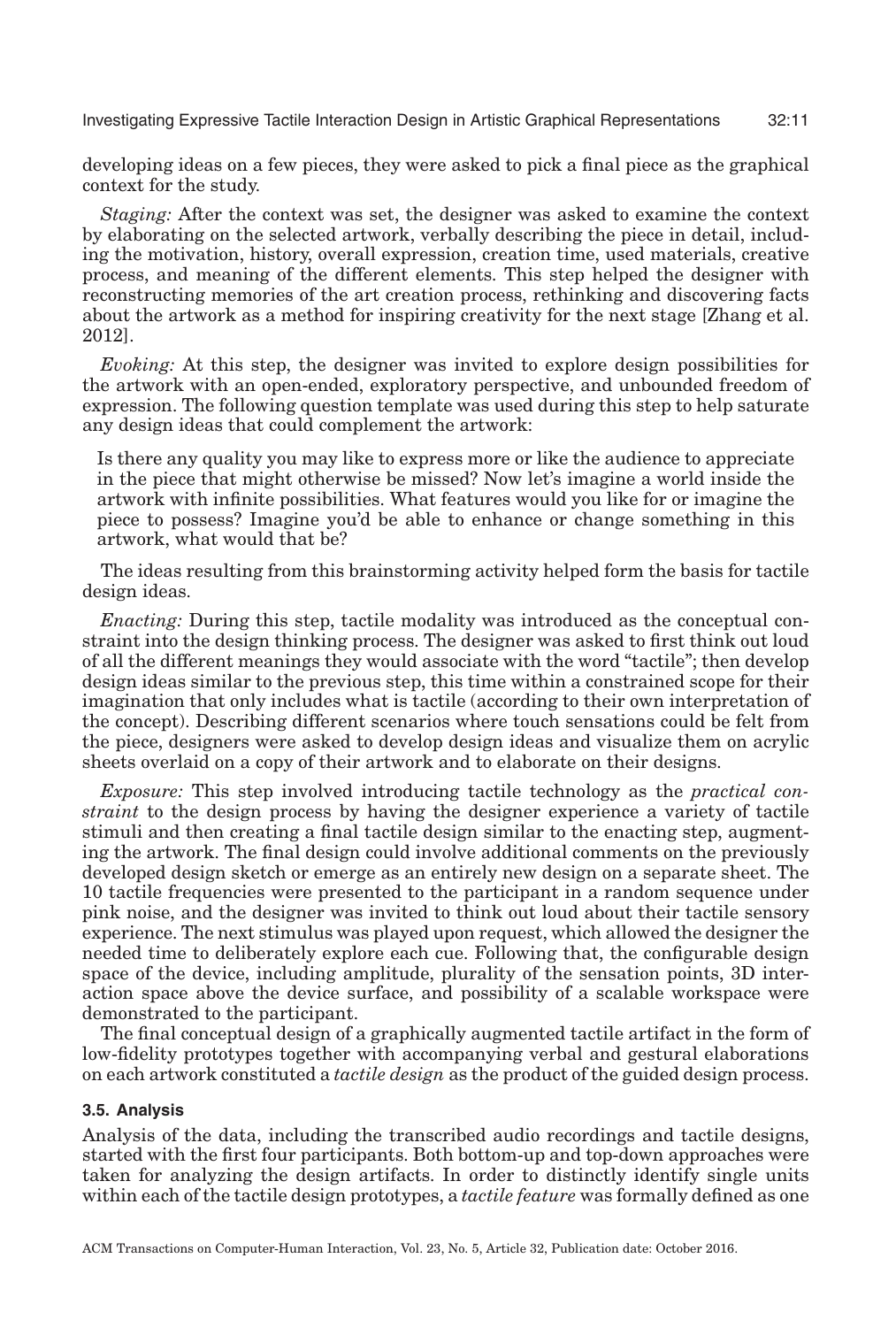with a uniquely described set of attributes and an exclusive associated meaning that corresponded to a part of its graphical context (i.e., the artwork). The particulars of the attributes and the specifics of the meaning were the questions further sought. Applying a bottom-up grounded theory approach for coding, 32 tactile features were extracted from the four tactile designs, which led to six code themes that formed the basis for the high-level categorization of tactile features. A top-down approach inspired by semiotic theory was then applied for a systematic representation of the findings [\[Danesi 2007\]](#page-43-14). Below, a brief overview to the theory and its relevance to this study are presented.

Semiotics, as the *science of signs*, is a scientific discipline concerned with how meanings are articulated and interpreted in different forms of media [\[Chandler 2007\]](#page-43-15). While traditionally applied to language and verbal communication, recent perspectives to semiotics are *concerned with everything that can be taken as a sign* to create meanings or represent reality [\[Enriquez and MacLean 2003\]](#page-43-1). Semiotic theory identifies two components pertaining to any *sign*: first, the perceivable form (i.e., something that can be seen, heard, touched, smelled, or tasted) for which a meaning is created, referred to as the *signifier*; and second, *a mental image, concept, and a psychological reality* [De Souza and Leitão 2009] that is created in the subjective mind, which constitutes the meaning associated with the signifier, known as the *signified*. In other words, the sign takes the form of the signifier to refer to a meaning or concept as the signified [\[Chandler 2007\]](#page-43-15), and therefore a sign is the whole that results from associating the signifier to the signified.

Semiotics has recently attracted research in the area of HCI. In the context of HCI, the sign model is applied to and even suggested as a substitute for the notion of *affordances*, mainly due to its systematic structure for explaining an important aspect of user interface design [\[Najdovski and Nahavandi 2008\]](#page-44-13). There, user interface elements act as signs of different forms, such as text, images, and the like, to deliver meaningful cues, with special regards to the conventions and under the context they are used at. In Norman's approach and other similar perspectives [\[Andersen 2001;](#page-42-6) De [Souza and](#page-43-16) Leitão 2009, the two semiotic components of the user interface element as a sign are distributed between the two subprocesses of communication. In other words, the designer is only responsible for creating the physical form of the sign (signifier), while the meaning of the sign as an indication to a system state or response (signified) is held by the end-user. Although differentiation between the two notions of perceived- and realaffordances attempt to compensate for this disintegration of the semiotic model, it can be argued that the role of the designer in the meaning-making process is overlooked.

Similarly, the semiotic perspective within the scope of this research considers an equally significant role for the designer as the creator of the interface element within a complete sign model. First, on the designer's side, a *tactile expression* is created as a sign by the designer, which is then received and interpreted by the user as a *tactile experience*, both composed of the signifier (referred to as *tactile constructs*) and the signified (designated as *tactile intents*). The effective perception of the signifier and interpretation of the intended message determines a successful communication. Although it is interesting to evaluate the full tactile communication circuit, within the scope of this research, the focus is on the *tactile expression*, the sign system created at the designer's side (Figure [3\)](#page-12-0).

From a top-down semiotic approach, a tactile feature as a unit of expression is regarded as a sign and is composed of the two semiotic components: the *construct component*, a set of attributes that together constitute the physical form of the tactile feature; and the *intent component*, the meaning(s) represented by or embedded into the *construct* from the designer's point of view [\[Danesi 2007\]](#page-43-14). Bottom-up grounded theory approaches [\[Corbin and Strauss 1990\]](#page-43-17) were taken to separately analyze the physical constructs and embedded meanings in the tactile representations. We began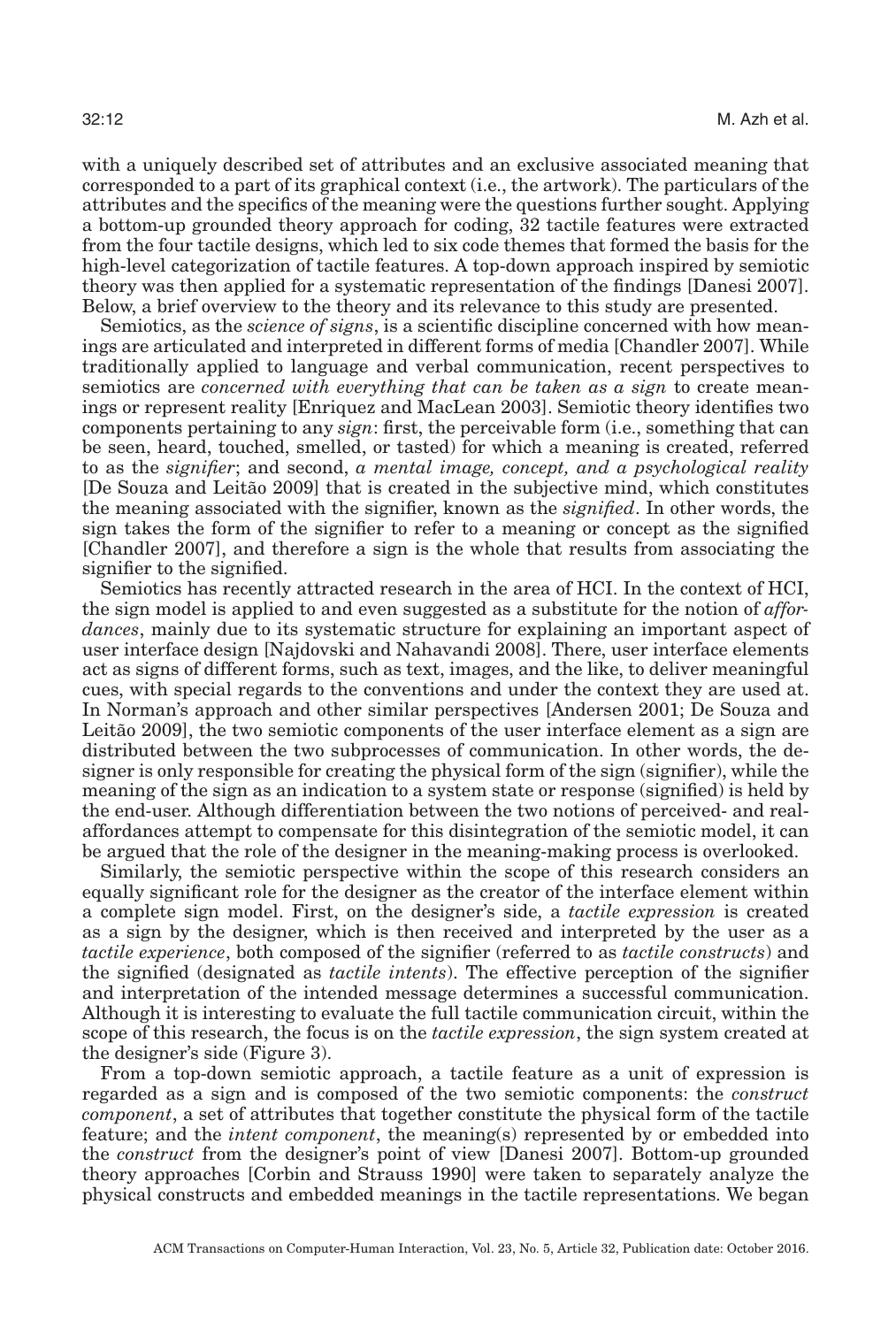<span id="page-12-0"></span>

Fig. 3. Semiotic approach to tactile expressions inspired by Saussurean semiotic theory [\[Chandler 2007\]](#page-43-15). Indices d and u correspond to the designer and the user, respectively. The dashed arrow indicates that a tactile experience as the sign model on the receiver's side may vary from the original expression, due to technology limitations or noise, in addition to cultural and social differences. The left side of the figure corresponding to a *tactile expression* indicates the focus of this article.

with transcribing and open coding as early as the first session data, while axial coding and categorizations began with the data from the first four participants. The audio and video recordings were transcribed using DataVyu,<sup>1</sup> a qualitative audio/visual data analysis tool. After rounds of open coding, we derived categories through axial coding of the open codes. Taking into account the two main components of semiotic theory, we grouped the codes as construct codes or intent codes. These categories formed the basis of the analysis of the data in its entirety.

Accordingly, six code themes identified with the small subset of results constituted the model for analyzing the tactile features; the features corresponding either to the aspects of *tactile constructs* or to the variety of meaning-associations-*tactile intents*. The dimensions of *tactile constructs* were hinted by clues such as "feels like," "is," "has," and the like, and three dimensions of *tactile intents* were implied by descriptions such as "express," "because," "represents," "shows," and the like. More details on the construct and intents emerged as a result of rounds of open and axial coding on the segmented designs and transcribed data from all the participants.

# **4. FINDINGS**

In total, 14 *tactile designs* were generated at each session, taking on average 156 minutes  $(SD = 54.2)$ , with 77 distinct tactile features in total. Each augmented artwork as the final outcome of a design session consisted of one or more *tactile features* with an average of 5.5  $(SD = 4.8)$  distinct features per tactile design. For 43% of artworks, 3 or less tactile features were designed, while only 21% of the tactile design prototypes had 10 or more tactile features. No correlation was observed between the duration of the sessions and the number of tactile features.

<span id="page-12-1"></span><sup>1</sup>www.datavyu.org.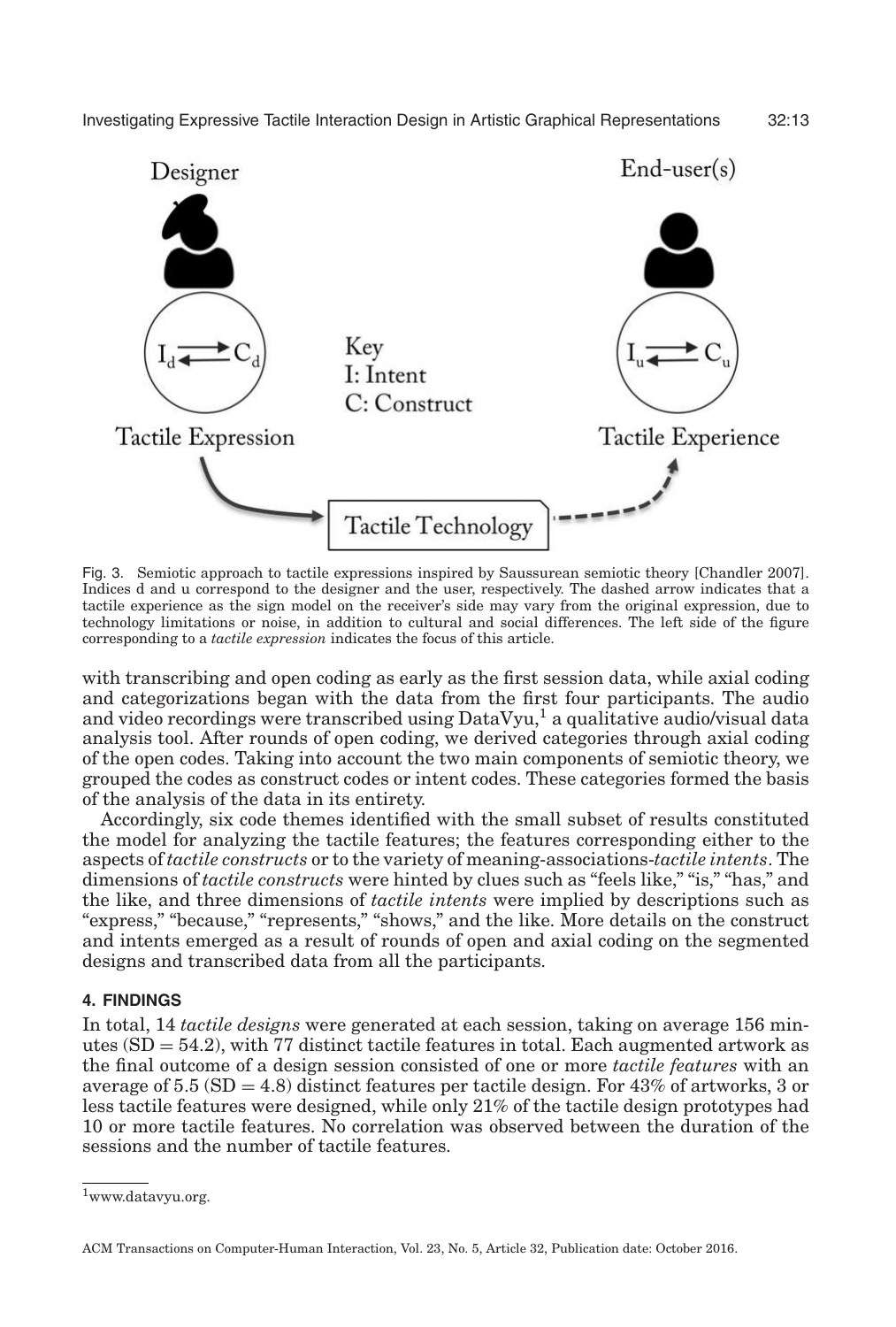<span id="page-13-0"></span>

Fig. 4. Overview of the findings. Tactile expression as a sign model: The upper semicircle shows the *constructs* with respect to the three dimensions, and the lower demonstrates the *intents* within the three aspects, comprising the two components of a sign model.

Each tactile feature works as an independent unit of representation, which is evaluated in terms of its *constructs* and *intents* as the conforming elements of a tactile expression. Tactile constructs are analyzed with respect to three dimensions: *compositional*, *structural,* and *behavioral* constructs, each form a different aspect of the perceptual attributes of a feature. Similarly, for each feature, tactile intents are analyzed in three dimensions: *property*, *embodiment,* and *impression* intents define the meanings associated with the tactile expression at different levels of abstraction. An overview of the findings is shown in Figure [4.](#page-13-0) The quotes from the artists, tactile designs, and individual features cited in the following sections are referred to using the corresponding artist IDs (e.g., A1.3 indicates tactile feature number 3 on the artwork by artist ID A1).

#### **4.1. Tactile Constructs**

Each tactile expression as a sensory augmentation of its visual counterpart is composed of a set of attributes that define its physical characteristics, identified as the tactile constructs. The constructs are defined with respect to three dimensions as *compositional, structural*, and *behavioral*, as illustrated in Table [IV.](#page-14-0) Accordingly, for each tactile expression, the compositional constructs provide details on the form and placement of the tactile feature on the visual correspondence, the *structural* constructs give information on the sensation of the tactile feature, and the *behavioral* constructs describe any changes to the sensation of the tactile feature at spatial and/or temporal dimensions.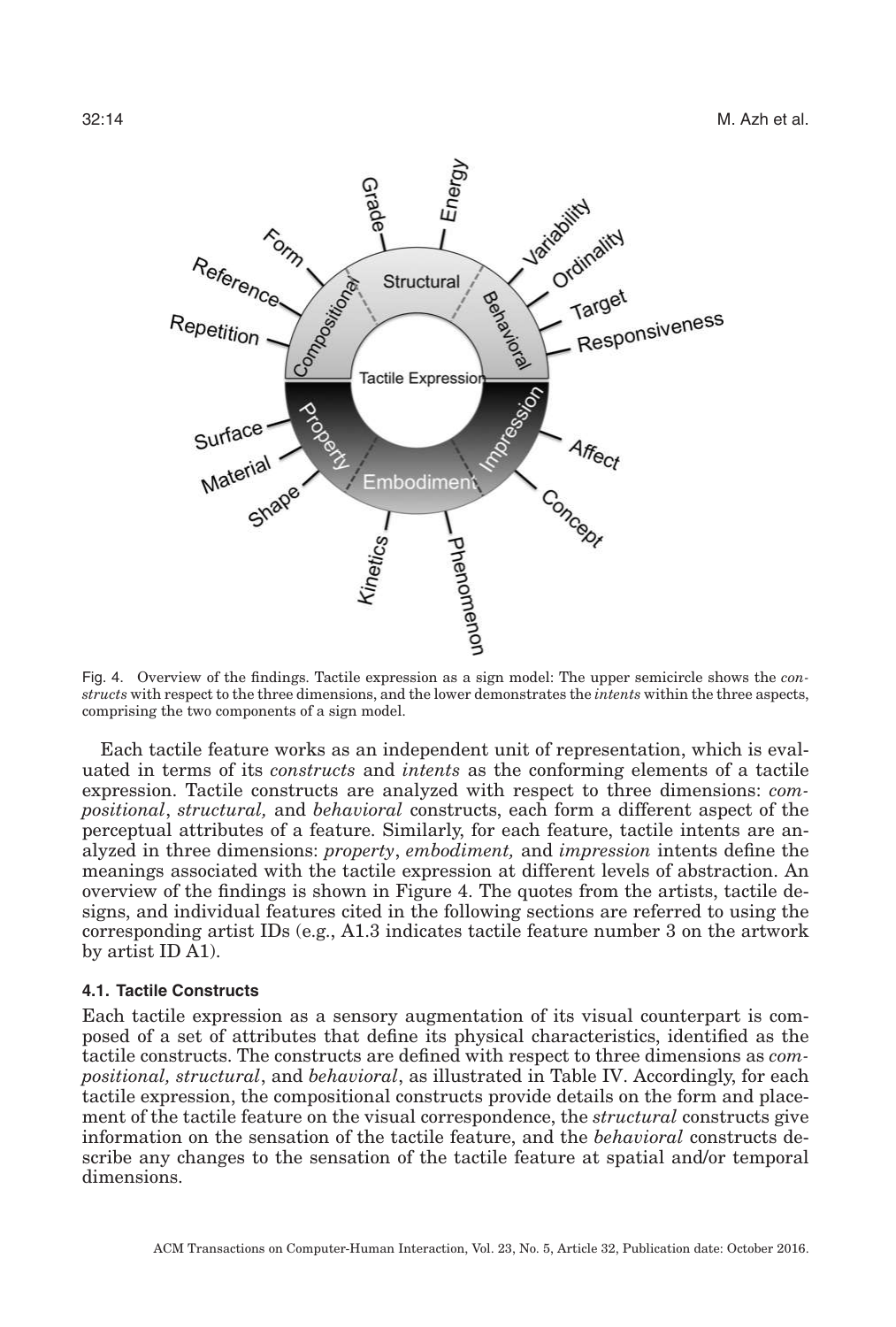<span id="page-14-0"></span>

| Construct<br>dimension | Construct      | Description                                                                           | Variations                                                                               |
|------------------------|----------------|---------------------------------------------------------------------------------------|------------------------------------------------------------------------------------------|
|                        | (frequency)    |                                                                                       |                                                                                          |
|                        | Form           | Spatial configuration of the<br>tactile feature                                       | Points $(10\%)$<br>Contours $(17%)$<br>Areas $(73%)$ In $2D(88%)$<br>or $3D(12\%)$       |
| Compositional          | Reference      | Visual or non-visual reference<br>on the corresponding part of the<br>artwork         | Concrete (68%) (object,<br>line, color, and so on.)<br>Indefinite $(32\%)$               |
|                        | Repetition     | Number of instantiations of the<br>same tactile feature to more<br>than one reference | Single $(66\%)$<br>Multiple $(34%)$                                                      |
|                        | Grade          | Number of tactile qualities that<br>describe a feature.                               | Zero $(14\%)$<br>Single $(22%)$<br>Composite $(64%)$                                     |
| Structural             | Energy         | Sum of squared values assigned<br>for the tactile qualities of a<br>feature.          | Low $(64\%)$<br>Medium $(31%)$<br>High $(5%)$                                            |
|                        | Variability    | Variation(s) along spatial and/or<br>temporal dimensions                              | Temporal (21%)<br>Spatial $(8\%)$<br>Spatiotemporal (25%)<br>Non-variable $(56\%)$       |
|                        | Ordinality     | The relative order of appearance<br>for a tactile feature                             | Transitional (pilot only)<br>Sequential $(25%)$<br>Non-ordinal (75%)                     |
| Behavioral             | Target         | The body part where the tactile<br>feature acts upon                                  | Non-hand (8%) (Torso,<br>head, arm, and so on.)<br>Hand $(4\%)$<br>Not specified $(88%)$ |
|                        | Responsiveness | The type of user movement that<br>activates the tactile feature                       | Proximal $(12\%)$<br>Gestural $(4\%)$<br>Positional (84%)                                |

Table IV. Tactile Constructs with Respect to the Three Dimensions

4.1.1. Compositional Constructs. The details on the form and placement of the tactile feature in relation to the image are denoted by its *compositional constructs*. In other words, the spatial distribution of a tactile feature including its *form*, *reference,* and number of *repetitions* are elaborated below.

*Form*: The physical configuration of each tactile feature is identified by its *form*. Often defined within a planar tactile surface, the form variations include points, contours, or areas that can be felt in front of the image (Figure [5\)](#page-15-0). While most features were described in planar forms (A5.4; see Figure [5\(a\)\)](#page-15-0), some were designed with volumetric forms, meaning the tactile feature would be felt all along the frontal part of the image rather than at a specific distance: *What I thought might be interesting would be if the height can be controlled*...*so that [the tactile feature] can give [a sense of the human figure's] 3D form*...*almost like touching the person's body* (A5.1, 2; see Figure [5\(a\)\)](#page-15-0). Here, the form of the tactile feature is described as a 3D area resembling the facial features of the figure as well as indicating the tactile sensation of the figure's arm being closer to the user, compared to the rest of the tactile plane.

*Reference*: As visually augmented sensory features, the tactile features often were described as a sensation referring to a particular location or visual correspondence, mostly within the frame of the image. Thus, the *reference* of a tactile feature is an indication of the corresponding part of the artwork, which the tactile feature would act upon. The *reference* was either concretely defined by a depicted visual element or otherwise roughly suggested as an indefinite part of the image (Figures [5](#page-15-0) and [7\(](#page-18-0)b)). The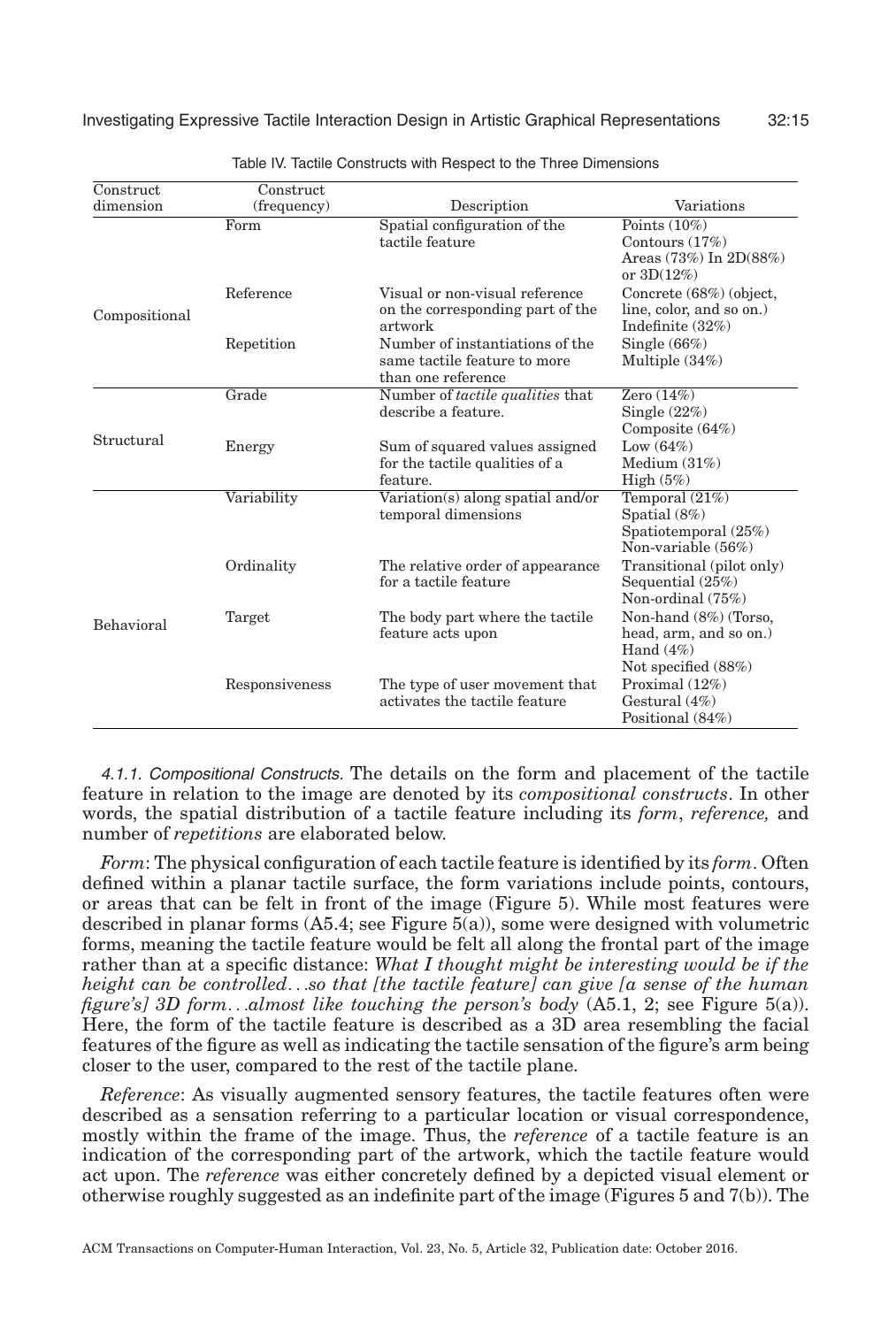<span id="page-15-0"></span>

Fig. 5. Compositional constructs. (a) Indefinite volumetric tactile areas suggested by dotted lines (A5.2), and concrete tactile areas with two repetitions on table and chairs (A5.4) indicated by solid lines. (b) Angled 2D contours (A2.1) and 3D points (A2.2), with two and "infinite" repetitions, respectively. Angled lines indicating an indefinite area between the two depicted characters (A2.1), and crosses indicating volumetric tactile points surrounding the contour (A2.2). Random temporal variability results in instances of A2.2 to hit the user at different depths.

latter implies that there is no particular visually depicted object to which the tactile feature is applied. For instance, in Figure [5\(b\),](#page-15-0) a sparse volumetric tactile area is only suggested with reference to another tactile form: *All around the outside of the stroke, there are columns of air coming at you* (A2.2).

While most reference indicators involved a visual element, a concrete visual correspondence could also be defined as the area with other indicators rather than the object outlines such as color: *It would be really nice to feel the warmth underneath the canvas and a bit more pressure, because I'm thinking of the color*... (A6.10; see Figure [8\(b\)\)](#page-19-0). Such types of reference were only rarely observed.

*Repetition*: Some features were applied to more than one distinct reference. *Repetition* therefore refers to the number of assignments of the same tactile expression (i.e., the same tactile attributes and same meanings to more than one distinct reference of similar form). We observed 25% of features with three or less repetitions, while 5% had infinite instantiations of the same expression. Tactile features such as A5.4 demonstrated in Figure [5\(a\),](#page-15-0) or A2.2 in Figure [5\(b\),](#page-15-0) have repetitions of three and *infinity,* respectively. On the other hand, repetition does not apply to multiple sectioning of the same visual reference (e.g., A8.1–A8.3; see Figure [10\)](#page-22-0).

4.1.2. Structural Constructs. The quality of the sensation of a tactile feature on the skin is described by its *structural constructs*. The structure of a tactile feature is identified by the specific value(s) assigned to one or more *tactile qualities* associated with that feature. Artists used different descriptors for labeling tactile qualities using real-world examples, such as *smooth* and *flabby, like mussel*, *smelly,* and *textured like seaweed* (A4); or referred to common tactile attributes, such as *smooth*, *cold*, *dry*, *wet*, and the like. Descriptions of the tactile features could also be linked with reference to the sensations felt on the ultrasound device, where tactile qualities were either stated with technical characteristics, or inferred from the subjective experience of the tactile cues. For instance, *high frequency vibration* (A3) and *the one that felt like an engine* (A5) implied *smooth* and *rough* values, respectively, for the roughness quality. The variety of observed qualities is demonstrated in Table [V.](#page-16-0)

Accordingly, the structure of a tactile feature is discussed under two constructs: the *grade* as the number of tactile qualities defined for the feature, and the *energy* as a measure of the value(s) assigned to the quality. While dampness, temperature, and roughness categories each refer to a similar physical perception, amplitude refers to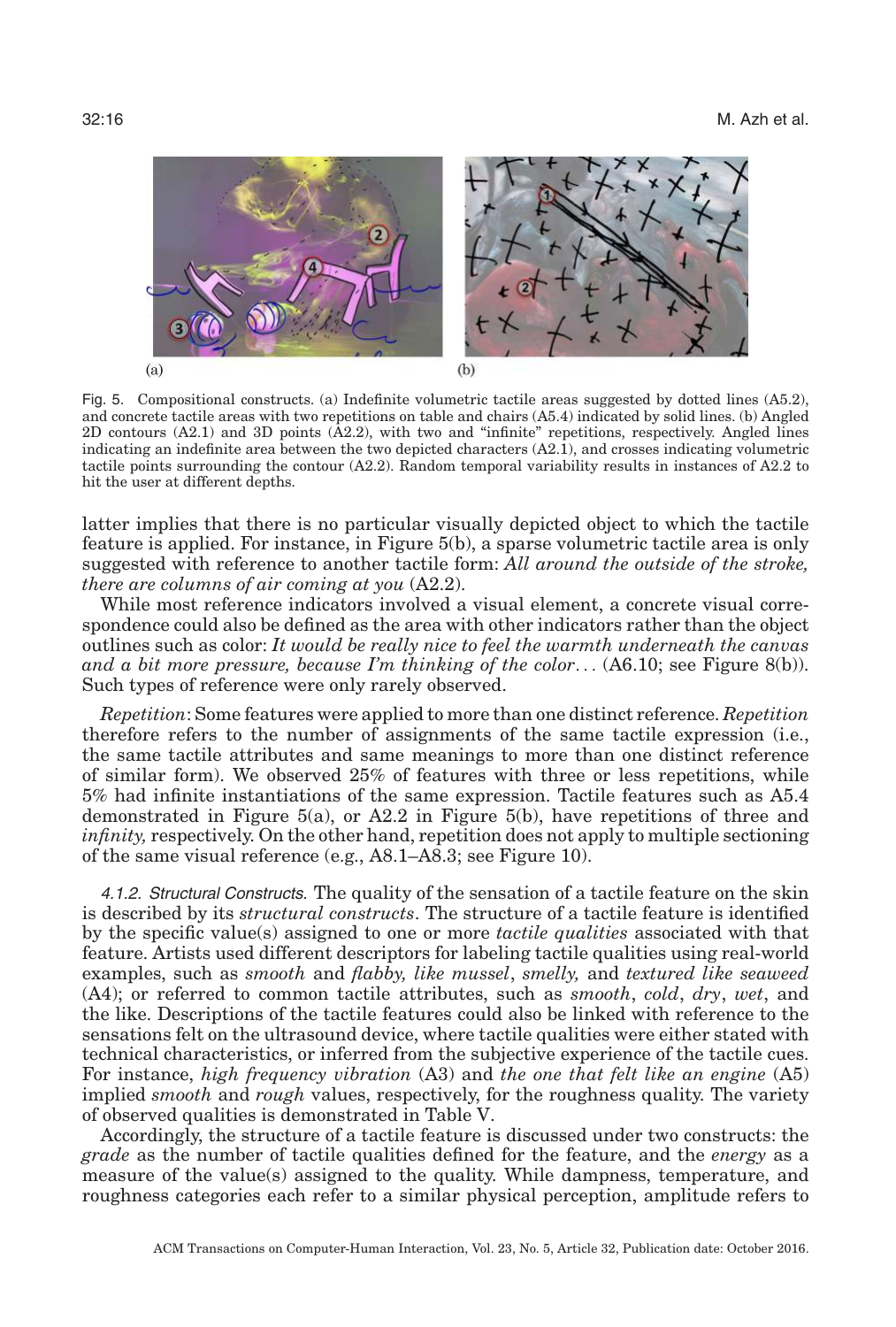<span id="page-16-0"></span>

| Tactile quality (frequency) | Definition                               | Value range                         |
|-----------------------------|------------------------------------------|-------------------------------------|
| Amplitude $(39\%)$          | Intensity of the tactile sensation       | Gentle, mild, strong                |
| Roughness $(60\%)$          | Roughness of the tactile feature         | Smooth, rough, coarse               |
| Hardness $(38%)$            | Flexibility to imposed pressure          | Soft, resisting, hard               |
| Stickiness (35%)            | Tendency to adhere to the touch          | Slippery, mid-range, sticky         |
| Sharpness $(9\%)$           | Pointedness of tactile feature           | Rounded(sparse), dull, sharp(dense) |
| Temperature $(23%)$         | Relative heat of the tactile feature     | Cold, neutral, warm/hot             |
| Dampness $(17%)$            | Level of moisture of the tactile feature | Dry, damp, wet                      |

Table V. Tactile Qualities Pertaining to Structural Constructs, with Frequency of Observation Per Quality

the perceived intensity of the tactile feature, and sharpness indicates how pointy or dense a tactile feature is felt on the skin.

*Grade*: A tactile feature was sometimes described with more than one quality. The *grade* construct explains the number of the tactile qualities for which a value is assigned. For instance, for the tactile features described as, *The vase, I want it to be hard, so it's going to resist quite strongly and it's going to be smooth, so as I move my fingers, the position of the surface changes but the hardness doesn't* (A11.2), a grade of 2 is considered for the qualities hardness and roughness. Tactile features with grade 1 are referred to as *single-structured*, and grade 2 and above as *composite-structured*. Features with grade 0 indicate that the precise physical sensation of the tactile feature was not a significant factor to the design.

Considering 86% of the features with a specified structural construct, tactile grades of 1, 2, and 3 were equally observed for 22% of the features. A grade 4 accounted for 17%, and maximum grade of 5 was observed in 3% of all features. Stickiness accounted for the most frequent quality to independently describe 35% of single-structure tactile features, while roughness–amplitude, roughness–hardness, and roughness–stickiness were the top-three most frequent couplings observed among the composite structures. Additionally, sharpness never appeared in single-structured features. Similarly, amplitude and dampness seldom independently described a feature.

*Energy*: The *energy* of a feature provides a comparable measure of the assigned values for the allocated tactile qualities as the sum of squared values of each quality. Any tactile quality is considered to take a relative value, with the lowest referring to the minimum, second referring to the mid-range, and third value to the maximum that the tactile quality can take. A fourth value is considered to account for inconsistencies in the tactile quality, which contribute to a *spatial* variability behavior (see Table [V\)](#page-16-0). *There was a sensation it felt as if all over your hand, that could be used, and there was one just after that which was completely the opposite, was more concentrated on the center of the hand, that could be the centralized sensation, starting from [the bottom] and moving on to the more open one* (A6.4; see Figure [8\(b\)\)](#page-19-0). The feature described as *hard* and *smooth* (A11.2), the energy equivalent of 10 is derived as the sum of squared values 3 for *hard* and 1 for *smooth*. Overall, with a normalized mean value of 0.3, lower tactile energies were more common and a declining trend can be observed at higher energy levels.

4.1.3. Behavioral Constructs. The way in which the tactile feature acts determines its *behavioral constructs*. Behavioral constructs concern the dynamic aspects of a tactile feature as an active entity or with respect to the user. Four constructs are identified pertaining to the behavior of a tactile feature: *variability* construct defines how a particular feature acts with respect to time and space, *ordinality* of a feature determines whether any sequence of appearance is considered for that feature during interaction

ACM Transactions on Computer-Human Interaction, Vol. 23, No. 5, Article 32, Publication date: October 2016.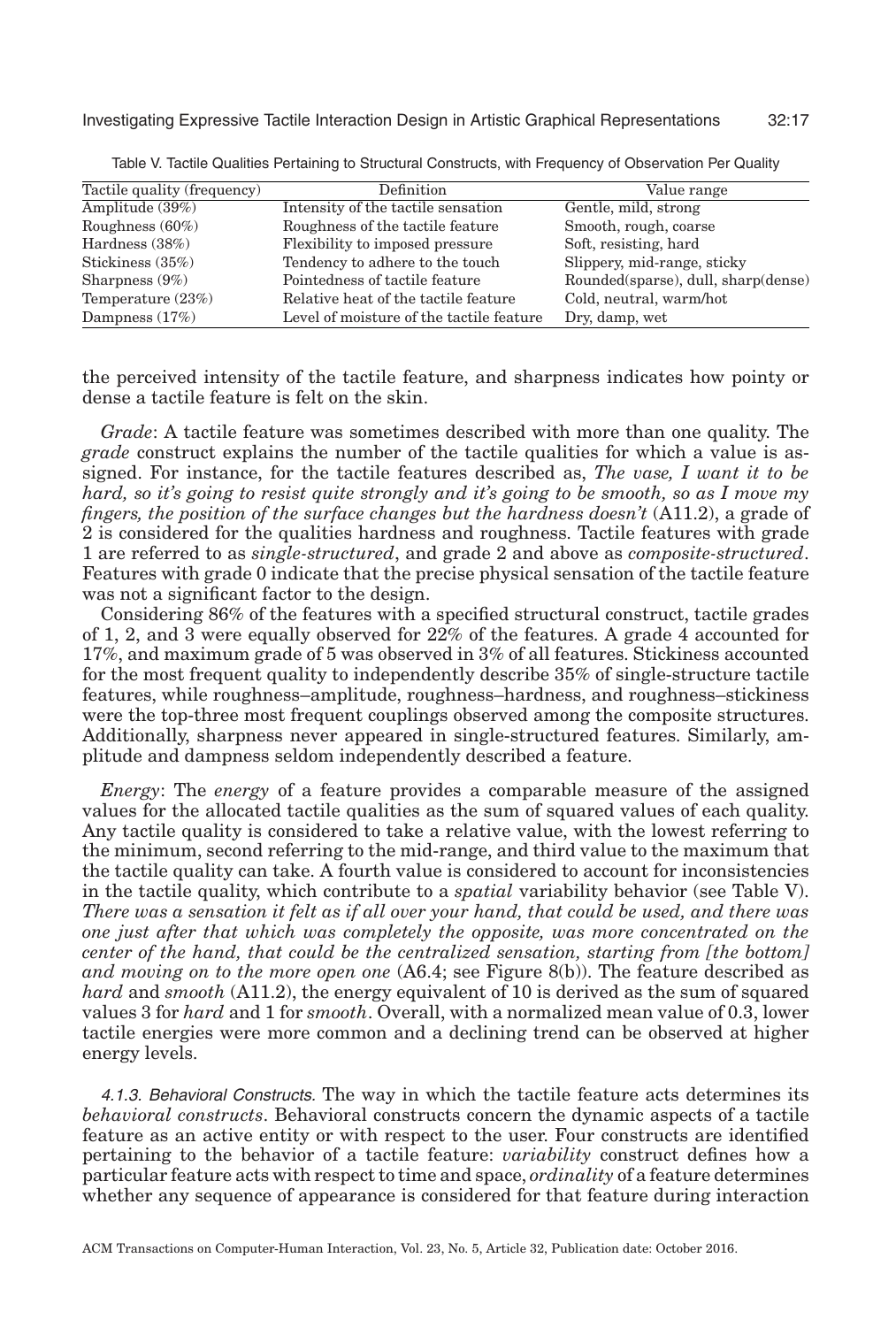<span id="page-17-0"></span>

Fig. 6. Behavioral constructs. (a) Non-variable behavior with composite structures, such as hard, dry, cold, and smooth (A11.5). Responsiveness is assumed for A11.1, simulated by a resisting response as a result of imposed pressure from the user. (b) Non-variable behavior of single-structures such as resisting (A9.1) or no specified structure (A9.2). A9.3 is composed of a sensation without a visual correspondence and out of the visual boundaries, which also demonstrates spatiotemporal variability.

time, and finally, *responsiveness* and *target* specify how the tactile feature reacts in response to the user. In other words, behavioral constructs delineate the dynamic attributes of augmented tactile features, where *variability* or *ordinality* constructs consider a passive role from the user, while *responsiveness* and *target* require more active involvement of the user during the interaction.

*Variability*: Although the majority of the tactile features possessed a constant sensation of their structural construct (Figure [6\)](#page-17-0), particular spatial and/or temporal characteristics were associated with 44% of the tactile features, designating variable behavior. Variations in at least one tactile quality across the tactile composition pertain to a *spatial* behavior; time-based inconsistencies constitute a *temporal* behavior, and variability along both spatial and temporal dimensions implies sensation of motion referred to as *spatiotemporal* behavior. The non-static categories are not mutually exclusive (e.g., a *spatiotemporal* feature can also have *spatial* variability with respect to a tactile quality).

A *temporal* variability refers to temporal inconsistencies in the tactile feature within fixed structural constructs and with no variation over the space dimension. Assignment of a tempo value of either rhythmic or random was set for most of the temporal tactile features. Additionally, a relative speed value was set in some of the temporal features to relatively describe the tempo as fast or slow (Figure [7\)](#page-18-0). Some examples of temporal variability demonstrate more complex and unexpected effects. For instance, a variability was labeled *as firing up*, implying tactile quality variations in time and with regards to the tactile quality: *the little sparkles on the top*... *fire up and dot about for a while* (A1.1; see Figure [8\(a\)\)](#page-19-0). The designer indicates the intensity starts weak and then becomes stronger with time, while consequently demonstrating rhythmic variability. Such variations of tactile quality and tempo for the same feature indicate two dimensions of temporal variability, both structure-wise and temporal.

Tactile features with variations in time and space resembling movement possess a *spatiotemporal* variability. In particular, a spatiotemporal feature is associated with a sense of linear or non-linear (e.g., circular) motion along a certain direction. Motions could also be defined to appear recursively in either linear or circular configurations  $(A3.1, A3.2;$  see Figure  $7(a)$ ). Additionally, a relative value indicating the speed of movement can be associated with a spatiotemporal feature  $(A1.4;$  see Figure  $(8(a))$ .

Finally, a tactile feature with *spatial* behavior demonstrates inconsistencies in one or more tactile qualities across the defined tactile form, with no variability over time.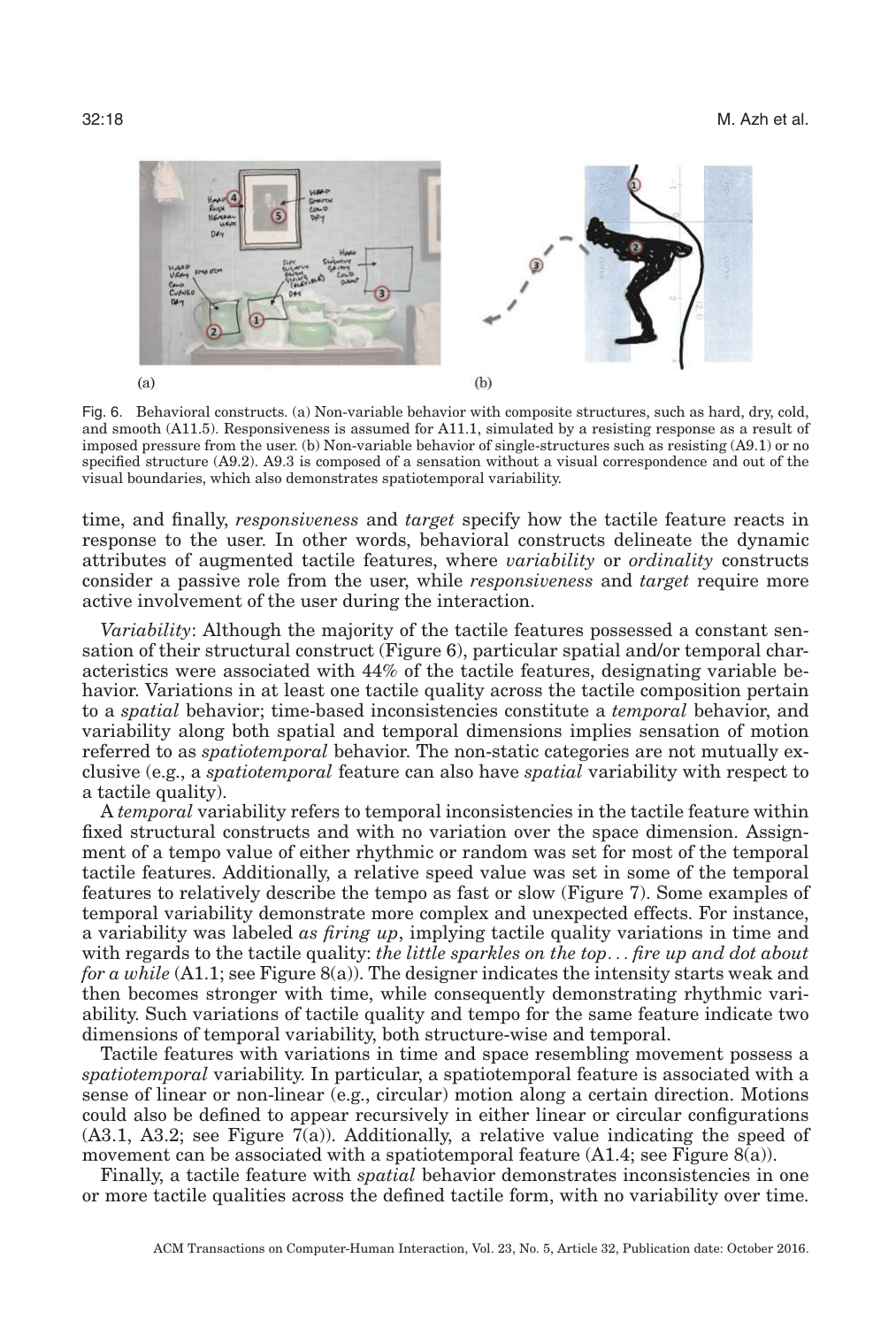<span id="page-18-0"></span>

Fig. 7. Variability. (a) Spatiotemporal, (b) temporal, (c) spatial and spatiotemporal, (d) spatial. (a) Recursive motion for spatiotemporal features of different types: A3.1 shows infinite instances of tactile contours with linear vertical motions, while A3.2 shows multiple instances of contours with circular motion. Additionally, in A3.1, the tactile area corresponding to visual depictions in the perspective can be felt according to distance of the user's hand from the image surface. (b) Features vary randomly over an indefinite space (A12.3), or in a controlled rhythmic fashion (A12.1, A12.2, A12.4, A12.5) within the visual reference. A12.2 also depicts spatiotemporal variability in downward direction. (c) Amplitude of the tactile feature diminishes from right toward bottom left of the image in A7.1. (d) Density of A13.1 gradually increases from left toward top right of the suggested tactile area, while thermal quality remains unchanged. A13.2 demonstrates uniform behavior.

 $(c)$ 

 $(d)$ 

In other words, a change of value is observed for one or more tactile qualities along a certain direction of the assigned form of the tactile feature. The number of varying tactile qualities for that feature determines the *type of* spatial behavior. The most common variable tactile quality in spatial features was amplitude, followed by sharpness and roughness. The spatial features in our observations all had composite structures, and concurrently appeared together with other types of variability.

Co-occurrence of spatial and spatiotemporal variability accounted for 67% of spatial variability observations, and spatial and temporal pairs constituted the rest. For instance, A7.1 demonstrates spatial variability with respect to the amplitude of the tactile feature together with a spatiotemporal behavior: *feeling of the air as it comes off from the wings*...*it starts along this path on the top right and diminishes on the way down to the bottom left* (A7.1; see Figure [7\(c\)\)](#page-18-0). Here, the decreasing windy sensation of the air from *flapping wings* implies concurrent spatial and spatiotemporal variabilities. Likewise, in A13.1, the sharpness or density of a windy sensation changes across the *form*. *It would be windy over here*. *The air would be dispersed here and cold, there air [becomes] dispersed but less so, and here will be targeted to my arm so it will be concentrated*...*a gradual process* (Figure [7\(d\)\)](#page-18-0). Here, the spatial variability in a composite tactile structure can involve only one of the tactile qualities, while others

ACM Transactions on Computer-Human Interaction, Vol. 23, No. 5, Article 32, Publication date: October 2016.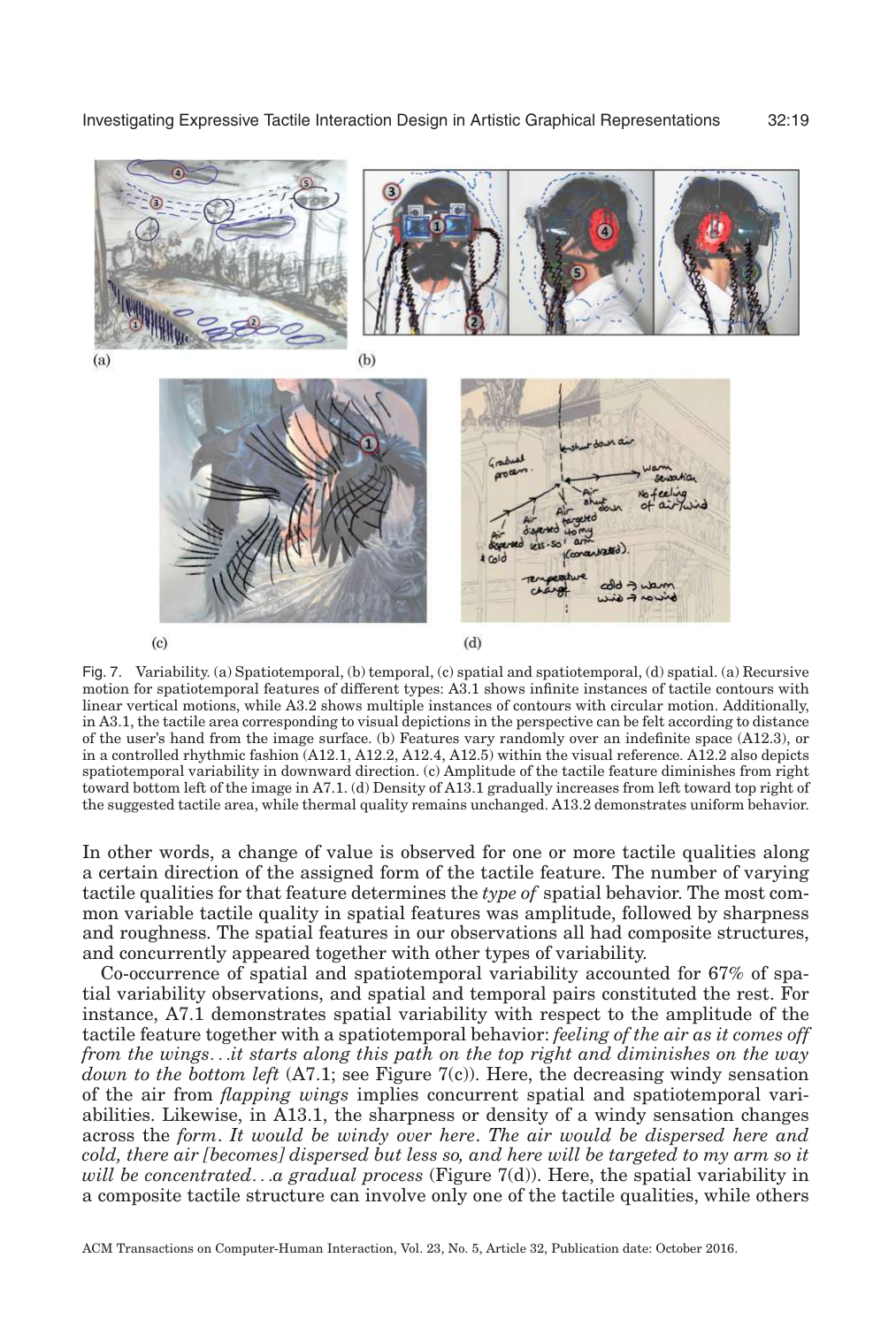<span id="page-19-0"></span>

Fig. 8. Sequential ordinality. (a) The sequence starts with repetitions of A1.1 with temporal behavior, followed by downward motion of A1.2 repetitions, followed by instances of A1.3 moving upward. This sequence is set to occur in an infinite loop. The spatiotemporal behavior of A1.4 is independent from the sequence and the speed of movement is slower. (b) Sequence starts at A8.1 with more than one end point at A6.5 or A6.4. Other features such as A6.6 and A6.10 are not included in the ordinality. This sequence appears directional rather than in a loop.

remain uniform. In general, features with mixed-variability as such constitute 21% of non-uniform behaviors.

*Ordinality*: The ordinality of a tactile feature is determined by any arrangement in the timing of appearance of a feature in relevance to other features. Two categories of ordinality were identified as either a *transitional* effect in multiple tactile features with the same visual reference or *sequential* appearance among independent tactile features. In particular, a *transitional* ordinality behavior refers to when two or more tactile features are assigned to the same visual reference. In this case, tactile features are activated one after another on the same reference, creating a sensation that changes over time. This effect was only observed in the results from the pilot studies: *the sensations are very arbitrary at the beginning, but when the [user] comes back to it after a few minutes, it is going to change to a peaceful sensation* (P3.2). A transition from random temporal pulsations to a uniform behavior was described by P3.

*Sequential* ordinality on the other hand refers to the order of activation of a particular tactile feature in relation to other features. This effect was more commonly observed among 25% of all tactile features and in about a third of all tactile design prototypes. For instance, A9 (Figure [6\(b\)\)](#page-17-0) is composed of three sequences, with A9.1 appearing first, followed by A9.2, and the last sequence only involving A9.3. Sequential ordinality can involve only two tactile expressions, one happening after another (A13; see Figure [7\(d\)\)](#page-18-0), or result in an iterative loop (Figure  $(8(a))$ ). Although assigning the order of appearance occurs independent of the other constructs as a high-level post process, this behavioral construct supports designing a wide range of complex representations, interconnecting multiple features (Figure [8\(b\)\)](#page-19-0), which is later discussed under expressive roles.

*Target:* The user's body part intended as the contact point for the tactile feature is referred to as the *target*. This construct was specifically set for only 22% of tactile features (although arguably due to the relatively small size of the tactile device, in addition to the A4-sized print out of the artworks, most of the tactile features by default would be associated with part of the frontal side of the hand including finger(s) or palm). Alternative body parts were designated as the target, including arm (A13) and torso (A2, A9): *I want it to reach-out to the viewer, across the viewer's chest at the*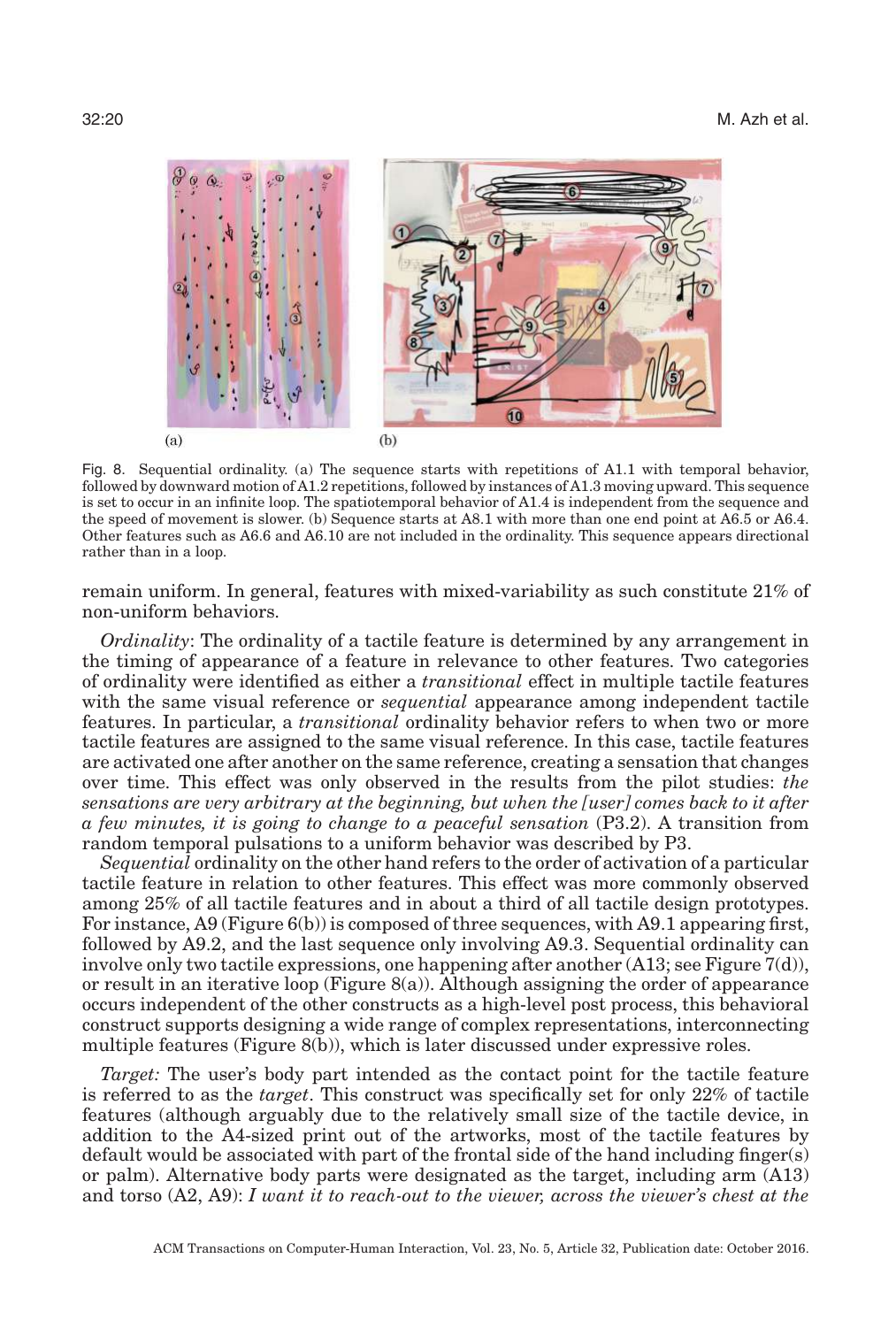<span id="page-20-0"></span>

Fig. 9. Responsiveness. (a) A14.9 shows variation in stickiness in response to a pull gesture from the user's finger. (b) A 'flabby' sensation responds to a push gesture (A4.12, A4.10, A4.11, and so on.).

*angle* (A2.1; see Figure [5\(b\)\)](#page-15-0). At the same time, the design prototypes were all sketched on an A4-sized copy of the artwork, while the user interaction may happen on a larger scale and consequently target other body parts than the hand. More detailed analysis of a feature's target requires a higher fidelity prototype in a future study.

*Responsiveness:* The design of some tactile features had more active consideration of user interaction. The user action types that activate the tactile feature delineate its *responsiveness*. As a tactile sensation is only locally perceivable at the contact site, tactile features are by default activated according to the planar positioning of the target. However, some features were designed to only be activated when the user reaches a specific distance from the visual image (Figure  $7(a)$ ) or act in response to the user's actions (Figures  $9(b)$  and  $6(a)$ ).

Pull and push gestures were often used to describe virtual tactile interactions with visual objects of their physical counterparts. *You need to be able to push it to feel the tissue paper. You can feel it going up and down*...*[it] can move away as you press it*. (A11.1; see Figure [6\(a\)\)](#page-17-0). *[The little riding hood's eyes]* can *stick to your finger*...*it's very painful when you move away your finger from the eye, it sucks your finger like an icecube* (A14.9; see Figure [9\(a\)\)](#page-20-0). Here, a magnetic effect is created as a response to user's proximal motion of the finger, as if "pulling away." On the other hand, responsiveness to the *target's* distance from the visual surface in the mid-air implies a depicted perspective in the image. *The user needs to bring their hand closer to feel the sensations on the farther perspective* (A3.1; see Figure [7\(a\)\)](#page-18-0). Tactile features were also designed to respond to user's specific hand gestures, such as pointing, or stroking with back of the hand. Responsive behavior design to other types of gestures may emerge in a design tool.

Ultimately, the *constructs* work together to form a physical entity that carries expression(s) or conveys meaning(s). Such intended meanings are analyzed under the notion of *intents*, the second component of a tactile expression.

#### **4.2. Tactile Intents**

The intents correspond to the variety of meanings assigned to a tactile feature, ranging from representation of physical properties of objects to expressing mediated or direct sensory experiences to conveying abstract concepts or emotions. Accordingly, tactile intents fall into three dimensions, namely *properties*, *embodiments*, and *impressions*. The *property* dimension aims to imitate physical tactile attributes in the virtual space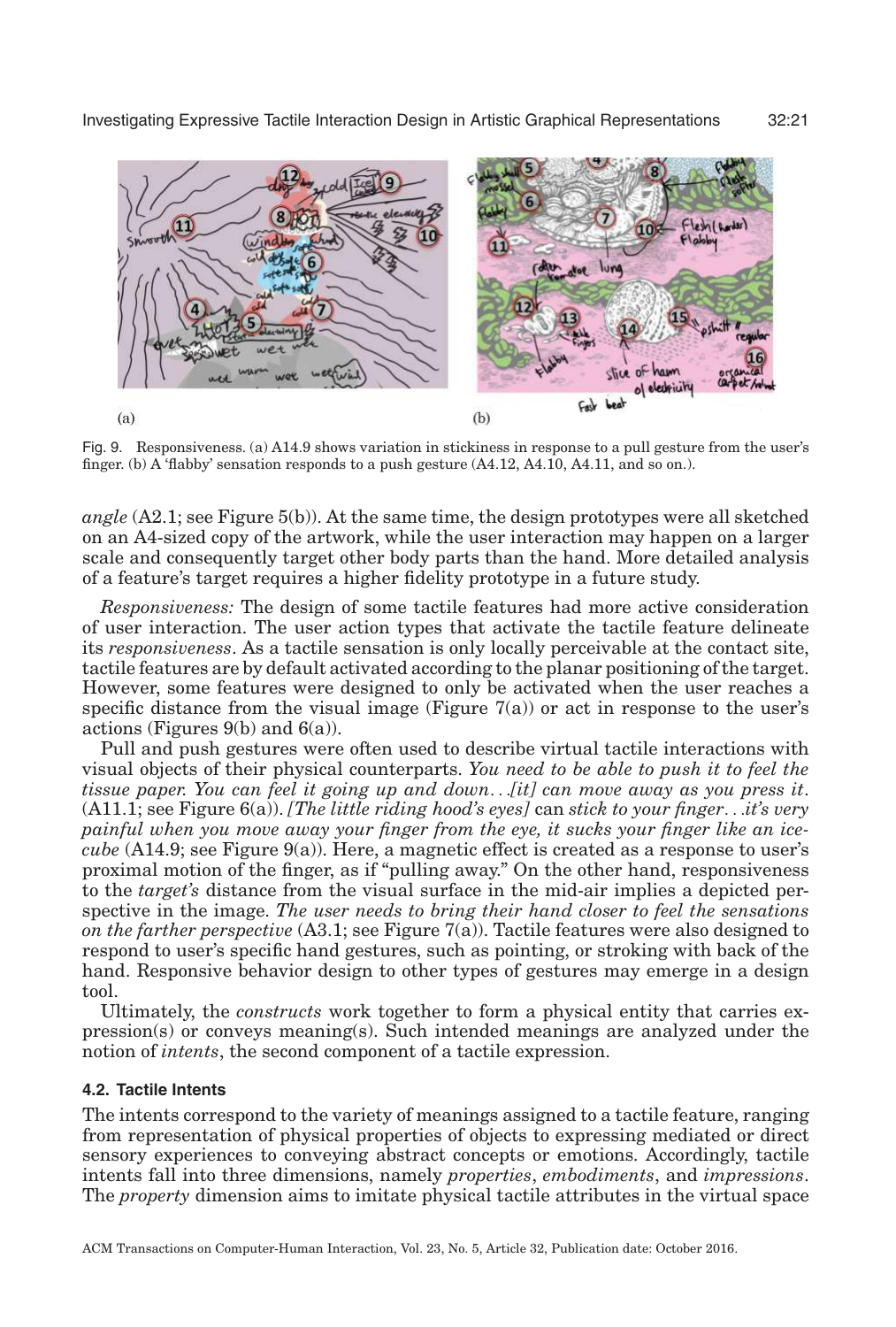<span id="page-21-0"></span>

| Intent     | Intent            |                                                                                                |                                                        |  |
|------------|-------------------|------------------------------------------------------------------------------------------------|--------------------------------------------------------|--|
| dimension  | (frequency)       | Definition                                                                                     | Examples                                               |  |
|            | Surface $(34\%)$  | Represent surface<br>properties of objects                                                     | Textures, temperature,<br>wetness                      |  |
| Property   | Material (32%)    | Refer to material<br>properties of objects                                                     | Hardness, stickiness                                   |  |
|            | Shape $(16\%)$    | Imply a tactile expression<br>of edginess or shape<br>properties                               | Sharpness, curviness,<br>flatness                      |  |
| Embodiment | Kinetics $(20\%)$ | Indicating a deliberate<br>action of a live being, or a<br>motion of an object in the<br>image | Swimming, swarming,<br>flapping, stroking,<br>reaching |  |
|            | Phenomenon (36%)  | Represent a sensation of<br>a static state or flow of<br>sensory phenomena                     | Sound, smell, light,<br>water, wind, electricity       |  |
|            | Concept $(26%)$   | Represent an abstract<br>and non-sensory concept                                               | Steadiness, mess, order                                |  |
| Impression | Affect $(16\%)$   | Express a particular<br>personality trait or<br>emotion                                        | Sadness, happiness,<br>anticipation                    |  |

Table VI. Tactile Intents with Respect to the Three Dimensions

including *surface*, *material,* and *shape* intents. *Embodiment* on the other hand simulates a tactile representation of non-tactile sensory experiences including both *kinetics* of an action or motion, or a *phenomenon* of other sensory channels, such as a sound. Lastly, *impression* denotes the designer's sense of the non-sensory nature of a *concept* or the emotional experience of an *affect* in tactile form. Table [VI](#page-21-0) provides an overview to the intents with respect to the three dimensions.

It is noteworthy to mention that the model is not a solid framework of mutually exclusive classes to which each tactile feature should strictly and uniquely be assigned. Rather, the presented descriptive model works as a guide in identifying the differences and commonalities among the meaning associations, implying the levels of abstraction in meaning-making with tactile creations, as further discussed in the Section 5.3.

4.2.1. Property Intents. Intents of the properties dimension associate tactile features with physical object attributes. *Surface*, *material*, and *shape* are the three intents under this dimension, each focusing on representing a different aspect of a physical tactile attribute in virtual modality. Intents of the *property* dimension were observed the most common compared with others, being expressed in 62% of tactile features and 64% of the tactile designs.

*Surface:* Tactile features with *surface* property intent are aimed at expressing those attributes that can be inferred from probing the surface of an object without imposing force or resulting in any change to the structure of the object. *Surface intents*, in our observations, were aimed at conveying a variety of textures, temperature, or dampness of their visual correspondence.

Assigning tactile values such as *wet*, *warm*, *cold*, *dry*, or *smooth* (shown in Figure [9\(a\)\)](#page-20-0), or actual textures such as *hair* or *lace* (Figure [10\(b\)\)](#page-22-0) are examples of attributing tactile properties from the real-world surfaces to convey a tactile representation for the visual depiction. Figure [6\(a\)](#page-17-0) shows more complex structures used in surface representations. Additionally, indirect implications of certain texture properties were conveyed using alternative tactile qualities. For example, sharpness and roughness were used in expression of surface dryness along the perspective. *Patterns with periodic vertical motion that reduce in size towards the [background] and increase towards*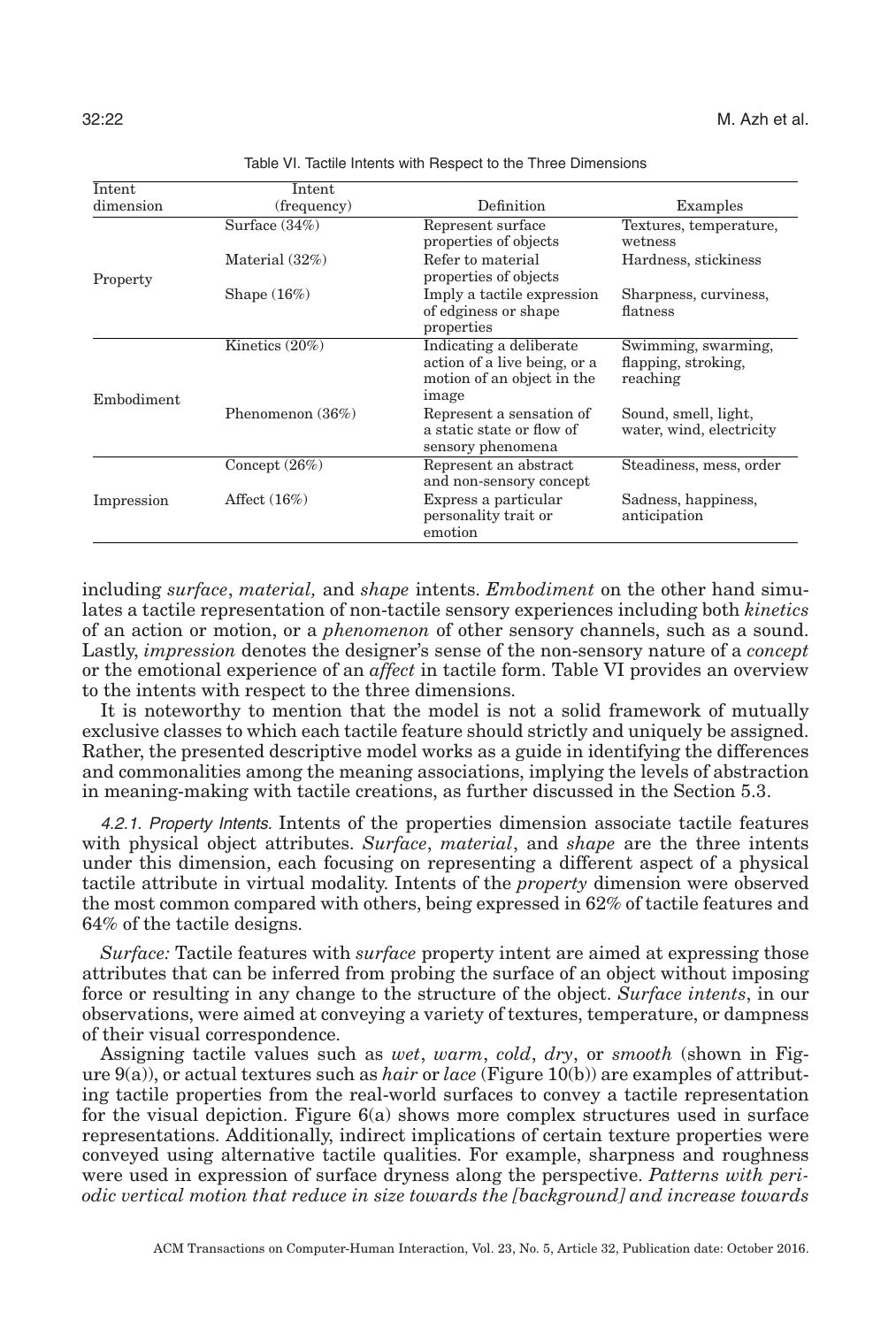<span id="page-22-0"></span>

Fig. 10. Surface, material, and shape intents. (a) Material intents: demonstrating variety of density using tactile qualities such as stickiness (A8.1), spatiotemporal air flow (A8.2), or temporal 3D points "*popping bubbles*" (A8.3). (b) Material and surface intents expressed with reference to real-world examples such as lace, seaweed, and the like. (c) Materials and shapes demonstrating hardness (A5.4) in contrast with graphical depictions of bendable paper-cut shapes; the sensations were also compared with a weaker reflex of the material (A5.5). Both features also demonstrate "sharpness" at the edges as shape intent. See also "shape" of the hand  $(A5.2)$  and "material" of the soft toys  $(A5.3)$ .

*the front*... *to imply things growing on the side of the road* (A3.2). The spatial and spatiotemporal variability of this feature together contributed to creating a tactile sense of perspective in the flat image.

In total, 34% of tactile features were observed with surface intent, and 43% of the 14 tactile design prototypes had at least one tactile feature with a surface intent. Categorical data analysis shows some trends in the constructs of the surface intents. In particular, most of the surface intents had a concretely defined visual reference and mostly appeared as two-dimensional areas. Furthermore, surface intents were often identified with a uniform behavior and seldom held a spatiotemporal or spatial behavior. Surface representations had the structural constructs set in 96% of the cases, with no variability configurations in 81% of the cases. While about two-thirds of the features had a composite structure, *roughness* and *hardness* were the most frequent tactile qualities defined for surface intents, and stickiness was of the least interest when defining a tactile surface property. Compared with other property intents, surfaces had the lowest energy values. Finally, features with surface intent were mostly designed to respond to user hand position in a planar surface in front of the image.

*Material:* A material intent refers to the intention for expressing properties related to the substance of an object via the tactile cue (Figure [10\)](#page-22-0), such as rigidity, density, or stickiness. The difference between surface and material intents lies within the deformability of the material in reaction to probing or applied pressure from the user. Expressions of both *surfaces* and *materials* were usually observed several times throughout the designs (Figure [6\(a\)\)](#page-17-0). *More or less everything is flabby, organic and alive, so most of [the image] feels as an organic texture* (A4; see Figure [9\(b\)\)](#page-20-0). This demonstrates the use of tactile modality to convey a particular dominant characteristic in the overall visual image.

A tactile material was the intended expression in 32% of all features and among 36% of the design prototypes, with more than half of all the material intents were associated with A4, representing an imaginary organic environment with many tactile features possessing *soft* or *resisting* tactile qualities (Figure [10\(b\)\)](#page-22-0). Materials were the most concretely defined compared with other property intents. Structural constructs were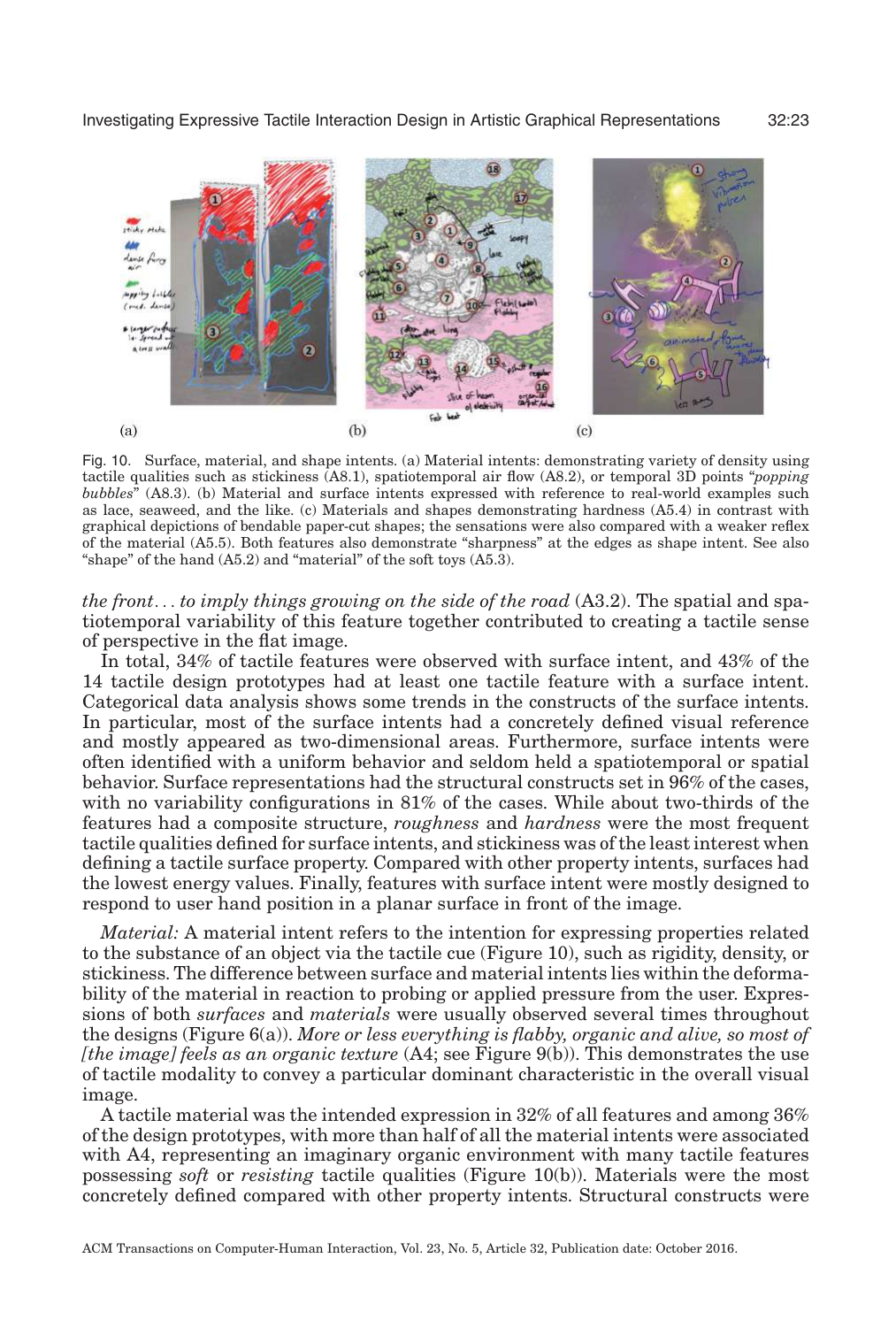specified for all features with material representation, with 92% composite structures. The trend in the energy construct, similar to surface intents, showed a declining trend in higher values, while at the same time, the highest energy value was assigned to material intents within the *property* dimension. Additionally, material intents had more variability compared to other property intents, mostly of temporal variation. Spatial behavior was rarely used and spatiotemporal behavior was never observed in expression of material intents. Additionally, no ordinality was observed in the behavioral constructs of this category, while both gestural and proximal interaction considerations were sparsely observed.

*Shape:* Expressing a *shape* intent refers to designing tactile features to particularly represent edge or face properties of physical objects, such as pointedness (A5.4), flatness (A3.2), or curvedness (A9.1, A11.1). The shape intent could be targeted at a particular object or a roughly suggested area. *I want to be able to touch and feel the curve, not just the hardness of the surface, rather the shape*, where curvedness of an object was represented together with surface and material intents in a volumetric tactile area (A11.1; see Figure [10\(b\)\)](#page-22-0). Similarly, tactile contours represented *defined edges* of objects in A5.4 and A5.5 (Figure  $10(c)$ ).

Tactile shape intents did not always target a curved or pointy object. A volumetric form was used to represent the contour of a curve in order to emphasize its influence through the user's skin: *you could feel the curve in three dimension in the air, so that as you come up against it, it would give you some resistance* (A9.1; see Figure [6\(b\)\)](#page-17-0). Tactile qualities such as amplitude and sharpness were relatively more frequently used to represent tactile shapes as opposed to other properties, while hardness and stickiness were the qualities relatively less used to describe a tactile feature of this group. While most shape intents were represented with static tactile stimulation showing a uniform behavior, variability was observed for some shape intents: *horizontal ovals to show the level of ground, also with circular motion to imply holes on the road* (A3.2), where multiple horizontal tactile shapes with circular motion showed a flat rough surface. Finally, interactions with tactile shapes could vary depending on their physical *form*. For instance, in order to get a tactile sense of a curved area, the interaction requires probing a curved virtual surface in the 3D space, but no particular action was required from the user to interact with a whole body experience of a volumetric curved contour as in A9.1.

In total, 16% of the tactile features conveyed a shape intent, while expressed in 50% of all tactile prototypes. The relatively more common observation of volumetric forms compared with surface or material intents is in line with the nature of shape perception in interaction in physical reality. Spatiotemporal behavior was the variability construct most frequently assigned to shape representations, and highest value of ordinality in property intents was observed for shape representations.

4.2.2. Embodiment Intents. The second intent dimension, defined as *embodiments*, suggests a common theme among those tactile intents that convey sensory experiences of an action or motion, or an active state or flow of sensory phenomena. Accordingly, *kinetic* and *phenomenon* are identified as the two intent categories of this dimension. Tactile *embodiments* were expressed among 51% of the tactile features and in 93% of tactile design prototypes.

*Kinetics*: Tactile features that convey a tangible experience of an action or motion are those identified with a *kinetics* intent. In other words, a feature with kinetics intent represents a tangible experience of a deliberate action of its *reference* or describes a tactile sensation of a motion happening in some part of the image. *To get a sensation of the jump, we can animate how [the figure] completes the dive and swims away*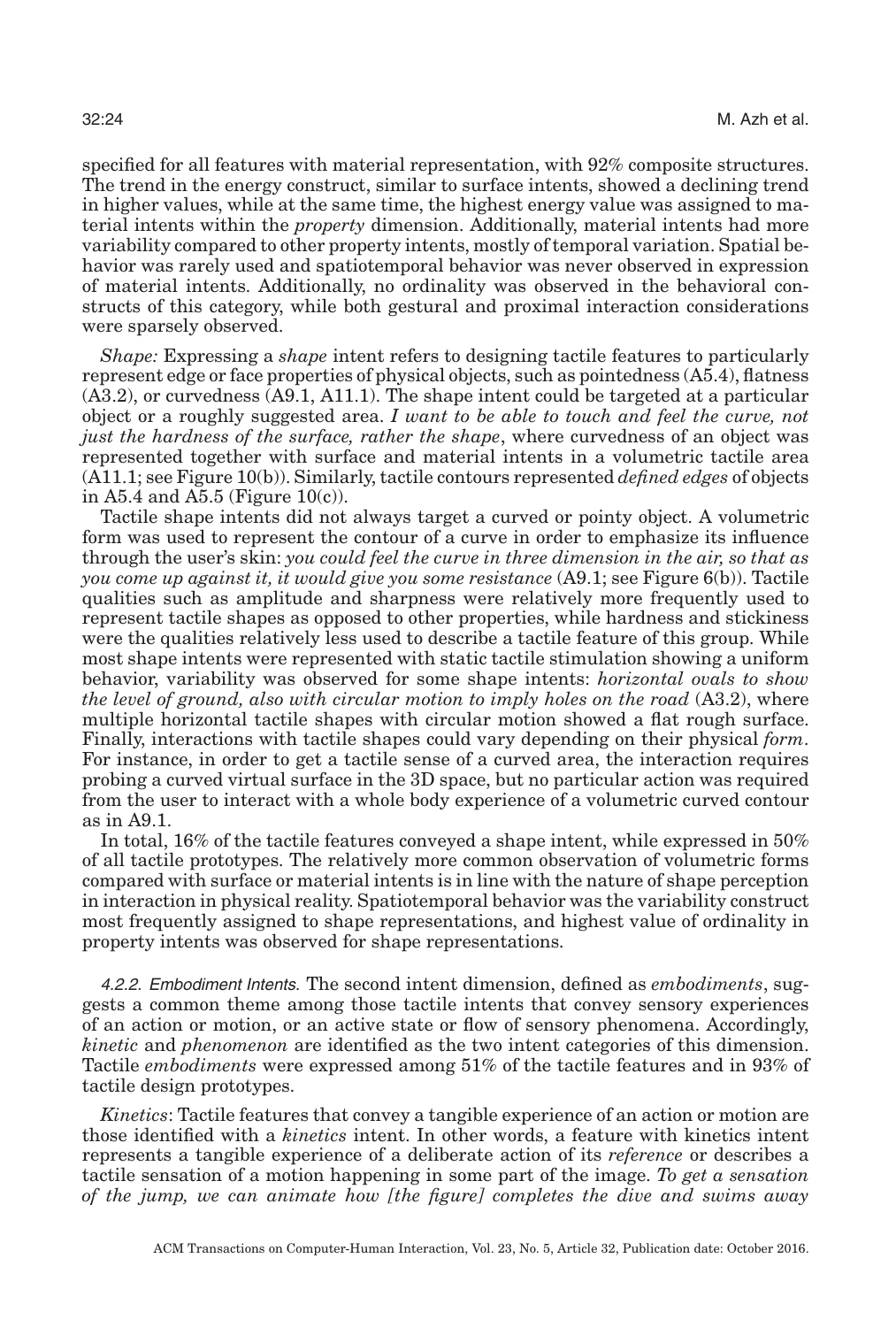<span id="page-24-0"></span>

Fig. 11. Kinetics and phenomenon intents. (a) A7.1 conveys flight path of a bird as a motion using spatiotemporal and spatial behaviors. The *descending flow* of the bird is conveyed by a diminishing sensation of *wind* via *spatial variability* with decline in amplitude. (b) A2.1 conveys both the kinetics of the direction of tension in the rope, as well as an emotional relationship between the two depicted characters. Phenomenon intent in A2.2 shows elemental forces surrounding A2.1.

(A9.3). The tactile expression here is describing an action initiated by the depicted human figure with spatiotemporal behavior that moves along a trajectory beyond the original scope of the visual image. Here, the *reference* of the tactile feature is an area that suggests the path along which the action takes place (Figure [14\)](#page-34-0). Similarly, the tactile feature in A5.2 represents an arm *reaching* outward from the image surface (Figure [5\(a\)\)](#page-15-0). Although the action of *reaching* does not involve any spatiotemporal characteristics, it is represented by a volumetric tactile *form* that exists along the frontal part of the image.

A kinetics intent was also associated with non-human live-beings, such as a bird flapping its wings. *To get a sense of what it feels like when a bird flaps its wings against [someone's] hand, not touching the wings, but feeling of the air as it comes off from the wings, as the bird is going down towards the left corner of the picture* (A7.1). This indicates a close relationship between the visual and tactile components, where the tactile *form* integrates multiple visual representations into one (Figure [11\(a\)\)](#page-24-0). Some kinetic characteristics were metaphorically associated with non-live objects such as *tickling* fingers, *breathing* (A4.7), *jiggling* (A4.2), and *swarming* (A4.13) associated with imaginary creatures (Figure [10\(b\)\)](#page-22-0). Similarly, motion of a live-being is metaphorically assumed for an abstract art theme in A1. *It's all about breathing*...*in the beginning, it feels like [inhale] to keep it high, to keep [the vertical lines] so they are up here. And with exhale, [the sensations] are going down. Then some of them are coming back up again, so down and up* (Figure [8\(a\)\)](#page-19-0). Here, *ordinality* creates strong interdependencies among the features to achieve the tactile metaphor in full.

A kinetics intent was represented in 20% of the tactile features and among 64% of tactile designs. Analysis of the constructs shows *planar contours* as the most common form in this category, with 67% possessing spatiotemporal and 27% spatial variability types. At the same time, tactile kinetics had similar frequencies at low energies, compared with medium and high ranges. About 56% of the kinetic features were described by more than two tactile qualities, which implies a relatively more complex structure compared with phenomenon intents. Tactile qualities such as stickiness, dampness, and temperature less commonly occurred in the structural constructs of tactile kinetics.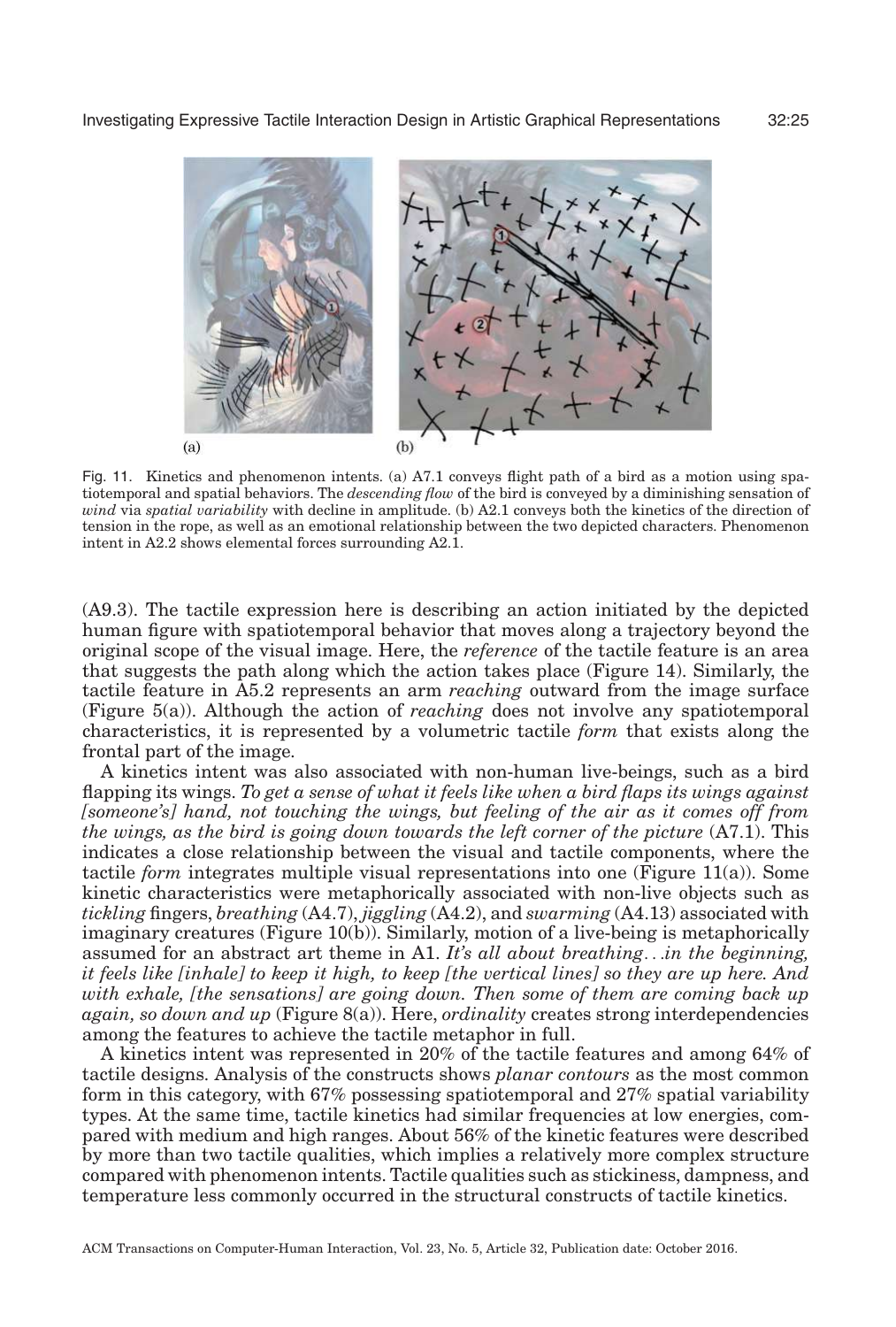<span id="page-25-0"></span>

Fig. 12. Phenomenon intent. (a) A3.3 and A3.5 convey a tactile sensation of electricity, while A3.4 is expressing a sensory representation of the clouds. (b) A6.4 shows a sensation of wind (a phenomenon) to further indicate "passage of time," while A6.9 demonstrates glowing in the stars, and A6.7 represents rhythm of music. Both A6.9 and A6.7 occur with two repetitions.

*Phenomenon:* Tactile features with a *phenomenon* intent attempted to convey a tactile experience of an active state or flow of non-tactile sensory phenomena, such as representation of a gaze (A14.4 or A10.1; see Figures [13](#page-27-0) and [14,](#page-34-0) respectively), sound (A6.5, A6.7; see Figure [12\(b\)\)](#page-25-0), electricity (A3.3, A14.5), warmth (A13.2; see Figure [7\(d\)\)](#page-18-0), flow of wind  $(A13.1;$  see Figure  $7(d)$ , or general forces of nature  $(A2.2;$  see Figure [11\(b\)\)](#page-24-0). The intended objective here is to create a sensory tactile form for non-visual or nontactile phenomena. For instance, a sensation of the rhythm in the musical notes (A6.7), sound of *a velvety voice softly reading the text* (A6.6; see Figure [12\(b\)\)](#page-25-0), *sound of electricity* emissions from the *power poles* (A3.5; see Figure [12\(a\)\)](#page-25-0), and *smell of dampness in the room* (A11.3) are examples of sensory information other than visual or touchable attributes that are represented with tactile modality.

Some phenomenon intents were observed having no particular visual correspondence. For instance, sense of atmospheric ambiance such as flame or fluidity (A5.1, A5.6; see Figure [5\(a\)\)](#page-15-0), warmth  $(A13.2)$  and dryness  $(A3.4)$ ; see Figure [12\(a\)\)](#page-25-0), or flow of air  $(A13.1)$  or electricity  $(A3.3, A12.2;$  see Figure  $7(b),(c)$  are mid-air phenomena represented by tactile features that did not particularly refer to specific visual objects, but rather corresponded to roughly defined areas in the picture. In general, phenomenon intents were aimed at creating a direct sensory experience by sharing the designer's sensory impression of a scene or object with the end-user: *it's about me going into that building (A13), I want the user to experience what I was feeling there* (A3).

Phenomenon intent was represented in 36% of tactile features and across 79% of all the tactile design prototypes, the highest compared with all other intents. The most significant observations in the constructs of phenomenon intents include the commonly planar form of the features mostly appearing as areas in 60% of the cases. Structural constructs involved fewer tactile qualities, and certain tactile qualities such as *dampness, stickiness*, and *hardness* were less popular for expressing tactile phenomena. Additionally, both uniform and non-uniform variability were commonly observed in this category. The highest *target* and *responsiveness* values observed for this category suggest the user was taken more into account when designing interactions with tactile phenomena.

4.2.3. Impression Intents. Finally, tactile features intended for expressing a tactile *impression* of an abstract idea or affective information constitute the third intent dimension in the tactile intent model. Compared with the first two dimensions, features with an *impression* intent impose an overall expression of a subjective opinion onto the designs. Tactile features in this dimension in particular convey abstractions of a nonphysical idea or *concept*, or express a positive or negative *affect*. Tactile impressions in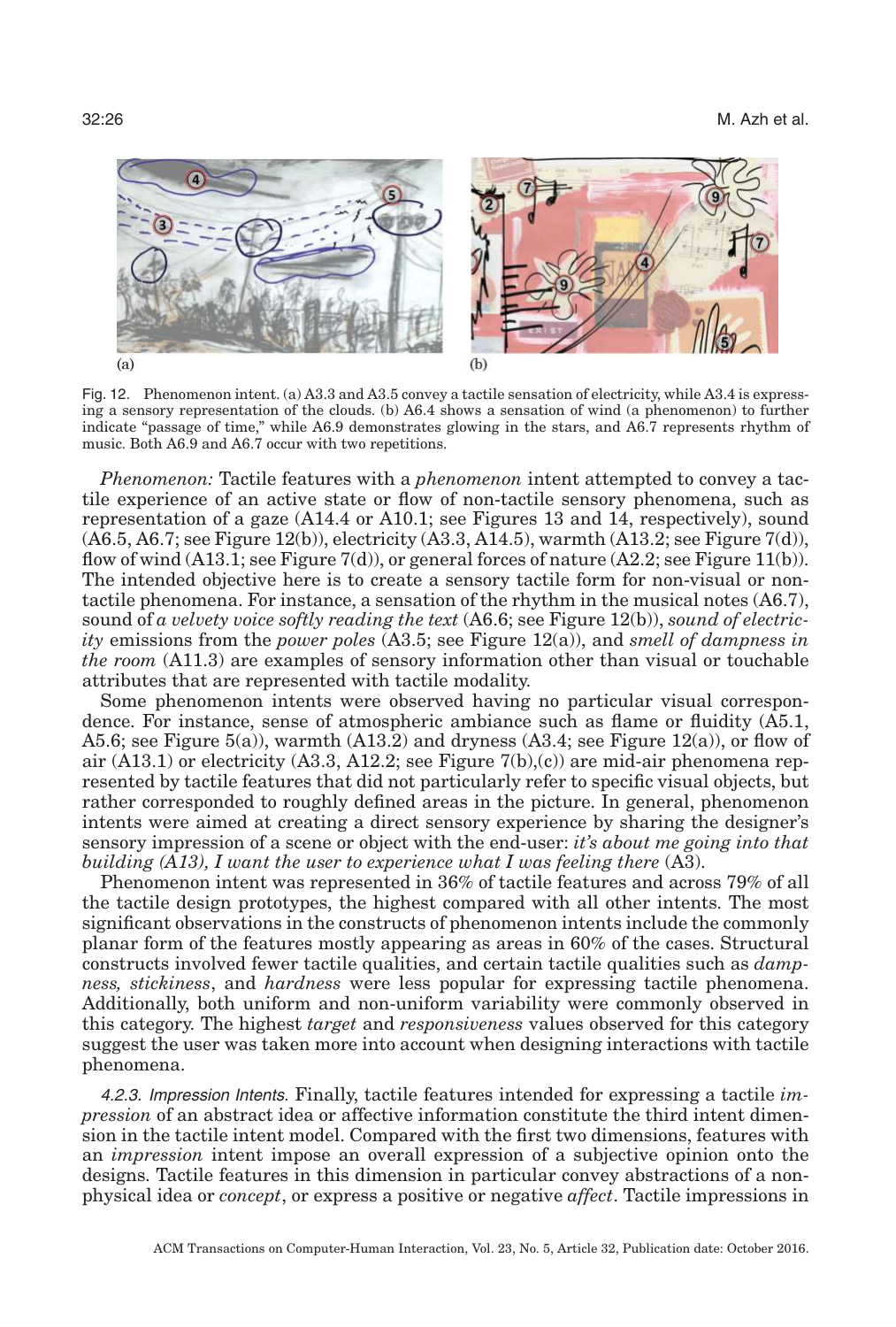general constitute 38% of the expressed intents among the tactile features and were conveyed in 86% of the tactile design prototypes.

*Concept*: A tactile feature intended to express an impression of a concept or a particular mental representation is identified with a *concept* intent. Our observations show examples of chaos  $(A2.2, A4.18)$ , shelter  $(A13.2)$ , liveliness  $(A10.1, A14.1)$ , flee  $(A9.3)$ , and so on. Such conceptions or mental representations are entangled with subjective understanding and no precise designation in the sensory reality. For instance, the passage of bird (A7) conveyed an abstract representation of *getting old*. Another example shows tactile expression of *energy* as an abstract concept realized by a sensory experience of electricity surrounding the figure in A12. At the same time, *liveliness* as an abstraction of several indicators was represented together with expressions of surface attributes of a live-being depiction: *with the [skin] being warm and wet, you feel it's animatic*...*roughness also expresses feature of the wolf's body, and overall [these attributes] give a hint to the audience it's an animal and it's alive* (A14.1). Similarly, in A2, a *relationship* is described by means of a gentle stroke (A2.1) surrounded by elemental forces: *being chaotically pummeled by primordial forces, to show the struggle between life and death* (A2.2) refers to a phenomenon intent, on the one hand to express chaos, and death on the other. Other concept representations as well accompanied intents of other dimensions as the basis to impose on a subjective opinion. This notion is discussed further in Section 5.2.

In total, 26% of the tactile features conveyed a concept intent among 64% of the design prototypes. Most of the concept intents appeared as planar tactile forms with the least number of concrete reference observations. This is in line with the non-concrete nature of abstract mental representation in tactile form. Additionally, more than half of the features had single-structures, which implies a single tactile quality can sufficiently convey a tactile concept. Additionally, the high average energy can be explained by frequent observations of medium and high-energy ranges, as well as many features with spatial variability. Accordingly, behavioral constructs in this category were mostly composed of spatiotemporal and spatial variability together with commonly designed ordinality construct compared with other intent types.

*Affect*: Lastly, the tactile features carrying an *affect* intent represent a tactile impression of a personality trait or emotional state, which could be either directly related to a representation of a human figure, or intended to generate a negative or positive affective response for the end-user. For instance, expressing aggressiveness or emotionlessness (A14.5, A14.9) from the gaze of a figure's face is intended to represent a particular affective state of the depicted character, while the tactile sensation felt from the face with a visually neutral expression in A10.1 is designed to generate a sense of fear for the user (Figure [13\)](#page-27-0). *Around the head feels like static electricity to express that the wolf is not in a good mood, it's full of hatred* (A14.5, see Figure [9\(a\)\)](#page-20-0). Here, the affect intent is embedded into the representation of electricity as a phenomenon intent.

While very few features uniquely expressed an affect intent, most accompanied other intent categories. Expression of a *concept* often accompanied many of the features with this intent category. For instance, strong emotional expression was embedded into the representation of the *relationship* in A2.1: *the relationship between the man and the horse*...*the man's hands are expressing comfortness and tenderness and that's what I like to show with the stroke* (A2), where the stroke of touch describes an emotional relationship happening in the visual image as tender and loving. Affective expressions were also observed to accompany *property* intents, such as surface temperature: *I really like the idea of if you touch that piece you'd feel the cold, because he's quite a cold character* (A11.8). Or material rigidity: *the soft toys should be quite comforting* (A5.3).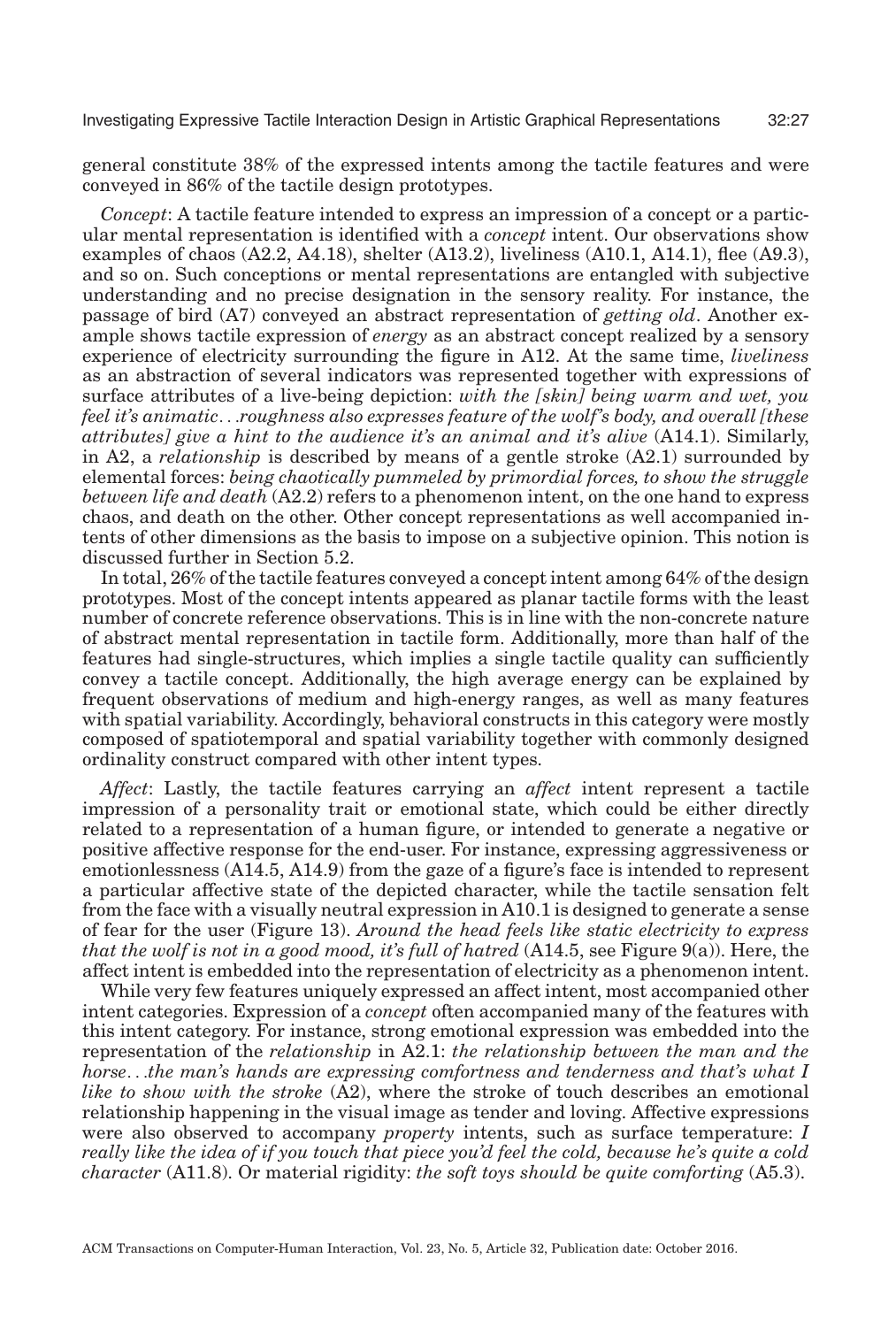<span id="page-27-0"></span>

Fig. 13. Phenomenon and affect intents. Uniform sensation of a volumetric point in A10.1 conveys the gaze of the depicted figure with a phenomenon intent. By drawing attention to the gaze of the figure (on the left), the representation is further intended to generate a sense of fear for the user, as an affect intent.

Affect intents were observed for 16% of the tactile features among 43% of the tactile design prototypes. The tactile constructs of this category suggest commonly planar forms with non-concrete reference composition. The affects had the most relative undefined structures among all the tactile intents, implying more abstract and non-concrete nature of emotional information. At the same time, less repeating features were seen in tactile affects category compared with concept. All tactile qualities were used in expression of affect intents; however, smaller tactile grades were more common, and features gradually become infrequent in grades higher than 2. Additionally, the lowest average energy value was observed for tactile affects compared with all other intent categories, which is also in line with the lack of observations of spatial variability construct. The behavioral constructs in this category were mostly composed of uniform variability as well as few spatiotemporal features. The tactile interactions were not intended for alternative body parts, and responsiveness construct was only embedded in only one feature (A14.9; see Figure [9\(a\)\)](#page-20-0). Similar to the concepts category, tactile features with affect intent commonly express intentions in integration with other intent categories. Again, this notion implies the need for a materialistic representation that works as the infrastructure to express a tactile affect intent, as further discussed.

# **5. SUMMARY AND DISCUSSION**

This section presents an overview and discussion of the findings, including insights from the adopted methodology as well as both tactile components—*constructs* and *intents*.

#### **5.1. On The Impact of The Methodology on Expressive Tactile Designs**

The stage-based guided design process had both benefits and drawbacks for interface design of a new modality. Most importantly, the guided design methodology helped to implicitly study the impact of the tactile technology on expressive tactile interaction design. Also, being able to freely sketch design ideas allowed for an open mind for design without any feasibility concerns, which informs important aspects of an expressive tactile interface. Additionally, the initial divergent ideation saturation followed by gradual narrowing down of ideas helped achieve a relatively matured final outcome in the form of final tactile design prototypes.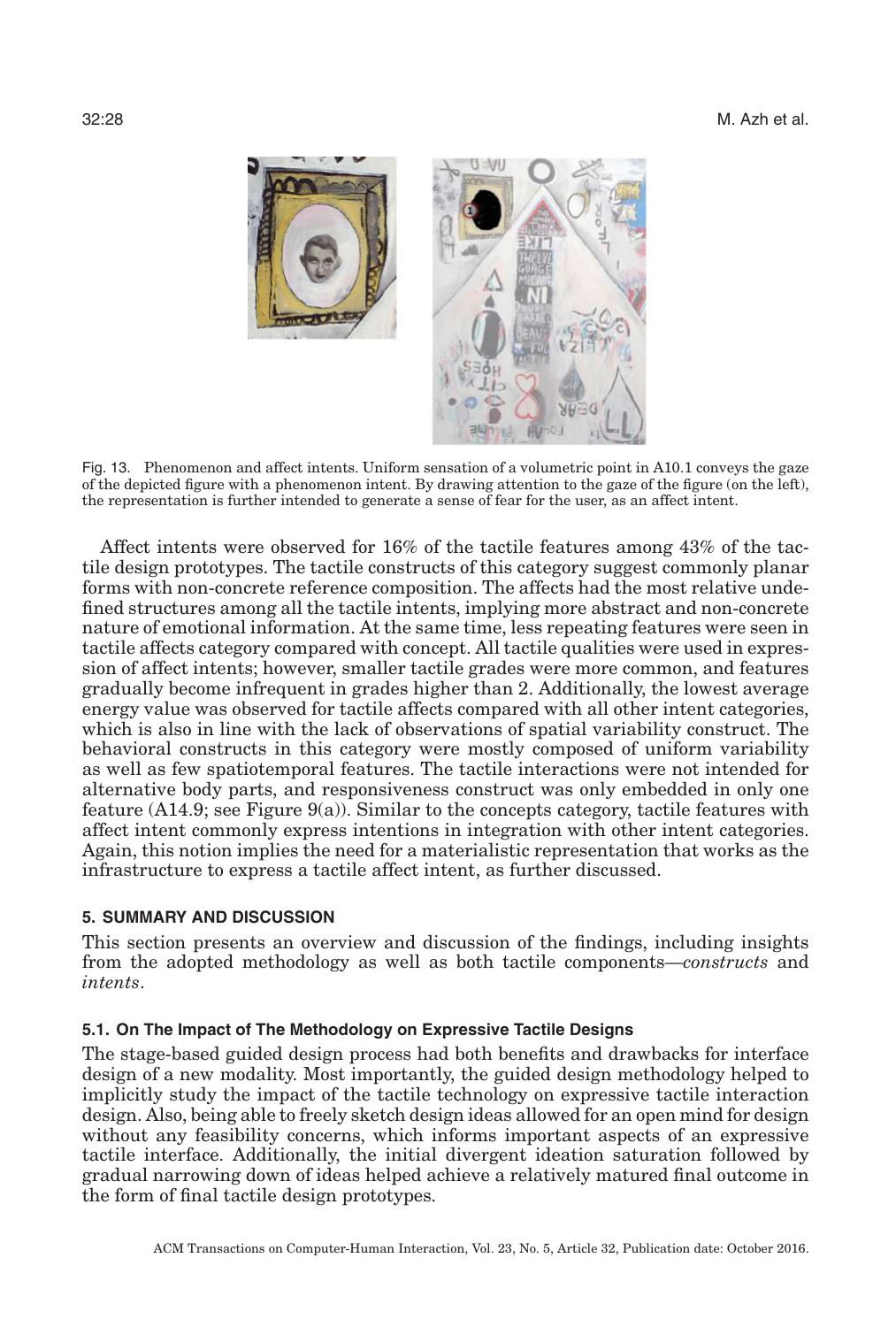During the design sessions, we learned how artists take different approaches to realize their design goals given the capabilities of the output device and assuming the limitations of low-fidelity prototyping. While exposure to the tactile device somewhat clarified the output capabilities, some implementation-level ambiguities resulted in either adjusting the designs according to presumed limitations or completely ignoring any technical challenges. Some final designs only became more concrete from the initial ideations during the evoking stage, with tactile features following the composition of the visual background (A1, A11, A14) or a few more features being added to complete the tactile composition  $(A2; \text{see Figure 11(b)}, A4; \text{see Figure 15})$ . Others were simplified in their composition including the number of features and precision of the form (A7, A8; see Figure  $15(c)$ ). Some designs were adapted to the affordances of the technology after the exposure stage, by specifying the qualities as felt on the device (A5, A8; see Figure [15\(b\),](#page-35-0) (c)) including illusory sensations of heat or wind (A13).

Nevertheless, not all tactile qualities had a direct corresponding variable in the current design space of the tactile output device. Mapping qualities such as amplitude or roughness could be more explicitly derived from sensations of ultrasonic cues with different frequency and intensity values, but no variable in the ultrasonic tactile space could explain tactile qualities such as stickiness, dampness, or hardness. Similar to sensation of temperature, such qualities were sometimes perceptually considered for the ultrasonic tactile cues or instead designed regardless of the technical limitations imposed by the technology. In particular, lower modulation frequencies such as 2 or 4Hz were reported to feel *warm* or have a *burning sensation* (A3, A5, A9), whereas higher frequencies implied *cold wind* for some (e.g., A2, A3, A13). Additionally, ultrasound cues felt more diffused than sharp at high frequencies (A3, A5, A8). This finding is in line with encounters in previous research [\[Obrist et al. 2013\]](#page-44-0), which is found to be due to absorption of the sound waves through skin tissue [\[Hoskins et al. 2010\]](#page-43-7). Other qualities such as stickiness or dampness initially emerged during the enacting stage and were kept for the final designs regardless of the capabilities of the tactile device.

Adjustments were also observed at *behavior* level, mostly caused by the sketchbased prototyping technique. For instance, A10 initial design was directly targeted at the end user, not originating from any visual element on the image. It was later altered to initiate from the depicted human face on the painting, when asked to sketch the tactile design on the painting overlay. Similarly, some elements in A2, A9, and A12 were also adjusted to initiate from the image. Nevertheless, we argue that despite the modifications to the final physical attributes of the design products at construct level, design goals aimed at creating intended user experiences were sustained through the tactile intents. We will further discuss those under the notion of expressive roles.

As discussed above, the artist's design intention for each tactile expression was sustained regardless of the final physical properties of the tactile design. On the other hand, within an approximately 2 to 3 hour session and with only one artwork, it was not possible to achieve a full excavation of all design ideas. Investigating how tactile designs evolve as a result of practice was also not possible during the single-session study. Finally, the short duration of physical *exposure* to the technical constraint, limited capabilities of the tactile device, and no demonstration of sample creations may have limited the designer's creative capabilities or prohibited the design of more complex physical structures for the tactile artifacts. Nevertheless, the findings as the first research attempt in this area of tactile interface design offers new insights for designing tools that can further enhance the expressive capabilities of tactile designs. Furthermore, we will discuss below that many final designs did not necessarily comply with the limitations imposed by the methodology and suggest the need for an enabling system with support for the design requirements.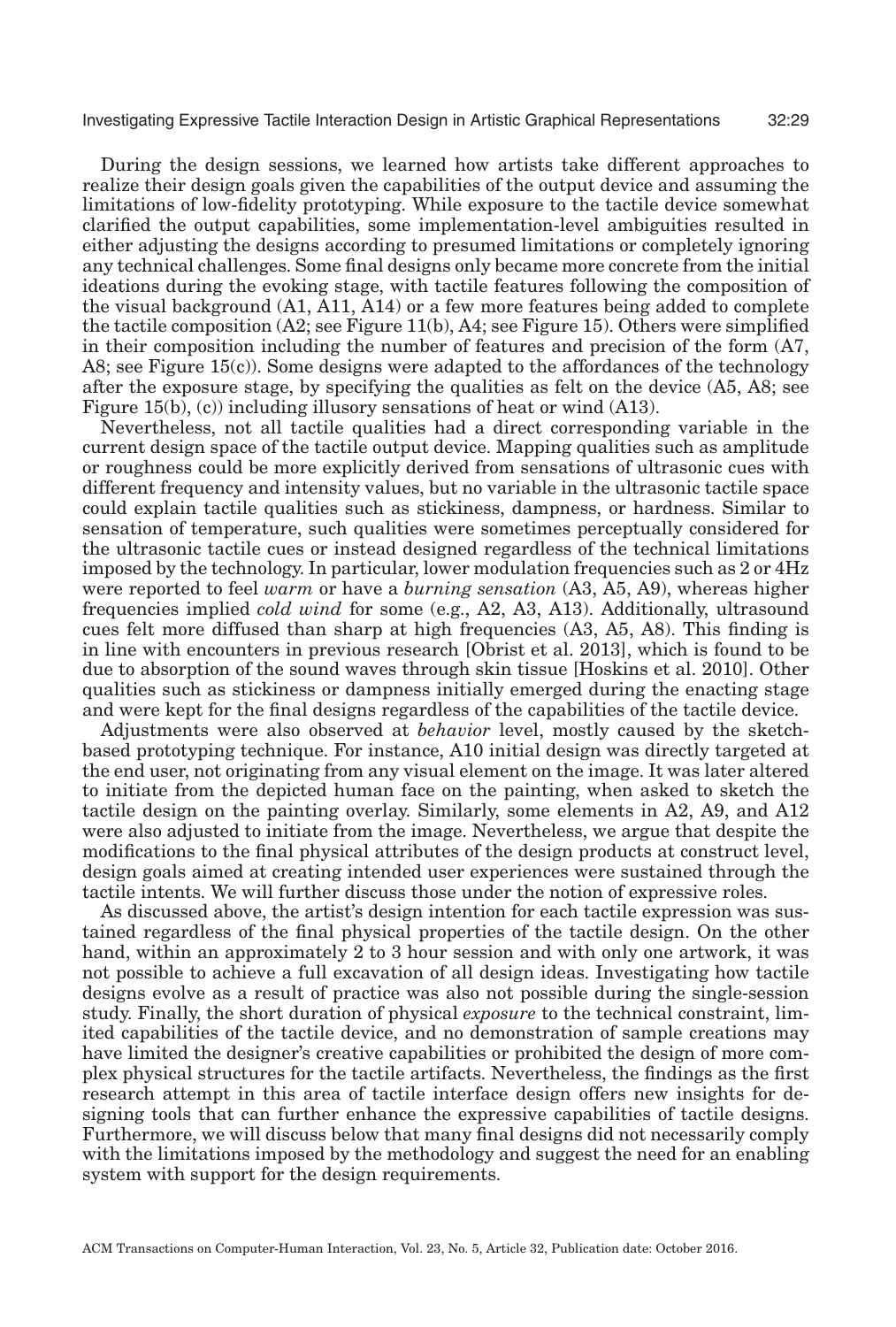| Construct                            | Surface | Material | Shape |      | Kinetics Phenomenon | Concept | Affect |
|--------------------------------------|---------|----------|-------|------|---------------------|---------|--------|
| Form $(\%$ non-planar)               | 4       | 16       | 33    | 13   |                     | 5       | 17     |
| Reference (% concrete)               | 85      | 88       | 67    | 66   | 64                  | 55      | 58     |
| Repetition (% multiple)              | 19      | 24       | 42    | 33   | 50                  | 32      | 33     |
| Grade $(\%$ composite)               | 73      | 92       | 50    | 73   | 54                  | 36      | 67     |
| Energy (norm, mean)                  | 0.27    | 0.34     | 0.30  | 0.39 | 0.23                | 0.31    | 0.20   |
| Variability (% non-uniform)          | 19      | 32       | 17    | 87   | 54                  | 50      | 25     |
| Ordinality $(\%$ any type)           | 12      | $\Omega$ | 42    | 47   | 25                  | 45      | 17     |
| Target (% non-hand)                  | 4       | 8        | 25    | 20   | 36                  | 35      | 25     |
| Responsiveness $(\%$ non-positional) | 4       |          | 8     | 13   | 36                  | 10      |        |

<span id="page-29-0"></span>Table VII. Tactile Constructs Per Intent Category. In Each Row, the Frequency of Observations is Demonstrated for Each Construct

# **5.2. From Construct-Intent Relationships to Spectrum of Expressivity**

Looking further into each of the intent categories, we observed attributes from the constructs commonly shared for representations of similar kinds, as shown in Table [VII.](#page-29-0) In The construct-intent relationships lead to interesting insights on how people understand and design for tactile interactions. Below, first high-level implications from intents are presented, followed by the most substantial of these shared attributes with respect to each intent theme.

The intent categories correspond to representation of physical properties of objects, expressing mediated or direct embodied sensory experiences, or conveying abstract meanings through the sense of touch. Tactile intents with real-world imitations of physical object *properties* objectively express certain tactile qualities in real life, indicating property intents have the lowest level of subjectivity in representing a true duplication of a real-world tactile sensation. Additionally, for a tactile representation of the *property* intent, often a strong connection or direct mapping between the tactile constructs and its meaning can be observed. On the other hand, at a less tactile level, *tactile embodiments* possess a tactile representation of something that happens in the physical world but is not necessarily tactile. Although generating an objective expression of motions or actions means regenerating a more or less truthful representation of a flow or rhythm, conveying different sensory phenomena asks for a subjective expression of an individually perceived experience. Finally, as there is no direct tactile value or physical reference to describe a *concept* or *affect* intent, the expressions are at maximum level of subjectivity, where meanings are highly imaginative and are formed as a result of mental abstraction.

In other words, compared with the previous intent themes, the meanings embedded in tactile impressions convey subjective understanding of a mental rather than physical notion. Insights from the construct attributes of each intent theme can suggest the dominant physical aspects of the tactile interface for creating meanings at different levels of abstraction.

*Properties*: Observations of this theme showed features with commonly concrete references and uniform behavior, mainly targeting the user's hand with no complex responsive behavior to user actions. These characteristics imply a realistic approach to designing tactile simulation of physical properties without much subjective opinion involved at the construct level. In other words, whether the tactile *property* gives a realistic or non-realistic representation of its visual counterpart, compositional and behavioral constructs remain very close to their physical world equivalent.

In general, tactile properties take advantage of composite structures to provide more information about the physicality of the visual reference in tactile modality. Conversely, many property representations were not designed for the sole purpose of a perceptual representation; more than half also expressed intents of other themes.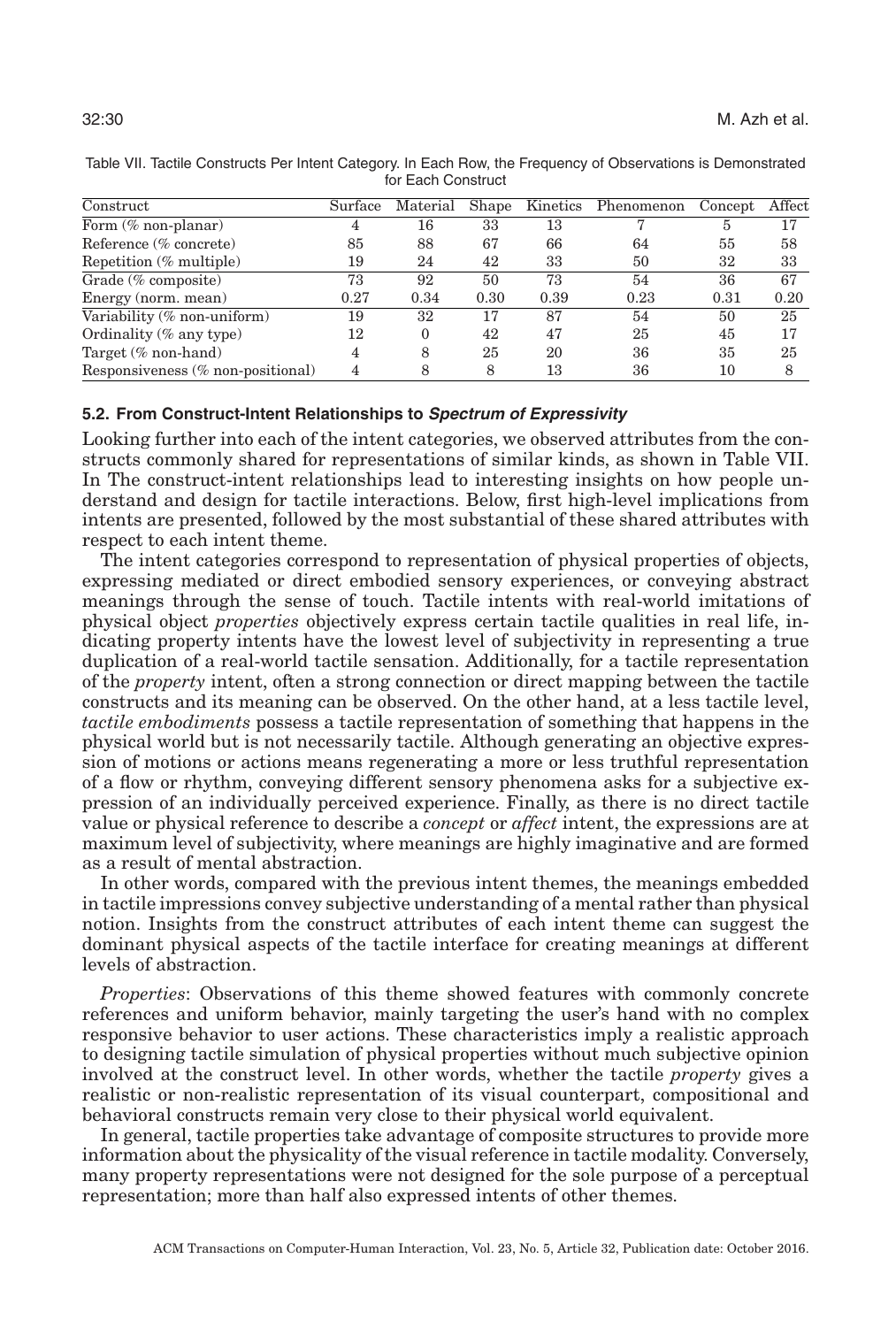*Embodiments*: Higher energy values were observed for the embodiment intents mainly sourced by the *kinetic* intents. More planar forms and less concrete references were observed for tactile embodiments as opposed to properties. More complex design of the behavioral constructs, including non-uniform variability and ordinality, in addition to alternative target body parts and responsiveness consideration, all imply more interactive and user-oriented designs as opposed to intents of the *property* dimension. This set of characteristics is in line with the active nature of motions, actions, or phenomenal happenings in the real world.

Furthermore, we observed creative ways for describing tactile attributes for nontactile sensory information. For instance, designing a spatiotemporal tactile feature to represent stars glowing (A6.10) or creating the sensation of running water to express embracing a hand (A6.5). We therefore argue that tactile embodiments in general tend to reveal or introduce an aspect of representation that is inaccessible to the eye or not possible to convey in a static image, by either direct or indirect means of expression.

*Impressions*: Tactile features in this dimension had the lowest average grade and energy mean compared with other intent dimensions. This difference indicates a simpler structure and relatively less common use of intense or user-oriented behaviors for expressing a physical impression of a non-sensory and non-physical subject. Additionally, tactile *impressions* were almost always expressed in combination with intents of other themes, with just under less than half of tactile embodiments also expressed an impression. This implies the need for more physically sensible representations as the infrastructure to express concepts and emotions: ...*emotion is the key tactile quality in the painting, you can be touched physically and feel an emotional impact* (A2). Additionally, about one third of all features with *property* intent were also expressing an embodiment intent; *The character is not a human being, but it's very hard to express that*... *it's something that doesn't really have emotion like human; it's cold touching this person's heart, opposite to the [wolf's] warm body, she has a cold heart* (A14). Thus, the expression of more abstract or metaphorical tactile intents can be achieved by imposing an abstract meaning on a more physical experience that the end-user can easily relate to and is probably of lower cognitive demand.

The non-exclusive relationship among the different intent themes implies a hierarchy in the level of abstraction in the meanings represented by tactile expressions and indicates a spectrum rather than a solid classification for the variety of meanings that can be expressed with tactile modality. In other words, starting from the *property* intent theme, tactile representations are more mimetic of a real world correspondence, while more imagination and expressivity is involved in representing abstract ideas in tactile modality toward the *impressions* intent. A *spectrum of expressivity* can identify this trend with low and high expressivity at properties and impressions side, respectively. More research can evaluate different aspects of such proposition with more quantifiable metrics.

## **5.3. An Extended Design Space for Expressive Tactile Interfaces**

Overall, tactile constructs collectively demonstrate the different physical aspects that a tactile feature can take in isolation, together with other features, or in response to user interaction. While *compositional* constructs focus on the association between the possible configurations of a tactile feature, *structural* constructs imply the relationship between the virtual sensations with a similar tactile correspondence in the reality. Even though many of the current tactile structures have aspects in common with real-world examples, the amount of information needed to describe a tactile structure indicates that despite the device not being able to fully support the described constructs, fairly satisfactory results may be achievable even with the limited technical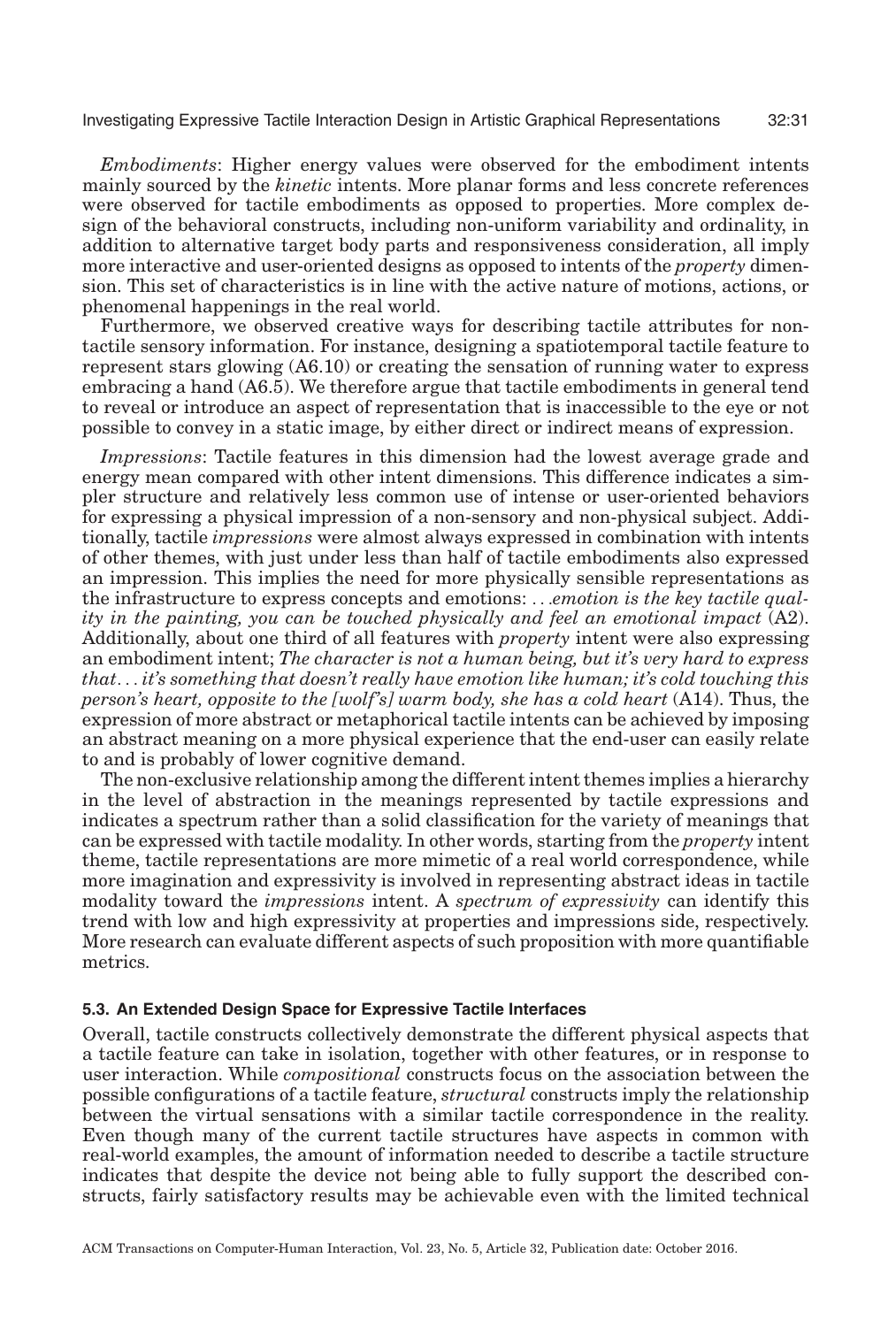design space of the ultrasound tactile device. Additionally, the *behavioral* constructs demonstrate novel aspects of tactile features that are also less explored in tactile interaction research. As well, further thoughts indicate that both *responsiveness* and *target* constructs that specifically account for user involvement during interaction can form a separate group of construct dimension that focuses on the *interactivity* rather than *behavior* of the tactile features. Despite the observed variations in the current study, deeper understanding of such user-oriented constructs requires more thorough investigation beyond the scope of this article.

Findings from tactile constructs confirm similar previous research and propose new aspects of tactile interaction design space. Previously suggested taxonomies mostly present a space for tactile interfaces based on heuristics and configurable properties of the device, as well as the context of application [\[Brewster and Brown 2004;](#page-42-0) [Lederman and Klatzky 2009;](#page-44-9) [Yatani and Truong 2009\]](#page-46-1), and incorporate aspects from all three construct dimensions including form [\[Huisman et al. 2013;](#page-43-18) [Najdovski and](#page-44-13) [Nahavandi 2008;](#page-44-13) [Jacob et al. 2010;](#page-44-8) [Styliani et al. 2009\]](#page-45-9), structure [\[Lawrence et al. 2000;](#page-44-12) [Basdogan et al. 2004;](#page-42-4) [Minamizawa et al. 2007\]](#page-44-14), and behavior [\[Brewster and Brown](#page-42-0) [2004;](#page-42-0) [Spelmezan et al. 2009;](#page-45-8) [Yatani and Truong 2009\]](#page-46-1). Examples of these works include construct properties such as tactile points or contours for guiding the user in virtual environments, synthetic surfaces of different types, or rhythmic or spatiotemporal behavior for differentiating non-verbal notifications, each proposing distinct aspects of the tactile space. Some studies have attempted to bring together most of the heuristically determined predominant tactile attributes together [\[Brewster and Brown 2004\]](#page-42-0), often leading to tool development that supports a particular output device, such as desktop-based Hapticon editor [\[Enriquez and MacLean 2003\]](#page-43-1) or FeelCraft [\[Schneider](#page-45-18) [et al. 2015\]](#page-45-18), commercially available Immersion Haptic studio [Immersion[.Com 2015\]](#page-43-19), or more recent gesture-based tools such as the haptic sleeve [\[Huisman et al. 2013\]](#page-43-18) or the handheld device by Rantala et al. [\[Rantala et al. 2011\]](#page-45-19). While they generally assume the restrictions pertaining to the design space of the specific technology (mainly vibrotactile actuators), attributes such as form and position, frequency and intensity of the output, and some level of variability are often supported.

Empirical studies focusing on the expressive aspects of tactile interface design are mostly aimed at investigating user behavior with existing tools and tactile output technologies under controlled conditions, and do not attempt to allow full exploration of the space or to explore new variables in a pre-defined design space [\[Gumtau 2005;](#page-43-0) [Bailenson et al. 2007\]](#page-42-1). The restraining factors such as researcher-defined design space or outcome, as well as the preset experimental control conditions, in addition to predefined output mapping mechanisms restrict novel attributes from emerging in the experiments.

Compared with other previous taxonomies, the proposed design space illustrated under tactile constructs is the outcome of bottom-up approaches resulting from research through design, as opposed to a technology- or form factor-based approach for classification of the configurable attributes or supported capabilities. Our findings from the expressive tactile designs in low-fidelity prototype format propose a less biased design space for augmented tactile interfaces, with minimal influence of the constraints imposed by specifics of the tactile technology, design tools, input techniques, and mapping mechanisms. During the implementation of conceptual designs, more detailed aspects of the input and output would impose specifics of each attribute. Even though the current results are established under a visual multisensory environment, they demonstrate how the addition of a sensory modality can influence new aspects of the design space to emerge with respect to the context or the end-user.

The findings from tactile intents also compare with the previous works in defining a design space for expressive meaning-making with tactile interfaces [Haans and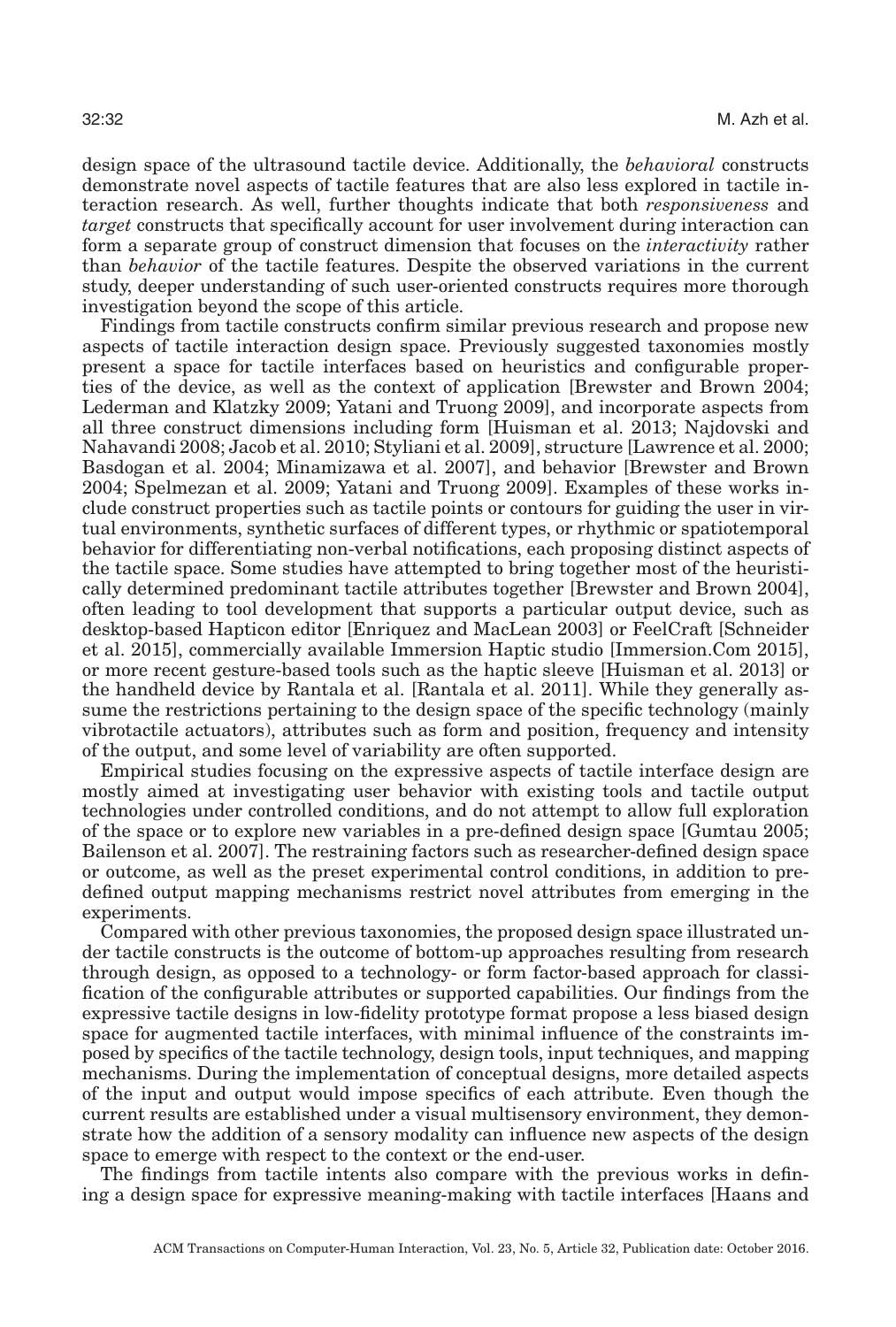Ijsselsteijn 2006; [MacLean 2008;](#page-44-2) [Gumtau 2005\]](#page-43-0), as discussed in the related work section. While most of the previous findings are derived from surveying the literature, they argue for a more high-level and larger range of meaning-making potentials. Specifically, in a comprehensive set of application areas and interaction scenarios suggested for tactile interfaces [\[MacLean 2008\]](#page-44-2), expressivity and affective communication are briefly discussed but deeper analysis of the underlying aspects of meanings is left for the reader to explore. Little empirical efforts [\[Gumtau 2005;](#page-43-0) [Park et al. 2012\]](#page-45-7) only roughly suggest groups of expressive intentions without detailed explanation or highlevel analysis or implications of the meanings or their relationships with their physical counterparts. The open-ended design-based methodology in this work, however, provides empirical evidence and concrete examples of meaning association with specific focus on expressive tactile interfaces. The current findings also indicate some prominent aspects of form–meaning relationships and imply how the identified themes relate with each other in forming a spectrum of meaning. Design implications can be further implied from both aspects as presented in the following section.

# **6. DESIGN IMPLICATIONS**

This section presents a high-level set of implications relevant to the context of humancomputer interaction, in particular expressive tactile user interface design. The discussion addresses two main questions pertaining to expressive tactile design as an augmentation to existing visual artworks: What artists aim to achieve by adding the tactile layer and what requirements need to be supported in a tool to aid the creation of the interaction in a user-experience-oriented visuotactile multisensory context.

Accordingly, two sets of roles are considered for end-user interactions with expressive tactile augmentation of visual artworks, mainly derived from tactile intents. Guidelines are also presented for designing an expressive tactile augmentation tool implied from the tactile constructs, inspired from design principles of creativity support tools [\[Shneiderman 2007\]](#page-45-3). Finally, a corresponding user interface architecture is laid out for the design of future tools

# **6.1. Expressive Roles for a Visually Augmented Tactile Layer**

The ultimate design objective for developing an augmented tactile interface integrated into existing visual art pieces is to offer alternative interaction opportunities for the end-user and create novel user experiences through a multisensory environment. At the same time, the design objectives of such user-experience-oriented context may deviate from a conventional set of affordances in a performance or productivity-oriented interaction scenario. As such, a variety of design objectives are identified for tactile interaction implied by design intents, and we propose *expressive roles* rather than *affordances* for interaction scenarios composed of tactile augmentation of visual imagery, referred to as *visuotactile interaction*. Consequently, two sets of roles for tactile interfaces are assumed: those more related to interaction at a perceptual level and others more specifically targeted at the user's cognitive interpretation from the interaction.

6.1.1. Interactional Roles for Expressive Visuotactile Interfaces. The following interactional roles describe the various ways in which an integrated tactile interface modifies the default visual interaction in the multisensory visuotactile scenario.

*Perceptual switch:* As technology becomes an intermediary for tactile perception, tactile and visual interaction spaces become detached. While tactile interaction occurs in the 3D space on the user's body, the visual plane lays at a proximal distance to the user. Consequently, due to the novelty of interaction opportunities, it is foreseen from a design perspective that the tactile overlay is expected to somewhat attenuate attention from the multisensory context and instead guide cognitive reliance solely to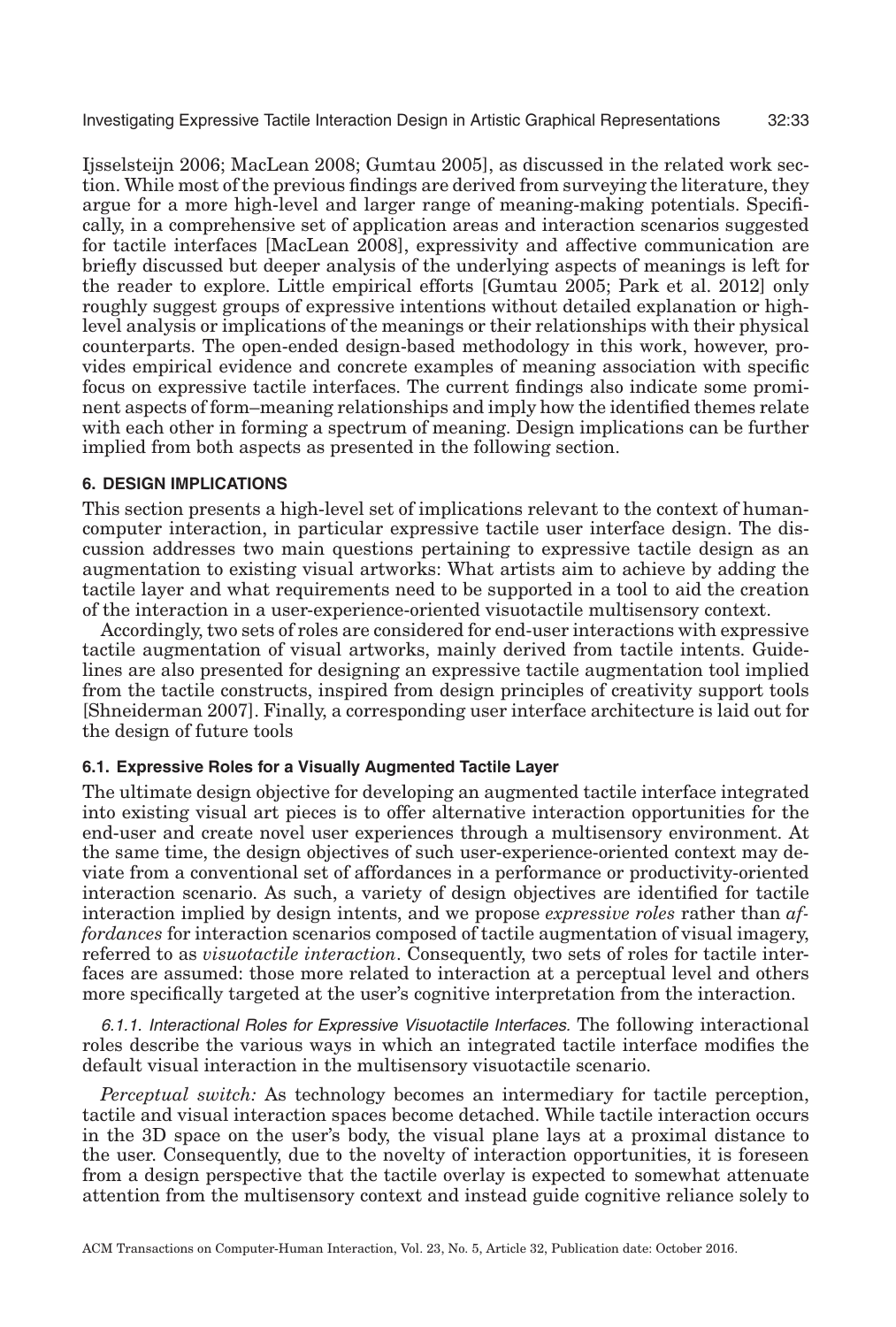the tactile perceptual channel. Though the visual artwork in its original form suggests visual modality as the central source of information, with introduction of an additional channel, user's cognition may lean towards the tactile interface, which offers more intimate and physically present sensory input.

On the other hand, tactile sensory perceptions occur in response to user's deliberate action and intended engagement, meaning the user can intentionally block tactile perception and switch attention to the visual interface. Thus, the tactile interface acts as a perceptual switch, allowing the user to consciously divert attention from one modality to another, changing the central cognitive reliance from visual to tactile and vice versa.

*Invisibility and unexpectedness:* The immediacy of visual perception provides a global view of the art piece. In contrast, the sense of touch allows a limited field of perception defined by the area of contact or specific *target*. With the static visual interface providing no priming effect as per what to expect on the tactile channel, tactile cues will only be perceived at physical body locations, without any prior expectation or global overview. Thus, tactile sensations remain in an unexpected status until they are locally discovered on the user's body part. Additionally, the sensations remain at a personal level, where the same sensation is available to one user at a time, hidden to other users. This sense of surprise and intimacy of interaction is particularly a novel aspect of interaction with locally perceivable sensory modalities such as tactile and gustatory.

*Dimension and perspective:* The augmented tactile features introduce an opportunity to actively engage with visual information. With interactions happening mid-air in front of the graphical interface, the tactile interface invites the user to perceive a flat surface in the third dimension. Depending on the type of responsiveness defined for the interface, user interactions with the tactile layer can occur within a single plane or at different depths to offer virtual interactions with the depicted perspective, as shown in Figure [7.](#page-18-0)

*De-framing:* The tactile interface works as an invisible sensory medium to extend the interactions beyond the original scope of the visual image. Consequently, interactive experiences with the tactile interface will no longer be bound by the visual frame; instead, with the new sensory information, the interaction space is penetrated without compromising the original form. Figure [14](#page-34-0) shows a representative instance of a tactile feature de-framing the scope of the artwork.

*Desaturation:* When the original visual interface is saturated with information, the tactile interface offers an alternative channel for intensifying an existing visual expression. *Adding a new layer and takes them away from the original goals. You don't want to be disturbed by new things, rather you only want to focus on specific visual elements* (A14). Therefore, instead of introducing new objectives, the tactile interface can highlight the significant visual information that might otherwise be missed.

6.1.2. Cognitive Roles for Expressive Visuotactile Interfaces. Visuotactile interactions are intended to leave deeper impact on the user at a more cognitive level. The following *cognitive roles* are therefore envisioned for tactile interfaces in a visuotactile interaction scenario.

*Sensory knowledge:* The tactile interface was considered by artists as a platform for learning. *I realized I'm only appealing to [peoples'] visual literacy and*...*they are used to seeing colorful, moving images that kind of spoils how the look at [unconventional visual encounters], and it takes repeated exposure and very deliberate focus to pick up other tastes. So maybe [tactile interaction] is one way to communicate that you don't solely rely on visual sense which is so compromised*...*Because many of them may not be*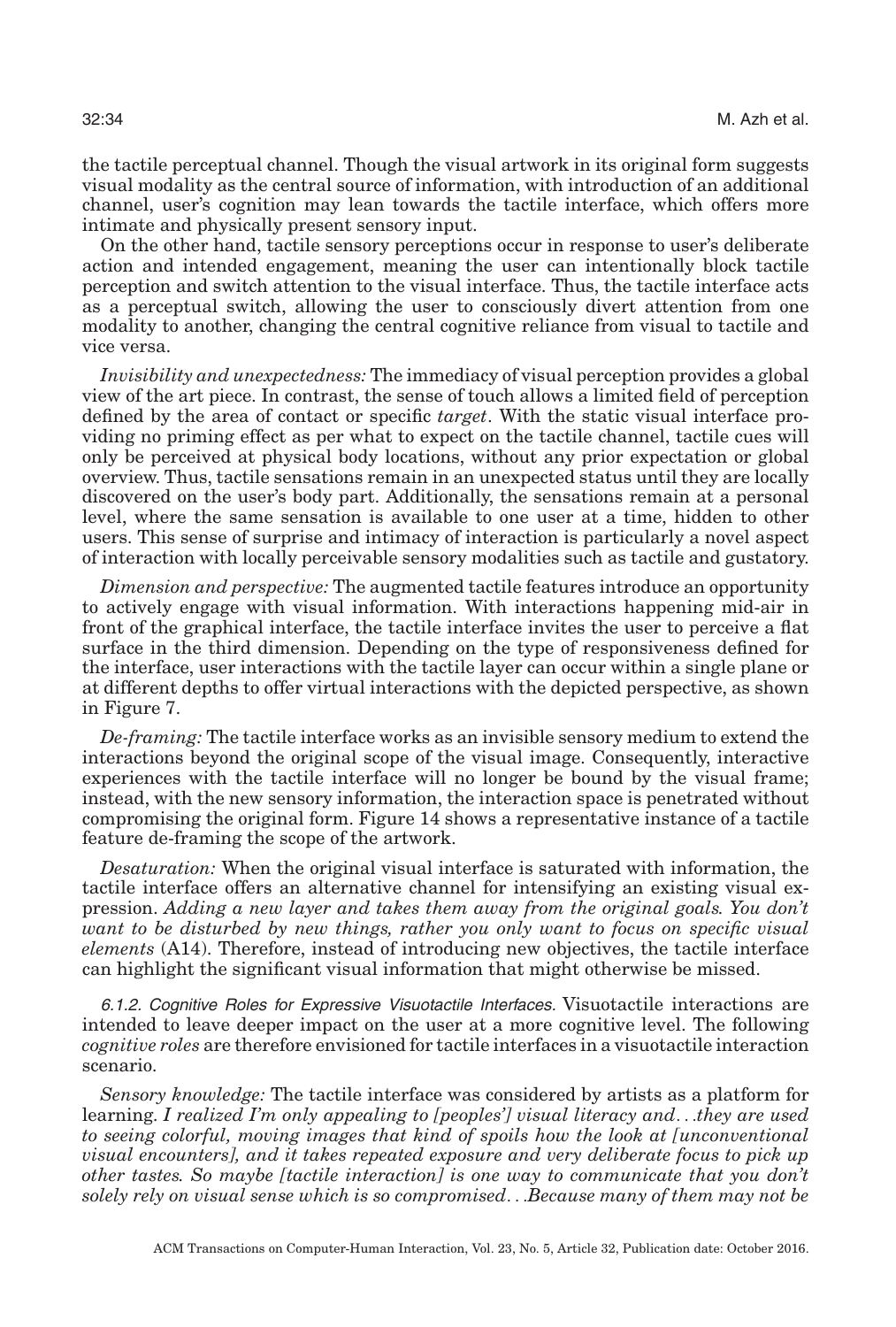<span id="page-34-0"></span>

Fig. 14. Concept intents indicating notions such as *boundedness* or *restriction* (A9.1, A9.2), as opposed to *escape* or *flee* (A9.3), demonstrate contrasting meanings expressed in the overall tactile design. A *sequenced ordinality* embedded in the tactile design starts with A9.1, a uniform volumetric contour, continuing with both A9.1 and A9.2 as two simultaneously present features. The sequence ends with spatiotemporal feature A9.3, a tactile motion that diminishes in intensity. A9.3 has no visual reference in the graphical image. The original artwork is shown on the right.

*used to or aware of being sensitive to it, it will make them more sensitive to materiality, they will realize that when they move their hand over it, things change, and they want to know why and where it changes* (A8).

Similar results found in interactive arts [\[Joy and Sherry 2003\]](#page-44-16) indicate the impact of embodied experiences in forming a non-quantifiable form of knowledge, which is necessary for learning. This notion of sensory knowledge can be extended beyond art appreciation and suggest educational potentials for tactile interaction for learning through tactile experience.

*Meaning distribution:* As a consequence of the *perceptual switch* effect as discussed earlier, tactile modality can be designed to control over the visual meaning. For example, as the image demonstrates a particular aspect of a depiction as visually significant, tactile interaction highlights another aspect of the same visual reference as more substantial. An example can be found in A11.1, where different physical aspects of a depicted object were expressed via the two modalities: *The green to me looks as if [the vase] should be organic, but it's definitely not*...*This shade of green in particular, that looks as if [the vase] should be soft to the touch but it isn't*. This effect can distribute the meaning over the two sensory channels depending on the designer's decision on modality fit for a particular expression. This notion is consistent with existing literature on multimodal interfaces [\[Kress 2009\]](#page-44-17). As suggested, in a multimodal representation, there is a *role distribution* among the different semiotic systems corresponding to the roles considered for each of the sensory modalities.

While information encoded in the visual media is more understandable because of the broad academic literacy on written text and graphics, the physicality and intimacy of interaction special to the sense of touch offers a new set of roles that can generate novel interactions opportunities when integrated with visual modality.

*Multisensory narrative:* The tactile interface can work as a sensory guide to take the user through the visual imagery. For instance, the collection of tactile features with embedded *ordinality* or *variability,* such as in A6 or A11 [\(Figures 8\(](#page-19-0)b) and 6(a)), are concerned with inventing a tactile storyline within the graphical interface or leading the user through a trajectory within the visual image.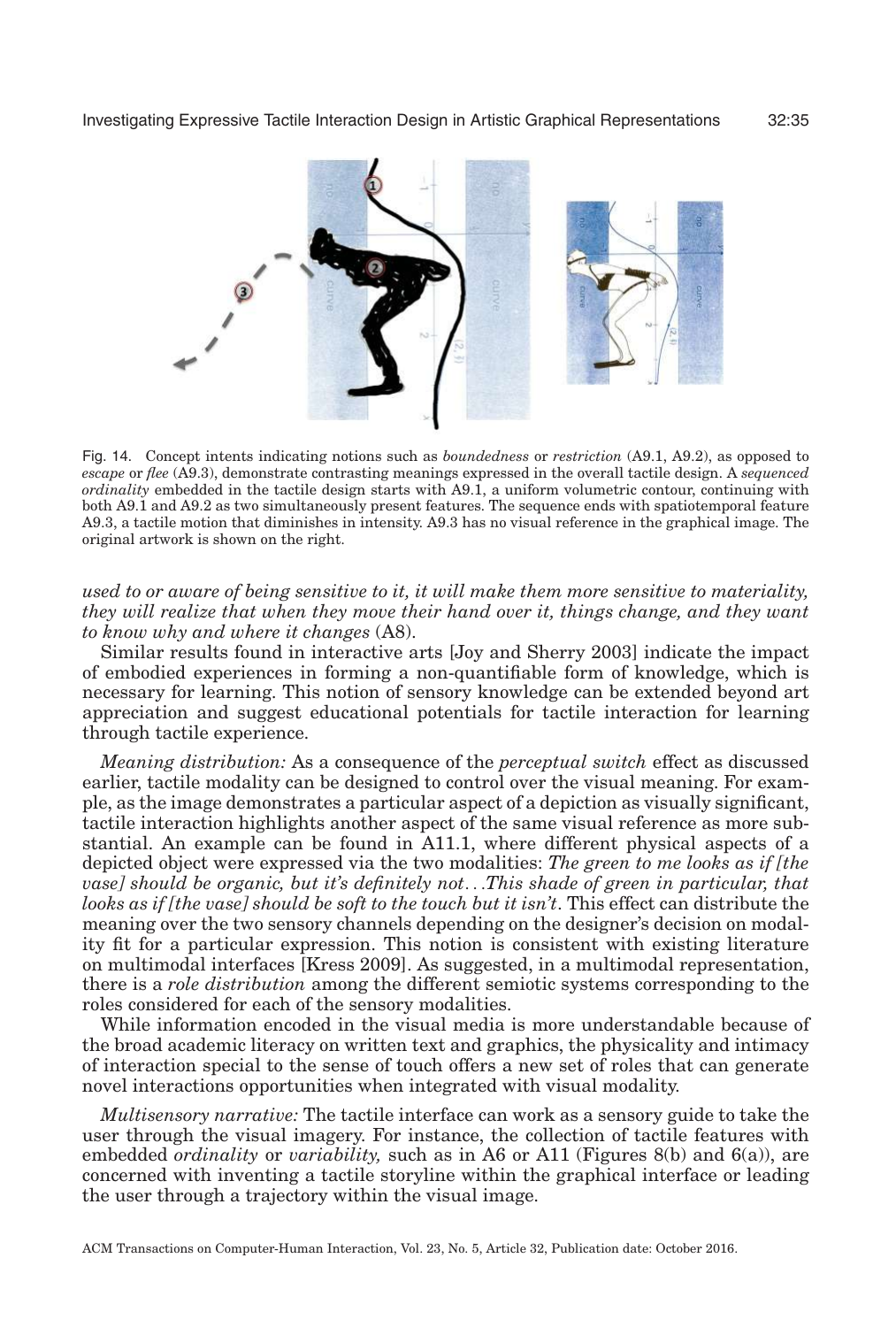32:36 M. Azh et al.

<span id="page-35-0"></span>

 $(a)$  A7

 $(b)$  A5







 $(d)$  A4

Fig. 15. Conceptual tactile designs at *enacting* (left images) and *exposure* (right images) stages, showing (a) form simplification from 3 to 1 feature and added dynamics of spatial and spatiotemporal variability; (b) pulsating vibrations replacing thermal qualities and lightness replacing solidity; (c) area initially described as smooth, warm, soft, adjusted to pupping bubbles with medium density; (d) the final design mostly remaining the same with only a few added features.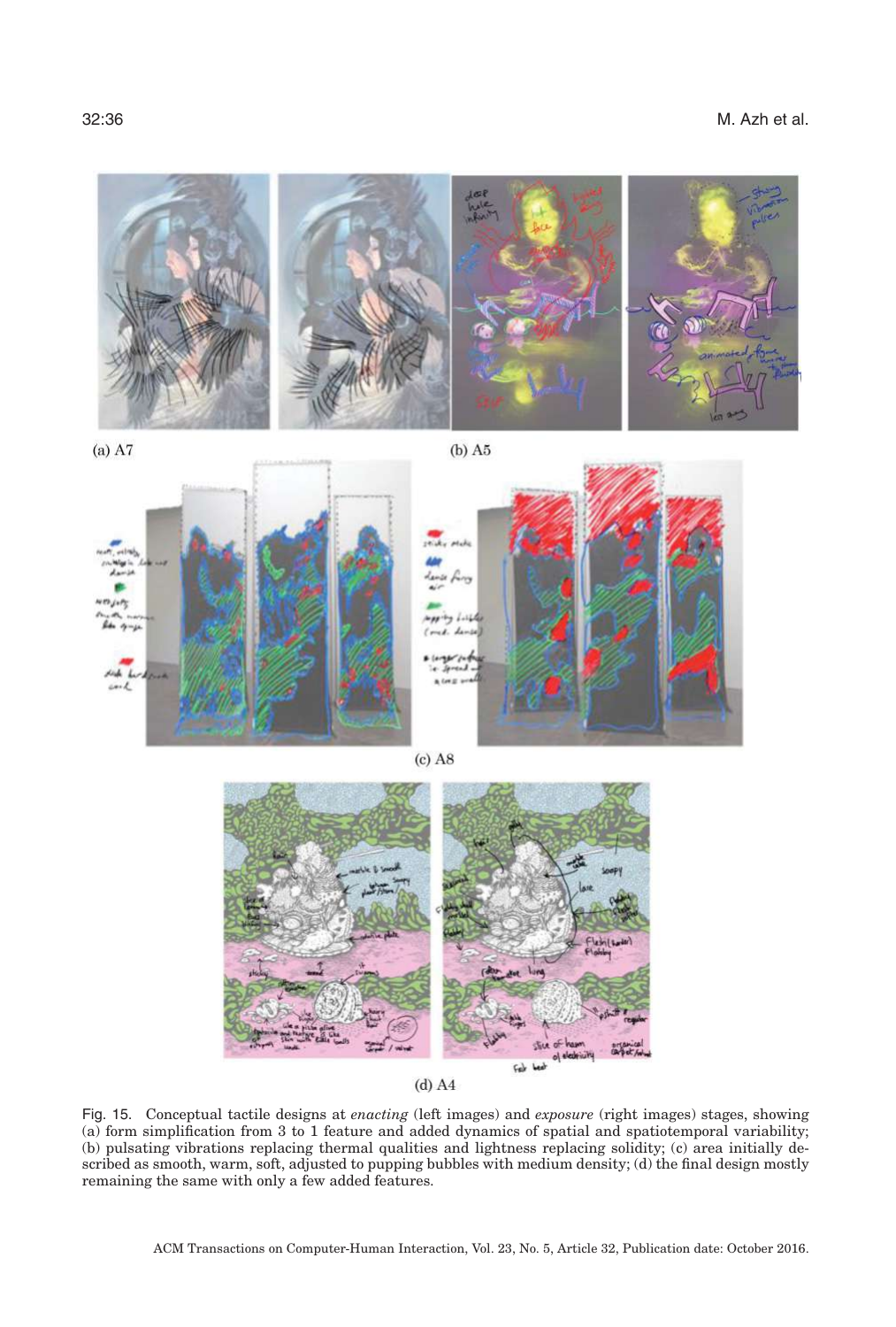*Ambiguity and imagination:* Because of the essential invisibility of a tactile interface, ambiguity is an inseparable part of a tactile interaction. In the visual multisensory context, this sense of uncertainty for interpreting a meaning from a tactile sensory input can be further enhanced or compensated by the visual reference. Contrasting or unfamiliar sensations from each sensory channel may increase the cognitive load of the user to make sense of the multisensory artifact. *Sometimes there's a brain demand to have concrete meanings explained in words, and that goes against the spirit of making a non-words piece of work* (A5). A precise interpretation of the designer's intent is then not the main objective of the multisensory interaction; rather the interaction is motivated by creating ambiguity and imagination. For instance, designing tactile interaction following the motto *what you see in, not what you feel* can be deployed as a source of inspiration for imagination and creative thinking.

*Interpersonal bridge:* Taking advantage of the unique communicative characteristics of tactile modality, including physical intimacy and whole-body perceptual field, tactile interactions enable a sense of remote interpersonal touch [\[Haans and Ijsselsteijn](#page-43-5) [2006\]](#page-43-5). Tactile augmentation of a visual interface can also benefit from this affordance, especially where direct touch is not applicable or appropriate for interaction. *The interaction will help them appreciate what I was feeling when I took the picture* (A11). The tactile interface then offers a platform for sharing one's own experiences or impressions with others directly onto the user's skin. Tactile modality then creates a sensory bridge between the two sides of communication as a way to physically reach the user in a more intimate way.

These sets of roles are derived from designer's input during low-fidelity prototyping of expressive tactile designs in an artistic visual context, which may vary in other scenarios. Differences in user experiences with visuotactile interfaces may result in variations in comprehension of the multisensory representations during the interaction. Cognition and meaning-making would then depend on the individual perceptual capabilities of the user as well as cultural and social norms and practices, which may still vary between the designer and the user, and even among users. What is then interesting to investigate here is the difference between *real* and *perceived* affordances, where the construction of meaning on the designer's side refers to the *real affordances* or the constraints of the interface imposed by the designer, and *perceived affordances* are designated as the interpretations made out of the interaction from the user's perspective [\[Najdovski and Nahavandi 2008\]](#page-44-13). In this case, comparing the *real* and *perceived* affordances in terms of meaning-making and role distribution among the modalities would be something to investigate as a future direction for research.

Although the expressive roles may not provide a comprehensive overview of the full space of the expressive affordances of visually augmented tactile interaction, the aim is to open perspectives and shed light on interaction opportunities in expressive visuotactile multisensory scenarios. Despite the envisioned roles, many designers expected that user's access to the design objectives would be rather unpredictable and that the ability to decode the meanings or even invent new meanings depended on the subjective perception of individuals with different backgrounds. They also stressed the importance of how the interaction opportunity is presented to the user and argued that a minimum level of priming is needed to create awareness or clarify the high-level aims.

#### **6.2. Guidelines for Designing an Expressive Tactile Augmentation Design Tool**

An expressive approach to augmented tactile interface design highlights the need for designing tools and improving technologies in order to better support rich tactile interaction design. Taking into account the insights derived from tactile constructs, a set of guidelines is suggested for designing tools to support expressive tactile interaction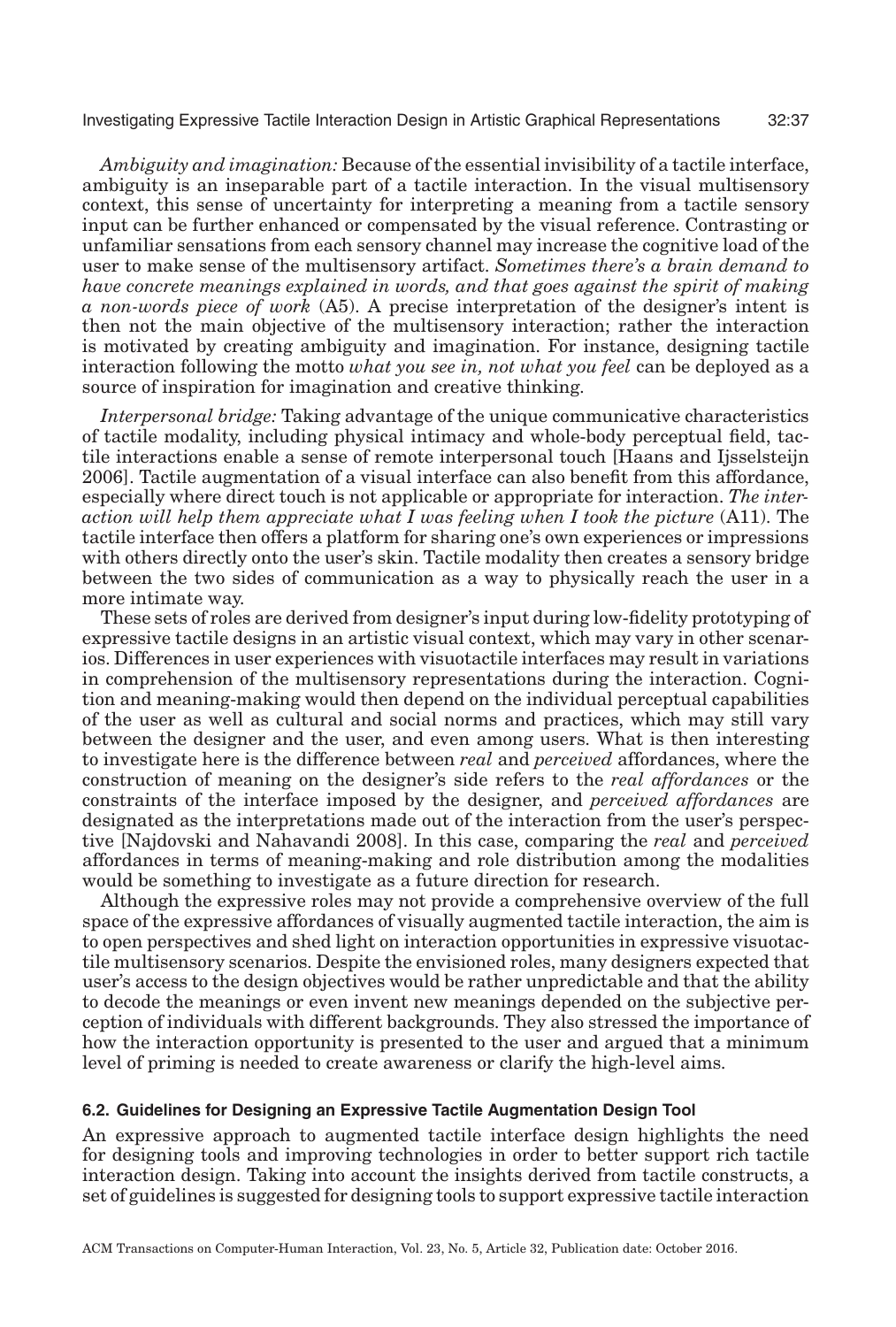design. Inspired by design principles for creativity support tools [\[Shneiderman 2007\]](#page-45-3), we extracted essential design considerations with respect to *objectives*, *techniques*, *processes,* and *evaluation* specific to the designer goals and needs in the existing context of art and expressivity.

6.2.1. Objectives. First and foremost, the objectives of an expressive tactile interface design tool lies within its ability to support a wide range of possibilities at both input and output levels. The major lesson learned from this study was that regardless of any technical affordances or limitations of the tactile output, the final tactile augmentation reflects the initial design intention set by the artist and technology constraints only result in adjustments or simplification of the designs with the design goals sustained throughout the process. Some artists also brought attention to the need for creating coexperiences among different users or more advanced effects across multiple artworks, suggesting scalability considerations for more complex settings. Accordingly, we identified the following factors to mainly drive the design objectives of an expressive tactile augmentation tool.

*Creating tactile user experiences:* The ultimate goal of the expressive tactile interaction design tool is to enable end-user interactions with multisensory tactile environments, mainly focused on creating an aesthetic sensory experience in addition to the visual, as discussed under the expressive roles. The tool design requirements are therefore driven by this fundamental prerequisite, indicating both a visual context as the basis for tactile designs and the interaction support for target users: artists and designers.

*Creativity support:* The intention to create expressions of a new and less-explored modality implies many unknowns in the design process, including the offered degrees of freedom for manipulating the outcome or the most effective techniques for creating the desired effect. In that respect, compositional and structural constructs may satisfy the essential components of a tactile feature, while behavioral constructs add value to the expressivity of the design or personality of the experience. Nevertheless, the creative process demands a less linear and more open structure for a user interface workflow. Thus, applying the principle of "creative exploration" [\[Shneiderman 2007\]](#page-45-3), further investigation can evaluate the relative significance of each of the three constructs in supporting the designer needs at implementation.

*Scalability:* The enabler of expressive tactile interaction design must take into account both the emerging creativity of the designer as well as his or her expertise level as two independent system scalability determinants. However, this does not necessarily mean the need for a larger design space or higher precision over the parameters, but rather can indicate the most preferred tool capabilities and the right degrees of freedom within the design space that guarantee the highest user experience. For instance, a larger number of supported tactile modes (e.g., combination of thermal, vibrotactile) may be preferred over more editable parameters, or the need for distributed effects across multiple artworks or end-users may be more compelling to use, compared to support for complex behavioral constructs. Therefore, tool scalability for designing such creative artifacts needs to be structured with the capacity to support human discovery and innovative design ambitions in either direction, for both simpler and more complex creations.

6.2.2. Techniques. The second aspect of an expressive tactile interface design tool involves the choice of interaction techniques for generating the desired tactile feature in terms of the physical output. Although the low-fidelity design strategy in the current study did not take into account the specifics of interactions for configuring the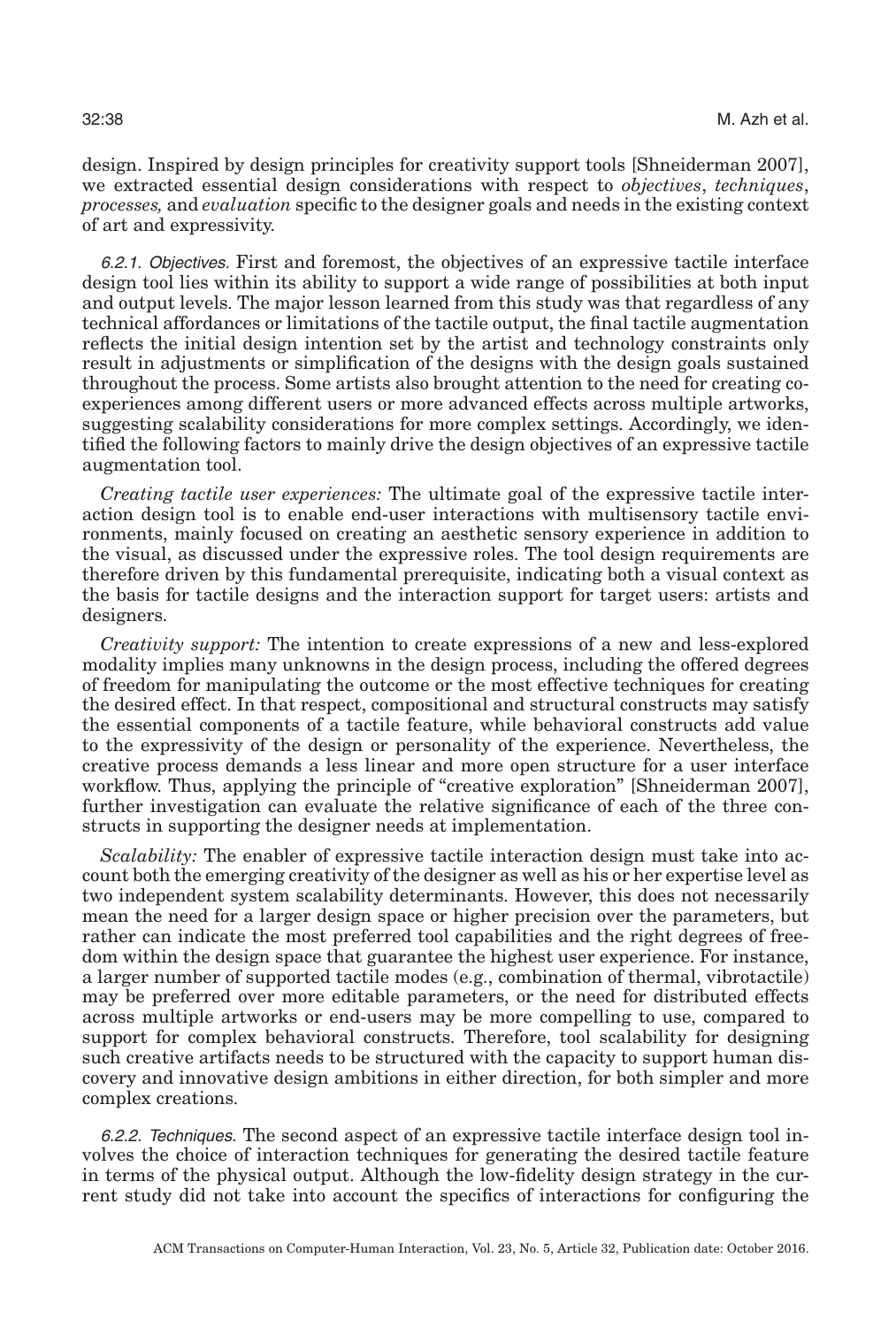parameters, each of the constructs implies a variety of input interaction possibilities and mapping mechanisms for generating the output, with specific regards to the expressive context. Here, we discuss two important considerations with respect to this factor.

*Interaction strategy:* The current approaches to tactile interaction design such as GUI-based or gesture-based techniques [\[Enriquez and MacLean 2003;](#page-43-1) [Schneider et al.](#page-45-18) [2015;](#page-45-18) [Paneels et al. 2013;](#page-45-20) [Rantala et al. 2011\]](#page-45-19) demonstrate both the benefits and draw- ¨ backs of different levels of directness of manipulation. The limited research done in this area shows that while GUI-based interfaces allow for a wider range of parameter setting, gesture-based techniques propose the possibility of simultaneous manipulation of multiple tactile parameters. Depending on the context of application, configurable degrees of freedom, and intended complexity of the final tactile design, one or a combination of techniques may be deemed more suitable to serve the purpose. Therefore, a tool or system can take advantage of diverse interaction strategies at the input level for an increased space of expressivity that offers maximum flexibility and a full range of options for the designer.

*Synergy of input:* The supported variety of configurable parameters on the tool often challenges system designers with issues such as menu hierarchy or visibility. At the same time, the current creative context proposes opportunities for taking advantage of alternative interaction techniques to manage such tool design challenges. For example, the design prototypes show form and reference constructs as highly interdependent parameters of the design space, or the repetition construct indicates the need for a simple copy/paste mechanism. Input mechanisms can be designed to allow for natural and efficient manipulation of such integrated parameters while taking into account the open space for freedom of expression. For this particular example, though sketching seems natural to the end-user and appropriate for the visual context, other input techniques may work as well or even better in serving the same purpose.

6.2.3. Processes. Thirdly, the system workflow must be designed in such a way that supports the highly creative design process while offering the system capabilities in an unobtrusive way. As creativity and expressivity are introduced into the context of tactile interface design, choice of workflow and input techniques might be needed to satisfy designer needs. For instance, prioritizing the order of design steps for behavioral, structural, and compositional constructs in the tool design may influence the creativity process and thus the design outcome.

*Integrated process:* Due to the diversity of styles and design preferences, a generic best workflow cannot be prescribed for the expressive tactile design process. Therefore, while achieving a best workflow design may not be possible or intended at all, the tool must support easy switching between construct configurations so that the creativity process is not compromised. For example, to enable configuration of interactive behaviors such as target and responsiveness, parameters such as end-user distance or specific actions can be set in a simulated environment rather than directly with an external sensing technology, and further configurations of the actual interaction would be postponed to curation time.

*Iterative design:* Designing expressive tactile features as the product of a creative process requires iterative prototyping. While tactile interaction is inherently physical, the designer needs to go through rounds of self-assessment in order to find the right outcome. Especially with artists and designers as the target users, this requirement becomes even more vital to a successful outcome. Whether GUI-based or gesture-based, the user interface needs to therefore include the tactile hardware component for such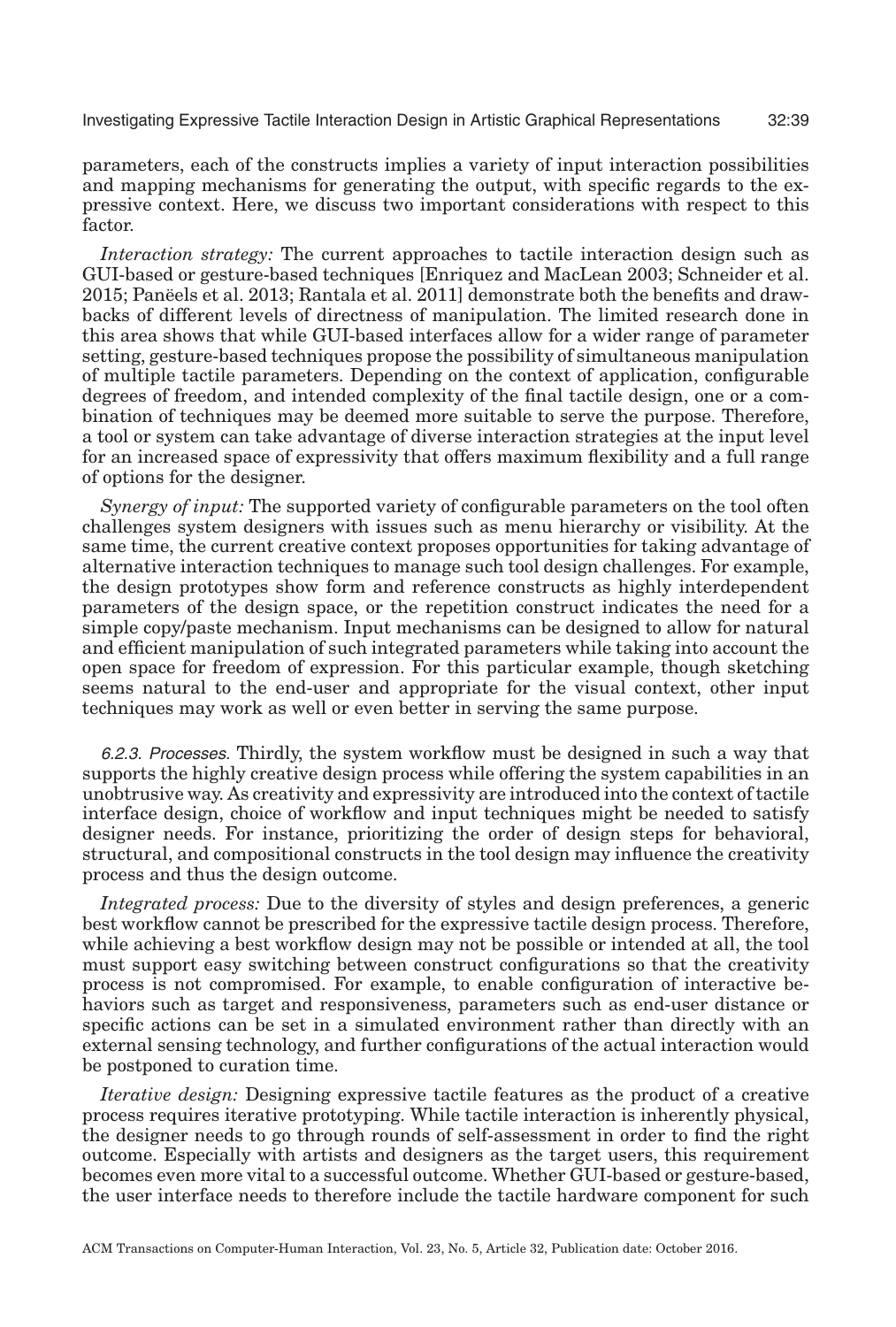iterative design process. At the same time, the tactile interaction design tool needs to support a mechanism to translate the designer inputs into tactile sensory information at the physical level. Thus, interfacing with the hardware layer must be carefully done in such a way as to enable real-time or ad-hoc feedback during the design process.

6.2.4. Evaluation. Evaluation of tactile designs as domain-specific creative products can be quite a challenging and subjective matter to assess. Furthermore, exclusive evaluation of user-generated design products of tactile modality has proven difficult and inconclusive [\[Obrist et al. 2015\]](#page-44-21). Nevertheless, objective and subjective perspectives can give a broad understanding of how successful the augmented tactile designs were in achieving their goal. Exploring the literature, three approaches can be proposed for assessing the expressive tactile interaction designs from different angles: evaluation of the tool or mechanism in successfully supporting creation of the desired effects, selfevaluation of the designs, and lastly evaluating the final design products at interaction time externally with end-users.

*Creativity support tool evaluation:* Recent interdisciplinary works have attempted to bring about a measure to evaluate the ability of a creativity support tool in assisting a user engaged in creative task [\[Cherry and Latulipe 2014\]](#page-43-20). Although the metric is mainly designed to compare creativity success across different tools, a customized version can still give insights into strengths and weaknesses of a single tool scenario. Additionally, this method can inspire research to further explore the impact of workflow and interaction design on the creative design outcomes.

*Self-evaluation*: Even though this method can be regarded quite subjective considering the established design goals we have discussed above, the final physical designs can be compared against both the design goals and the initial conceptual sketches during post-design surveys and interviews. Although satisfaction can be highly influenced by the technological limitations, especially on the output side, this method provides insights on to what extent the final design itself is successful in expressing the designer's intents.

*End-user evaluation*: Often above the designer's own satisfaction with the outcome, end-user experience can be considered an ultimate goal of the design process. However, in a fine arts context, the aims of design can vary significantly: *Lots of artists say they want the viewer to be affected in this way, or that. But people will do and think what they want whether you like it or not*... *only some hate, a very few love - and almost all just don't care* [A10]. Consequently, when evaluating a visuotactile design or art piece, one needs to take into account the end-user's preconceptions and any prior experience that might influence their subjective judgment. For instance, in a gallery setting, the interactions may be influenced by the unavoidable noise produced by common tactile technologies, but at the same time, asking the user to wear headphones with pink noise may not be appropriate. Therefore, a careful choice of the evaluation setting, tactile technology, and evaluator's background with respect to tactile interactions and even sensory health are essential to fairer evaluation of visuotactile design outcomes.

## **6.3. UI Architecture for an Expressive Tactile Augmentation Design Tool**

Taking the design implications into consideration, a user interface architecture can be laid out for an expressive tactile augmentation design tool, as shown in Figure [16.](#page-40-0) The tool supports the functionalities discussed above under tactile constructs and is composed of a main *design module* that interacts with three external modules. The *design module* handles the tactile feature design at two levels and interfaces with the *tactile actuation module*, the tactile device, to enable iterative feedback during the design process. A *sensing module* is integrated with a subset of the interface to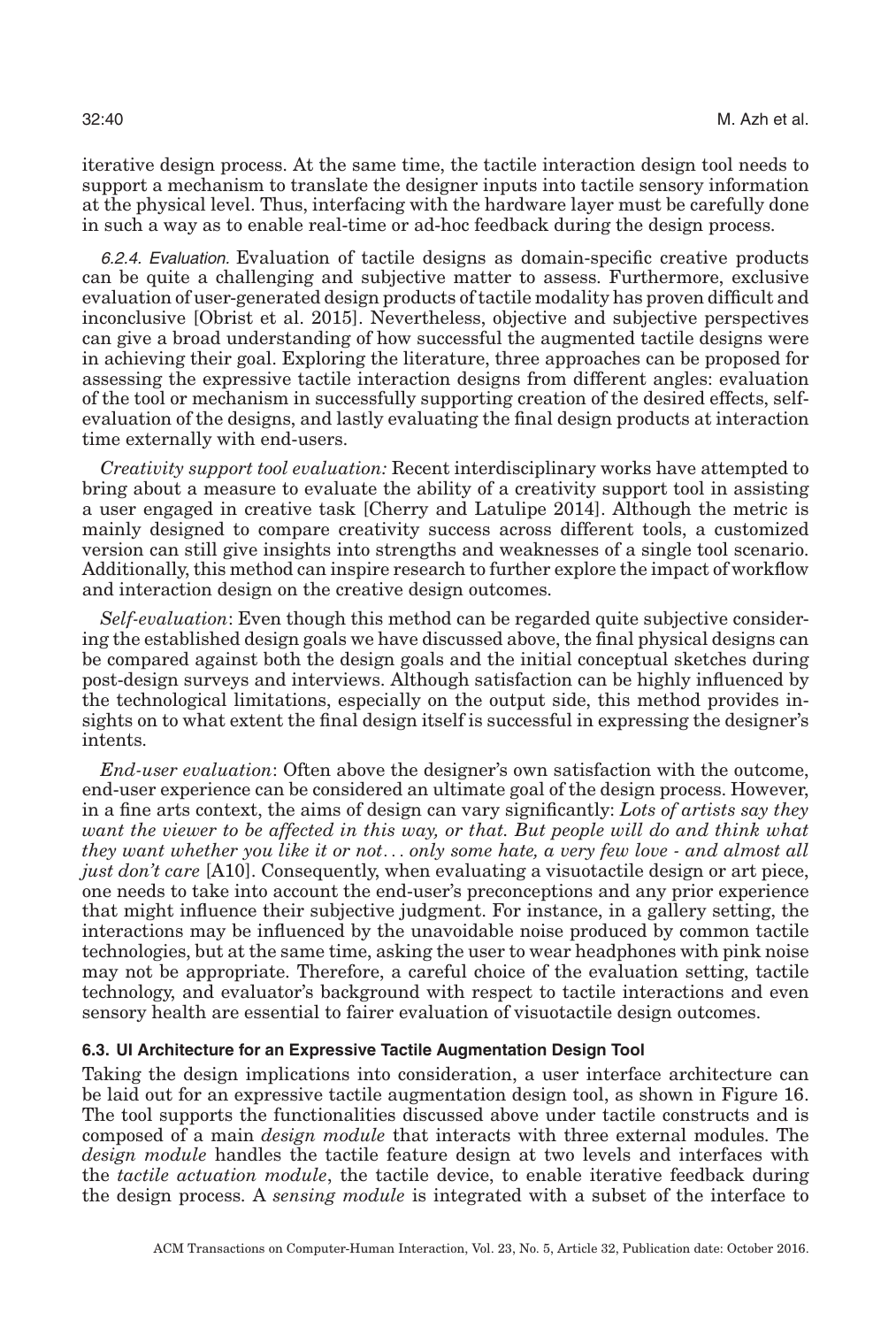<span id="page-40-0"></span>

Fig. 16. User interface architecture for a *Tactile Interaction Design Tool*. The tool enables creation, reuse, and modification of tactile features. The *basic* interface components can work independent of the *advanced* layer; the tool actively interacts with the tactile module during iterative prototyping. Active interaction with a motion-sensing module is essential for setting the interactivity behaviors.

support interactive configurations. Finally, a *data storage module* enables reuse and modification of tactile features.

The design module is composed of two layers to support novice and expert use. The *basic* layer provides the essential capabilities for building simple tactile features that include a constant tactile sensation at a particular position in relevance to the visual background. Compositional and structural constructs therefore, constitute the basic layer. The advanced interface layer offers additional functionalities for manipulating more complex tactile attributes, such as spatiotemporal settings, ordinal interrelationships among multiple tactile features, or interactive components that are directly concerned with the user. The four behavioral constructs are thus included in the advanced tactile design layer.

In the basic layer, the two constructs interact with each other in defining the relationships between the tactile sensory attributes and its spatial form factor. While the basis layer can work independent of the advanced layer, the behavioral constructs need to interact with the basic layer to generate the effects. In particular, configuring temporal *variability* requires adding irregularities to the tactile qualities, whereas spatial *variability* requires manipulation of the structural constructs with respect to the form. As well, adding spatiotemporal dynamics means further handling motion-like effects through modifying energy values in time within the compositional constructs.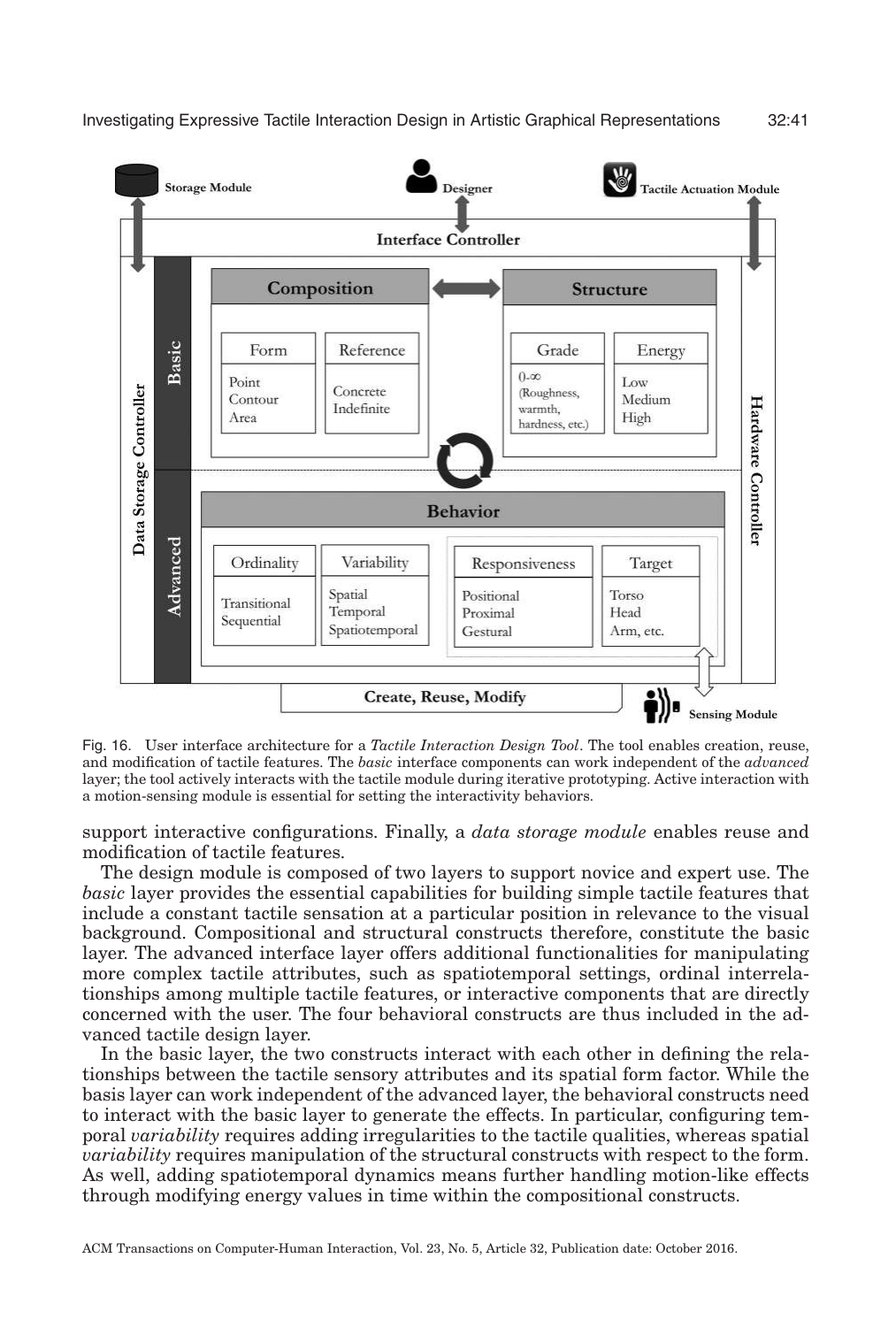*Ordinality*, *responsiveness,* and *target* all occur at high-level interactions with the basic interface layer. *Ordinality* configurations are only defined for multiple tactile features in the same design project, where transitions or sequence of appearance is defined for each feature. In contrast, *responsiveness* and *target* both require more complex handling of reactive behavior with respect to the user's motions or body part. There, a motion-sensing module cooperates with the interface for setting the tactile response accordingly. Computer vision algorithms need to be further integrated with the tool in order to support such interactive capabilities. The tactile actuation module may support real-time or ad-hoc tactile feedback during the design process, which is handled by an integrated hardware interface, while data-storage module formats and stores the tactile parameters for reuse or editing purposes. The tactile features can be later retrieved from the storage for end-user tactile interaction.

The proposed architecture can be used for developing a tactile augmentation design tool for a given visual background, where specifics of the interaction techniques or output tactile capabilities at the front-end can be further determined with regard to the suggested guidelines. Incorporating this architecture in tools with different input types requires adapting the interface controller to offer access to both layers, such as designing input gestures to control the output value of a tactile quality [\[Rantala](#page-45-19) [et al. 2011\]](#page-45-19). Additionally, the modules can be highly customized by partial or full implementation of the advanced capabilities. For instance, creating a *variable* tactile feature or adding ordinality among multiple features are relatively simpler advanced capabilities that the tool can support without the need for any additional hardware. The goal of the interface architecture is mainly to introduce a system layout for the design space identified for the expressive multisensory tactile augmentation context. Of course, more research needs to be conducted to further investigate the impact of particular interaction techniques or tactile output device capabilities on the workflows, designer's experience, and the final design artifacts.

# **7. CONCLUSION AND FUTURE WORKS**

Technology advancements and the ubiquity of their use introduce alternative interaction opportunities beyond performance and productivity towards creating novel user experiences with less conventional modes of interaction. In this article, a design-throughresearch approach was taken to explore the expressive aspects of tactile interfaces under visually augmented multisensory scenarios. The novelty of this work lies within the niche in the context, where tactile interactions are found relevant for augmentation of artistic visual artifacts and a broader space for expressivity can be explored. Additionally, this work can be considered as a primary attempt in collaboratively developing a design space for multisensory tactile interfaces with direct participation and less-biased perspective of traditional visual media professionals. Despite some overlap with previous findings in the construct components, the conclusions from this study provide a systematized view on a new perspective on tactile interaction design with user-experience-oriented focus and in a visual multisensory context.

The creative design sessions with visual artists using the guided design process inspired tactile design ideas for existing graphical artifacts in an open-ended and creative environment. Through empirical evidence, a design space was inspected and meaningmaking potentials were investigated for a multisensory expressive tactile interface design. The theory of semiotics as the guiding principle helped systematically organize the prominent aspects of a *tactile expression*. Consequently, a comprehensive analysis of the "form" and "meaning" embedded within each tactile feature were recognized as *tactile constructs* and *tactile intents*, respectively, as the main two components of a tactile expression. To further demonstrate the relevance of the findings to tactile interaction design, a set of *expressive roles* was presented that demonstrate the designer-intended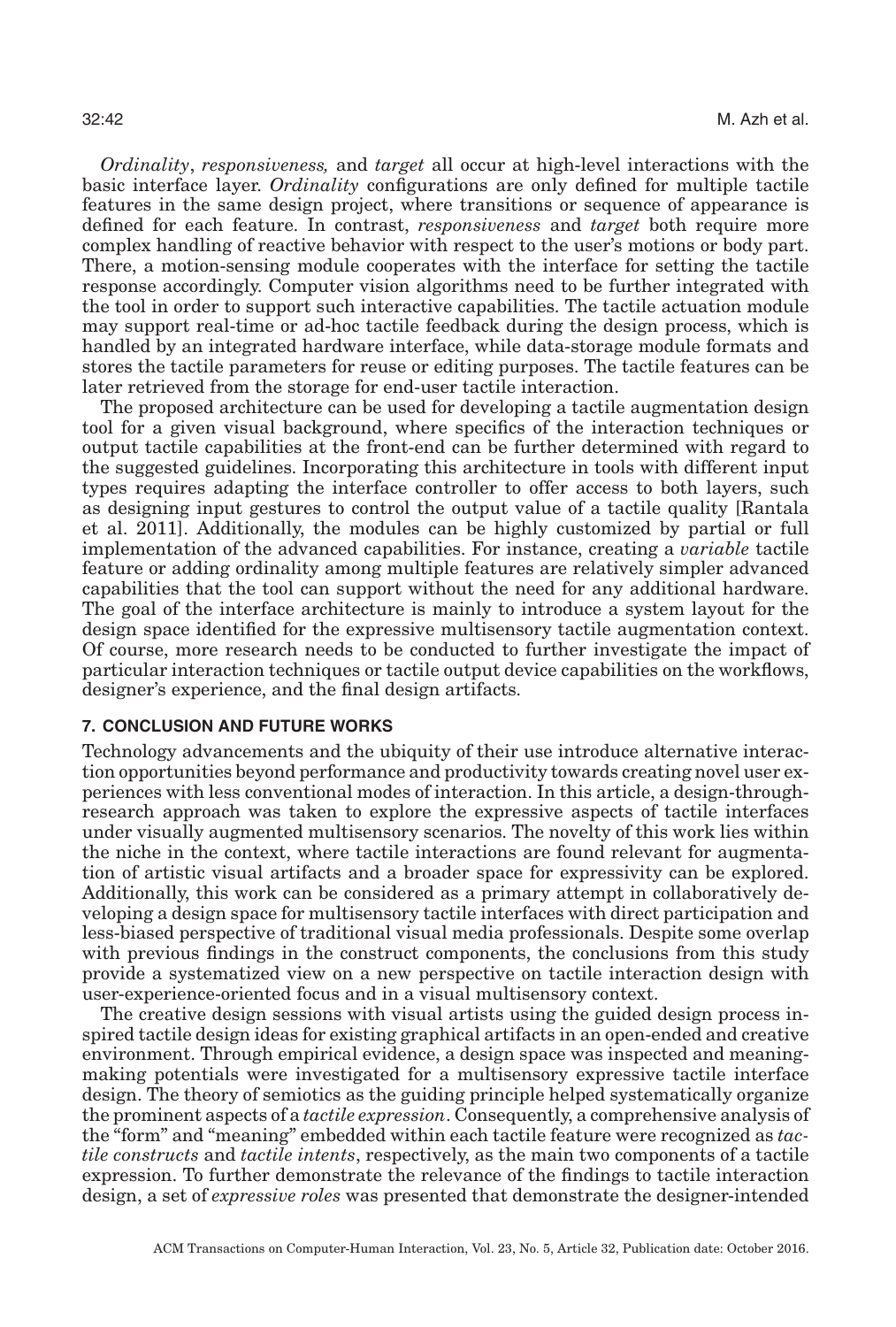affordances for tactile modality in visual art augmentations. The identified *interactional* and *cognitive* roles can further be evaluated from the end-user perspective. Furthermore, findings from the design sessions together with insights from creativity support tools suggest a set of design implications for future enabler systems that support design of expressive tactile augmentations for visual multisensory environments. Consequently, a user interface architecture was inferred from tactile constructs that describes the various components of a tactile augmentation design tool. The design implications together with the proposed architecture can be utilized as a guide for developing enabler systems for creating expressive visuotactile interactions.

Finally, extending and exploring further into the various aspects of the expressive tactile designs is possible at multiple aspects of this work. In particular, it would be interesting to study tactile designs under variations of the current methodology. As different participants developed their own criteria for selecting the candidate graphical context for tactile creations, it is therefore interesting to study more deeply the criteria for candidate expressive tactile design contexts: *I think what happened is that I tried to think of a piece that maybe I wanted to do something with. Maybe I didn't quite understand, or maybe it wasn't quite finished* (A1). Interesting implications may also emerge from comparing tactile designs as in-process multisensory creations of touch and vision, as opposed to post-process augmentation of existing graphical artifacts. Future research can also look into higher fidelity augmented tactile designs and quantitatively investigate trends or divergences in construct-intent associations, or investigate workflow effectiveness, interaction techniques, or tactile technologies for expressive tactile interface design tools. Lastly, having the end-user experience set as the ultimate goal of this research, studying user interactions with multisensory *visuotactile* artifacts is conceivably an exciting area to explore.

#### **ACKNOWLEDGMENTS**

The authors are grateful to the artist participants for dedicating their time for the prolonged study sessions and granting permission to use their artworks. The authors would like to especially thank Takayuki Hoshi for generously providing design specifications for the tactile device. We also like to thank colleagues at University of Bristol's Interaction Group and NUS Interactive and Digital Media Institute especially during the equipment fabrication and testing, most prominently Tom Carter, Kentaro Yasu, and M. Reza Keshtkaran.

#### **REFERENCES**

- <span id="page-42-2"></span>Akshita Harini Sampath, Bipin Indurkhya, Eunhwa Lee, and Yudong Bae. 2015. Towards multimodal affective feedback: Interaction between visual and haptic modalities. In *Proceedings of the 33rd Annual ACM Conference on Human Factors in Computing Systems*. ACM, 2043–2052.
- <span id="page-42-6"></span>Peter Bogh Andersen. 2001. What semiotics can and cannot do for HCI. *Knowledge-Based Systems* 14, 8 (2001), 419–424.
- <span id="page-42-1"></span>Jeremy N. Bailenson, Nick Yee, Scott Brave, Dan Merget, and David Koslow. 2007. Virtual interpersonal touch: expressing and recognizing emotions through haptic devices. *Human–Computer Interaction* 22, 3 (2007), 325–353.
- <span id="page-42-4"></span>Cagatay Basdogan, Suvranu De, Jung Kim, Manivannan Muniyandi, Hyun Kim, and Mandayam A. Srinivasan. 2004. Haptics in minimally invasive surgical simulation and training. *IEEE Computer Graphics and Applications* 24, 2 (2004), 56–64.
- <span id="page-42-3"></span>Leticia S. S. Bialoskorski, Joyce HDMWesterink, and Egon L. van den Broek. 2009. Mood swings: An affective interactive art system. In *Proceedings of the International Conference on Intelligent Technologies for Interactive Entertainment*. Springer, 181–186,
- <span id="page-42-5"></span>Michael Mose Biskjaer, Peter Dalsgaard, and Kim Halskov. 2014. A constraint-based understanding of design spaces. In *Proceedings of the 2014 Conference on Designing Interactive Systems*. ACM, 453–462.
- <span id="page-42-0"></span>Stephen Brewster and Lorna M. Brown. 2004. Tactons: Structured tactile messages for non-visual information display. In *Proceedings of the 5th Conference on Australasian User Interface-Volume 28*. Australian Computer Society, Inc., 15–23.

ACM Transactions on Computer-Human Interaction, Vol. 23, No. 5, Article 32, Publication date: October 2016.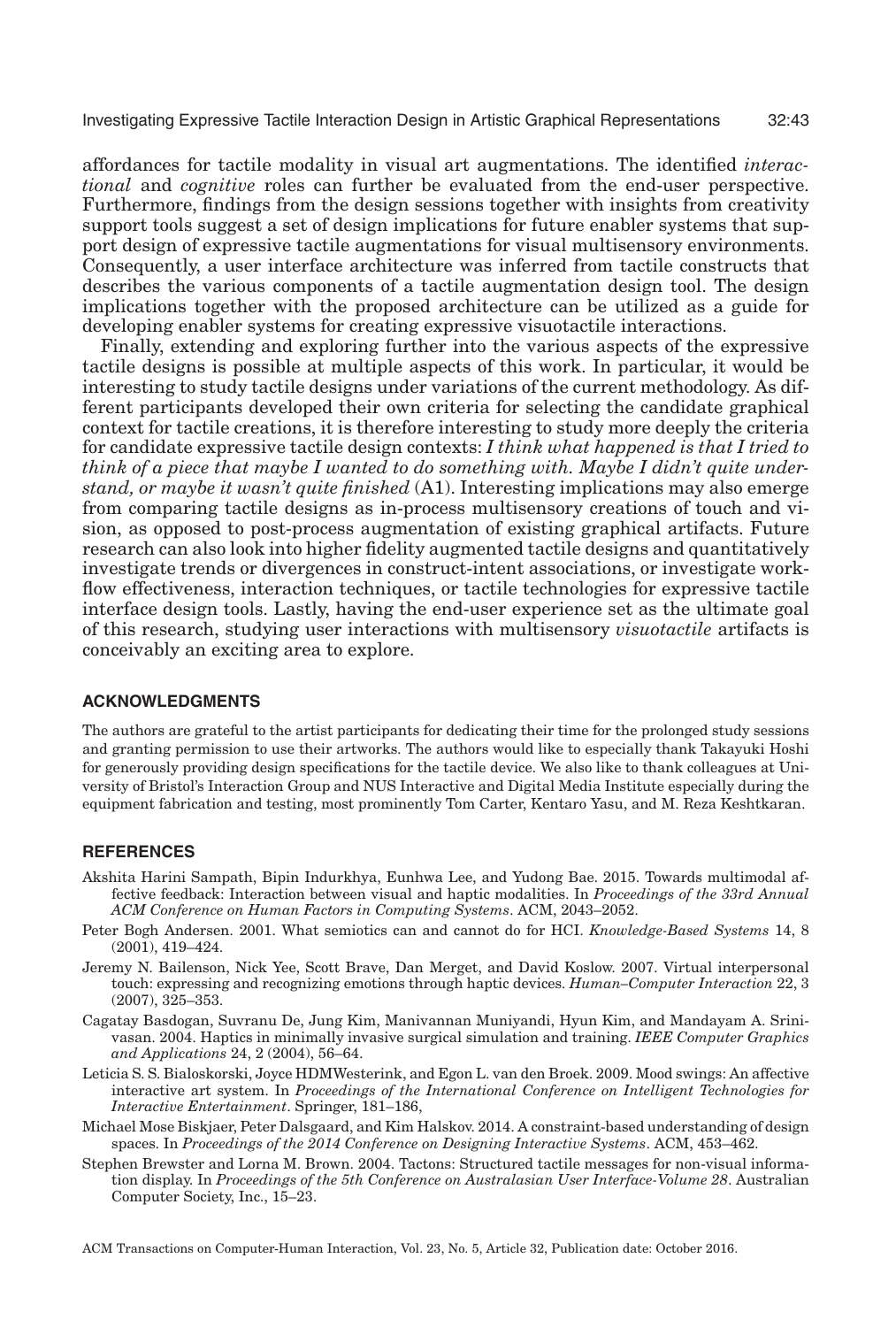- Stephen Brewster, Faraz Chohan, and Lorna Brown. 2007. Tactile feedback for mobile interactions. In *Proceedings of the SIGCHI Conference on Human Factors in Computing Systems*. ACM, 159–162.
- <span id="page-43-3"></span>Lorna M. Brown, Stephen A. Brewster, and Helen C. Purchase. 2005. A first investigation into the effectiveness of tactons. In *Proceeding of the 1st Joint Eurohaptics Conference and Symposium on Haptic Interfaces for Virtual Environment and Teleoperator Systems. World Haptics Conference.* IEEE, 167–176.
- <span id="page-43-2"></span>Lucie Brunet, Christine Megard, Sabrina Paneels, Gwenael Changeon, Jose Lozada, Marie P. Daniel, and Francoise Darses. 2013. Invitation to the voyage: The design of tactile metaphors to fulfill occasional travelers needs in transportation networks. In *Proceeding of World Haptics Conference (WHC)*, 2013. IEEE, 259–264.
- <span id="page-43-10"></span>Bill Buxton. 2010. *Sketching user experiences: Getting the design right and the right design*. Morgan Kaufmann.
- <span id="page-43-12"></span>Tom Carter, Sue Ann Seah, Benjamin Long, Bruce Drinkwater, and Sriram Subramanian. 2013. UltraHaptics: multi-point mid-air haptic feedback for touch surfaces. In *Proceedings of the 26th annual ACM Symposium on User Interface Software and Technology*. ACM, 505–514.
- <span id="page-43-6"></span>Andrew Chan, Karon MacLean, and Joanna McGrenere. 2008. Designing haptic icons to support collaborative turn-taking. *International Journal of Human-Computer Studies* 66, 5 (2008), 333–355.
- <span id="page-43-15"></span>Daniel Chandler. 2007. *Semiotics: The basics*. Routledge.
- <span id="page-43-20"></span>Erin Cherry and Celine Latulipe. 2014. Quantifying the creativity support of digital tools through the creativity support index. *ACM Transactions on Computer-Human Interaction (TOCHI)* 21, 4 (2014), 21.
- <span id="page-43-17"></span>Juliet M. Corbin and Anselm Strauss. 1990. Grounded theory research: Procedures, canons, and evaluative criteria. *Qualitative Sociology* 13, 1 (1990), 3–21.
- <span id="page-43-14"></span>Marcel Danesi. 2007. *The quest for meaning: A guide to semiotic theory and practice*. University of Toronto Press.
- <span id="page-43-16"></span>Clarisse Sieckenius De Souza and Carla Faria Leitao. 2009. Semiotic engineering methods for scientific research in HCI. *Synthesis Lectures on Human-Centered Informatics* 2, 1 (2009), 1–122.
- Umberto Eco. 1976. *A theory of semiotics.* Vol. 217. Indiana University Press.
- <span id="page-43-8"></span>Zohar Eitan and Inbar Rothschild. 2010. How music touches: Musical parameters and listeners' audiotactile metaphorical mappings. *Psychology of Music*, 0305735610377592.
- <span id="page-43-1"></span>Mario J. Enriquez and Karon E. MacLean. 2003. The hapticon editor: A tool in support of haptic communication research. In *Proceedings of the 11th Symposium on Haptic Interfaces for Virtual Environment and Teleoperator Systems*, 2003 *(HAPTICS' 03)*. IEEE, 356–362.
- <span id="page-43-4"></span>Alberto Gallace, Hong Z. Tan, and Charles Spence. 2007. The body surface as a communication system: The state of the art after 50 years. *Presence: Teleoperators and Virtual Environments* 16, 6 (2007), 655–676.
- Mark D. Gross and Ellen Yi-Luen Do. 1996. Ambiguous intentions: A paper-like interface for creative design. In *Proceedings of the 9th Annual ACM Symposium on User Interface Software and Technology.* ACM, 183–192.
- <span id="page-43-0"></span>Simone Gumtau. 2005. Tactile semiotics: the meanings of touch explored with low-tech prototypes. In *Proceeding of the 1st Joint Eurohaptics Conference and Symposium on Haptic Interfaces for Virtual Environment and Teleoperator Systems*. *World Haptics Conference*. IEEE, 651–652.
- Eric Gunther and Sile O'Modhrain. 2003. Cutaneous grooves: Composing for the sense of touch. *Journal of New Music Research* 32, 4 (2003), 369–381.
- <span id="page-43-5"></span>Antal Haans and Wijnand IJsselsteijn. 2006. Mediated social touch: A review of current research and future directions. *Virtual Reality* 9, 2–3 (2006), 149–159.
- <span id="page-43-13"></span>Scarlett R. Herring, Chia-Chen Chang, Jesse Krantzler, and Brian P. Bailey. 2009. Getting inspired!: understanding how and why examples are used in creative design practice. In *Proceedings of the SIGCHI Conference on Human Factors in Computing Systems*. ACM, 87–96.
- <span id="page-43-9"></span>Takayuki Hoshi. 2012. Handwriting transmission system using noncontact tactile display. In *Proceeding of IEEE Haptics Symposium (HAPTICS).* IEEE, 399–401.
- <span id="page-43-11"></span>Takayuki Hoshi, Masafumi Takahashi, Takayuki Iwamoto, and Hiroyuki Shinoda. 2010. Noncontact tactile display based on radiation pressure of airborne ultrasound*. IEEE Transactions on Haptics* 3, 3 (2010), 155–165.
- <span id="page-43-7"></span>Peter R. Hoskins, Kevin Martin, and Abigail Thrush. 2010. *Diagnostic ultrasound: Physics and equipment*. Cambridge University Press.
- <span id="page-43-18"></span>Gijs Huisman, Aduen Darriba Frederiks, Betsy Van Dijk, Dirk Hevlen, and Ben Krose. 2013. The TaSST: Tactile sleeve for social touch. In *Proceeding of World Haptics Conference (WHC)*, 2013. IEEE, 211–216.
- <span id="page-43-19"></span>Immersion. 2016. Immersion Haptic SDK. (2016). Retrieved on September 5, 2015 from [http://www.](http:sol;sol;www.immersion.comsol;products-servicessol;software-development-kit-for-mobile-gamessol;) [immersion.com/products-services/software-development-kit-for-mobile-games/.](http:sol;sol;www.immersion.comsol;products-servicessol;software-development-kit-for-mobile-gamessol;)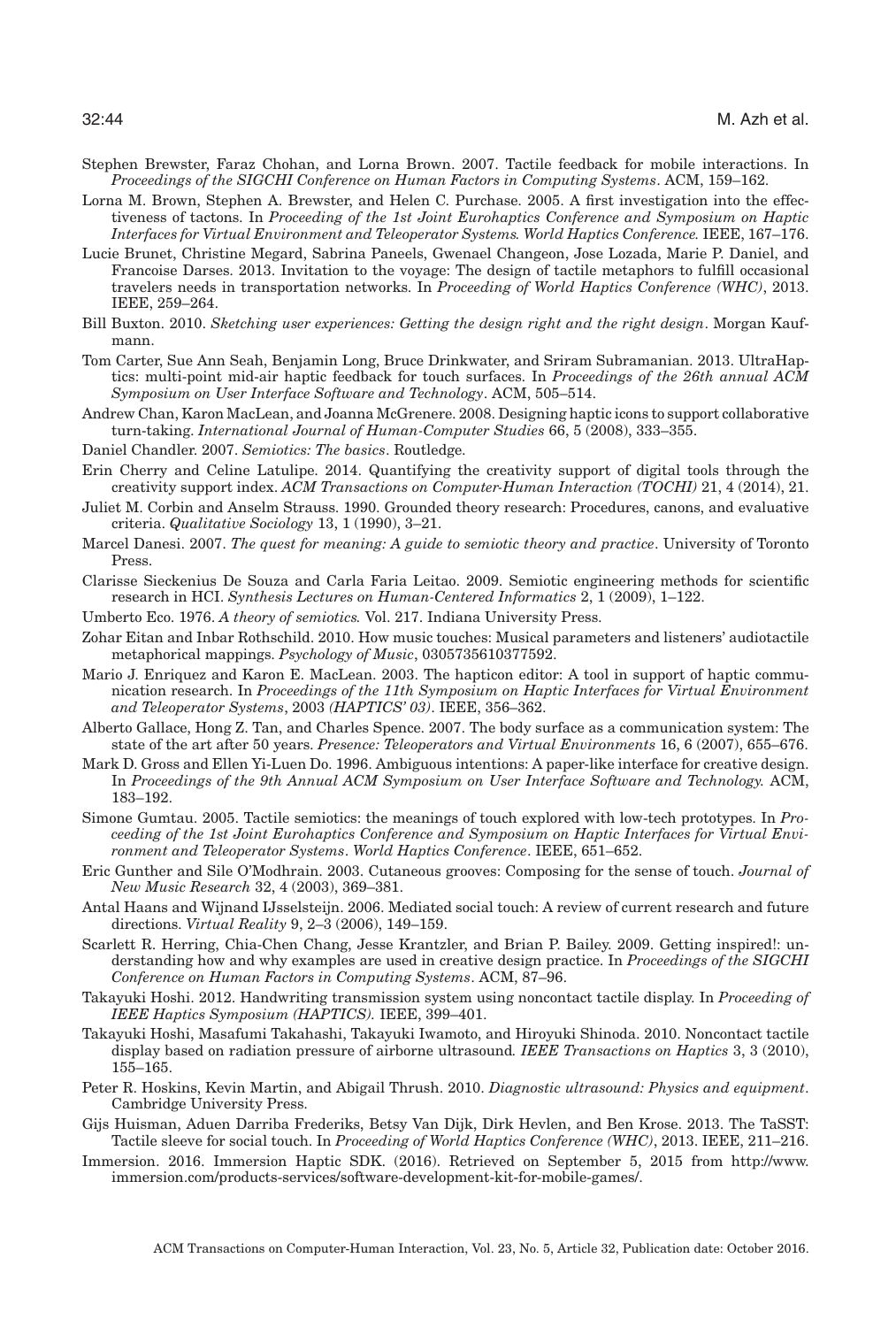- <span id="page-44-10"></span>Ali Israr and Ivan Poupyrev. 2011. Control space of apparent haptic motion. In *Proceeding of World Haptics Conference (WHC)*, 2011 IEEE. IEEE, 457–462.
- <span id="page-44-1"></span>Ali Israr, Siyan Zhao, Kaitlyn Schwalje, Roberta Klatzky, and Jill Lehman. 2014. Feel effects: Enriching storytelling with haptic feedback. *ACM Transactions on Applied Perception (TAP)* 11, 3 (2014), 11.
- <span id="page-44-8"></span>Ricky Jacob, Peter Mooney, Padraig Corcoran, and Adam C. Winstanley. 2010. Haptic-GIS: Exploring the possibilities. *SIGSPATIAL Special* 2, 3 (2010), 13–18.
- <span id="page-44-6"></span>Caroline Jay, Robert Stevens, Roger Hubbold, and Mashhuda Glencross. 2008. Using haptic cues to aid nonvisual structure recognition. *ACM Transactions on Applied Perception (TAP)* 5, 2 (2008), 8.
- <span id="page-44-18"></span>Martin Johansson and Per Linde. 2005. Playful collaborative exploration: New research practice in participatory design. *Journal of Research Practice* 1, 1 (2005), 5.
- Lynette A. Jones and Hsin-Ni Ho. 2008. Warm or cool, large or small? The challenge of thermal displays. *IEEE Transactions on Haptics* 1, 1 (2008), 53–70.
- <span id="page-44-16"></span>Annamma Joy and John F. Sherry. 2003. Speaking of art as embodied imagination: A multisensory approach to understanding aesthetic experience. *Journal of Consumer Research* 30, 2 (2003), 259–282.
- Seung-Chan Kim, Ali Israr, and Ivan Poupyrev. 2013. Tactile rendering of 3D features on touch surfaces. In *Proceedings of the 26th Annual ACM Symposium on User Interface Software and Technology*. ACM, 531–538.
- <span id="page-44-11"></span>Roberta L. Klatzky, Dianne Pawluk, and Angelika Peer. 2013. Haptic perception of material properties and implications for applications. *Proceedings of the IEEE* 101, 9 (2013), 2081–2092.
- <span id="page-44-12"></span>Dale A. Lawrence, Lucy Y. Pao, Anne M. Dougherty, Mark A. Salada, and Yiannis Pavlou. 2000. Ratehardness: A new performance metric for haptic interfaces. *IEEE Transactions on Robotics and Automation* 16, 4 (2000), 357–371.
- <span id="page-44-17"></span>Gunther Kress. 2009. *Multimodality: A social semiotic approach to contemporary communication*. Routledge.
- <span id="page-44-19"></span>James A. Landay and Brad A. Myers. 2001. Sketching interfaces: Toward more human interface design. *Computer* 34, 3 (2001), 56–64.
- <span id="page-44-9"></span>Susan J. Lederman and Roberta L. Klatzky. 2009. Haptic perception: A tutorial. *Attention, Perception, & Psychophysics* 71, 7 (2009), 1439–1459.
- <span id="page-44-20"></span>Jinha Lee, Rehmi Post, and Hiroshi Ishii. 2011. ZeroN: Mid-air tangible interaction enabled by computer controlled magnetic levitation. In *Proceedings of the 24th Annual ACM Symposium on User Interface Software and Technology*. ACM, 327–336.
- <span id="page-44-5"></span>Vincent Levesque, Jerome Pasquero, Vincent Hayward, and Maryse Legault. 2005. Display of virtual braille dots by lateral skin deformation: Feasibility study. *ACM Transactions on Applied Perception (TAP)* 2, 2(2005), 132–149.
- <span id="page-44-15"></span>Kevin A. Li, Timothy Y. Sohn, Steven Huang, and William G. Griswold. 2008. Peopletones: a system for the detection and notification of buddy proximity on mobile phones. In *Proceedings of the 6th International Conference on Mobile Systems, Applications, and Services*. ACM, 160–173.
- <span id="page-44-3"></span>Todd I. Lubart. 2001. Models of the creative process: Past, present and future. *Creativity Research Journal* 13, 3–4 (2001), 295–308.
- <span id="page-44-4"></span>Joseph Luk, Jerome Pasquero, Shannon Little, Karon MacLean, Vincent Levesque, and Vincent Hayward. 2006. A role for haptics in mobile interaction: Initial design using a handheld tactile display prototype. In *Proceedings of the SIGCHI Conference on Human Factors in Computing Systems*. ACM, 171–180.
- <span id="page-44-7"></span>Karljohan Lundin, Bjorn Gudmundsson, and Anders Ynnerman. 2005. General proxy-based haptics for volume visualization. In *Proceeding of the 1st Joint Eurohaptics Conference and Symposium on Haptic Interfaces for Virtual Environment and Teleoperator Systems. World Haptics Conference.* IEEE, 557–560.
- <span id="page-44-2"></span>Karon E. MacLean. 2008. Haptic interaction design for everyday interfaces. *Reviews of Human Factors and Ergonomics* 4, 1 (2008), 149–194.
- <span id="page-44-14"></span>Kouta Minamizawa, Souichiro Fukamachi, Hiroyuki Kajimoto, Naoki Kawakami, and Susumu Tachi. 2007. Gravity grabber: wearable haptic display to present virtual mass sensation. In *Proceeding of ACM SIGGRAPH 2007 Emerging Technologies*. ACM, 8.
- <span id="page-44-13"></span>Zoran Najdovski and Saeid Nahavandi. 2008. Extending haptic device capability for 3D virtual grasping. In *Proceedings of the International Conference on Human Haptic Sensing and Touch Enabled Computer Applications*. Springer, 494–503.
- Donald A. Norman. 2013. *The design of everyday things: Revised and expanded edition*. Basic books.
- <span id="page-44-0"></span>Marianna Obrist, Sue Ann Seah, and Sriram Subramanian. 2013. Talking about tactile experiences. In *Proceedings of the SIGCHI Conference on Human Factors in Computing Systems*. ACM, 1659–1668.
- <span id="page-44-21"></span>Marianna Obrist, Sriram Subramanian, Elia Gatti, Benjamin Long, and Thomas Carter. 2015. Emotions mediated through mid-air haptics. In *Proceedings of the 33rd Annual ACM Conference on Human Factors in Computing Systems*. ACM, 2053–2062.

ACM Transactions on Computer-Human Interaction, Vol. 23, No. 5, Article 32, Publication date: October 2016.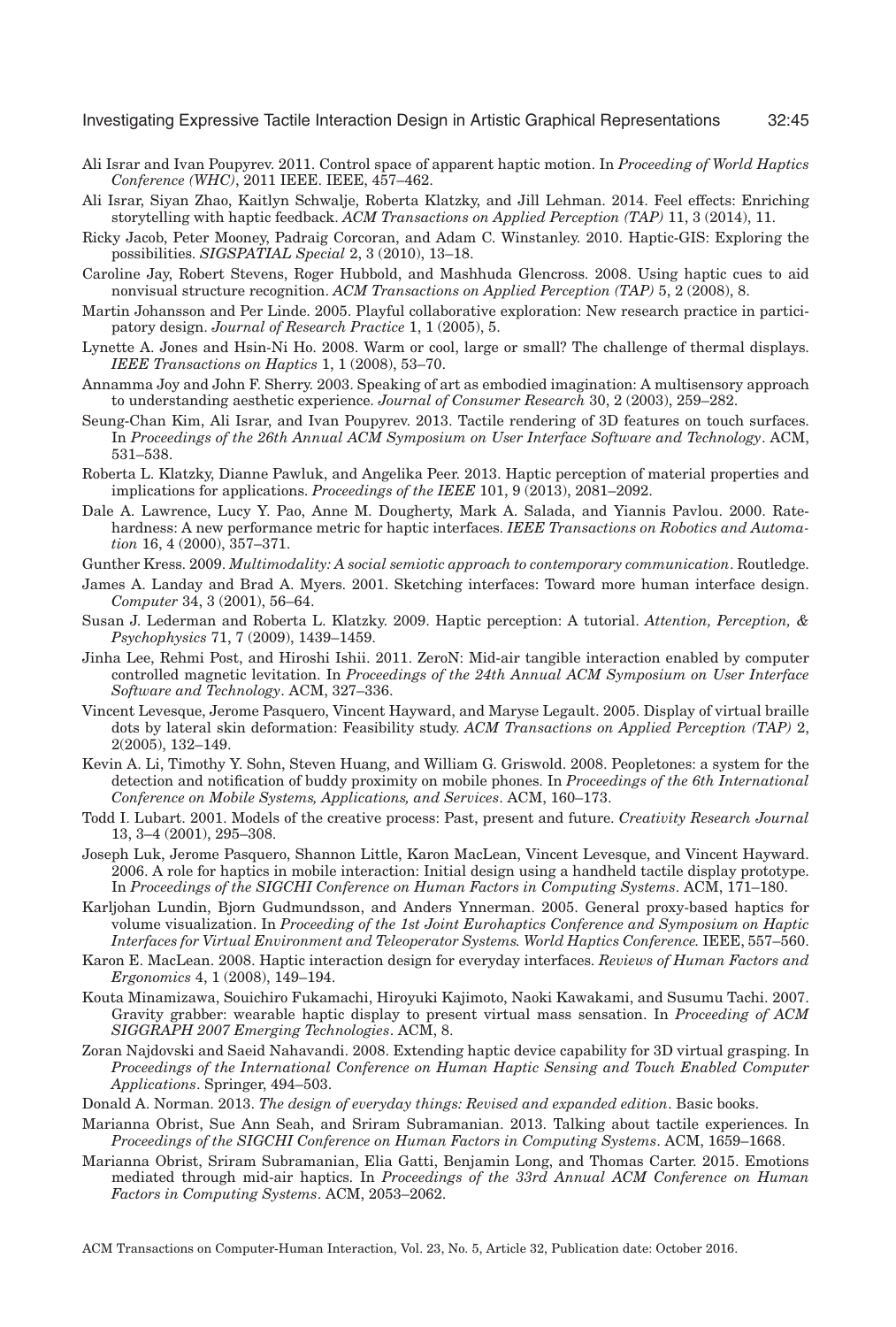- <span id="page-45-15"></span>Yoichi Ochiai, Takayuki Hoshi, and Jun Rekimoto. 2014. Pixie dust: Graphics generated by levitated and animated objects in computational acoustic-potential field. *ACM Transactions on Graphics (TOG)* 33, 4 (2014), 85.
- <span id="page-45-6"></span>Noritaka Osawa. 2006. Tactile glyphs for palpation of relationships. In *Proceedings of the 10th International Conference on Information Visualisation (IV'06)*. IEEE, 575–584.
- <span id="page-45-0"></span>Sabrina Paneels and Jonathan C. Roberts. 2010. Review of designs for haptic data visualization. IEEE *Trans. Haptics* 3, 2 (2010), 119–137.
- <span id="page-45-20"></span>Sabrina Paneels, Margarita Anastassova, and Lucie Brunet. 2013. TactiPEd: Easy prototyping of tactile patterns. In *Proceeding of the IFIP Conference on Human-Computer Interaction*. Springer, 228–245.
- <span id="page-45-7"></span>Young-Woo Park, Seok-Hyung Bae, and Tek-Jin Nam. 2012. How do couples use CheekTouch over phone calls?. In *Proceedings of the SIGCHI Conference on Human Factors in Computing Systems*. ACM, 763– 766.
- Martin Pielot and Susanne Boll. 2010. Tactile wayfinder: Comparison of tactile waypoint navigation with commercial pedestrian navigation systems. In *Proceedings of the International Conference on Pervasive Computing*. Springer, 76–93.
- <span id="page-45-19"></span>Jussi Rantala, Roope Raisamo, Jani Lylykangas, Teemu Ahmaniemi, Jukka Raisamo, Jyri Rantala, Kalle Makela, Katri Salminen, and Veikko Surakka. 2011. The role of gesture types and spatial feedback in haptic communication. *IEEE Transactions on Haptics* 4, 4 (2011), 295–306.
- <span id="page-45-4"></span>Martin Rotard, Christiane Taras, and Thomas Ertl. 2008. Tactile web browsing for blind people. *Multimedia Tools and Applications* 37, 1 (2008), 53–69.
- <span id="page-45-16"></span>Kimiko Ryokai, Stefan Marti, and Hiroshi Ishii. 2004. I/O brush: Drawing with everyday objects as ink. In *Proceedings of the SIGCHI Conference on Human Factors in Computing Systems.* ACM, 303–310.
- <span id="page-45-5"></span>Bahador Saket, Chrisnawan Prasojo, Yongfeng Huang, and Shengdong Zhao. 2013. Designing an effective vibration-based notification interface for mobile phones. In *Proceedings of the 2013 Conference on Computer Supported Cooperative Work*. ACM, 149–1504.
- <span id="page-45-12"></span>Katri Salminen, Veikko Surakka, Jani Lylykangas, Jukka Raisamo, Rami Saarinen, Roope Raisamo, Jussi Rantala, and Grigori Evreinov. 2008. Emotional and behavioral responses to haptic stimulation. In *Proceedings of the SIGCHI Conference on Human Factors in Computing Systems*. ACM, 1555–1562.
- <span id="page-45-13"></span>Hooman Aghaebrahimi Samani, Rahul Parsani, Lenis Tejada Rodriguez, Elham Saadatian, Kumudu Harshadeva Dissanayake, and Adrian David Cheok. 2012. Kissenger: Design of a kiss transmission device. In *Proceedings of the Designing Interactive Systems Conference*. ACM, 48–57.
- <span id="page-45-11"></span>Evren Samur, Fei Wang, Ulrich Spaelter, and Hannes Bleuler. 2007. Generic and systematic evaluation of haptic interfaces based on testbeds. In *Proceedings of IEEE/RSJ International Conference on Intelligent Robots and Systems*. IEEE, 2113–2119.
- <span id="page-45-1"></span>Thecla Schiphorst. 2009. Soft (n): Toward a somaesthetics of touch. In *Proceedings of CHI'09 Extended Abstracts on Human Factors in Computing Systems*. ACM, 2427–2438.
- <span id="page-45-18"></span>Oliver Schneider, Siyan Zhao, and Ali Israr. 2015. FeelCraft: User-Crafted Tactile Content. In *Haptic Interaction*. Springer, 253–259.
- <span id="page-45-3"></span>Ben Shneiderman. 2007. Creativity support tools: Accelerating discovery and innovation. *Commun. ACM* 50, 12 (2007), 20–32.
- <span id="page-45-10"></span>Rajinder Sodhi, Ivan Poupyrev, Matthew Glisson, and Ali Israr. 2013. AIREAL: Interactive tactile experiences in free air. *ACM Transactions on Graphics (TOG)* 32, 4 (2013), 134.
- <span id="page-45-9"></span>Sylaiou Styliani, Liarokapis Fotis, Kotsakis Kostas, and Patias Petros. 2009. Virtual museums, a survey and some issues for consideration. *Journal of Cultural Heritage* 10, 4 (2009), 520–528.
- <span id="page-45-8"></span>Daniel Spelmezan, Mareike Jacobs, Anke Hilgers, and Jan Borchers. 2009. Tactile motion instructions for physical activities. In *Proceedings of the SIGCHI Conference on Human Factors in Computing Systems*. ACM, 2243–2252.
- Sylaiou Styliani, Liarokapis Fotis, Kotsakis Kostas, and Patias Petros. 2009. Virtual museums, a survey and some issues for consideration. *Journal of cultural Heritage* 10, 4 (2009), 520–528.
- <span id="page-45-2"></span>Graeme Sullivan. 2010. *Art practice as research: Inquiry in visual arts*. Sage.
- <span id="page-45-17"></span>Yuriko Suzuki and Minoru Kobayashi. 2005. Air jet driven force feedback in virtual reality. *IEEE Computer Graphics and Applications* 25, 1 (2005), 44–47.
- Colin Swindells, Evgeny Maksakov, Karon E. MacLean, and Victor Chung. 2006. The role of prototyping tools for haptic behavior design. In *Proceeding of the 14th Symposium on Haptic Interfaces for Virtual Environment and Teleoperator Systems*. IEEE, 161–168.
- <span id="page-45-14"></span>James Keng Soon Teh, Adrian David Cheok, Roshan L. Peiris, Yongsoon Choi, Vuong Thuong, and Sha Lai. 2008. Huggy Pajama: A mobile parent and child hugging communication system. In *Proceedings of the 7th International Conference on Interaction Design and Children*. ACM, 250–257.